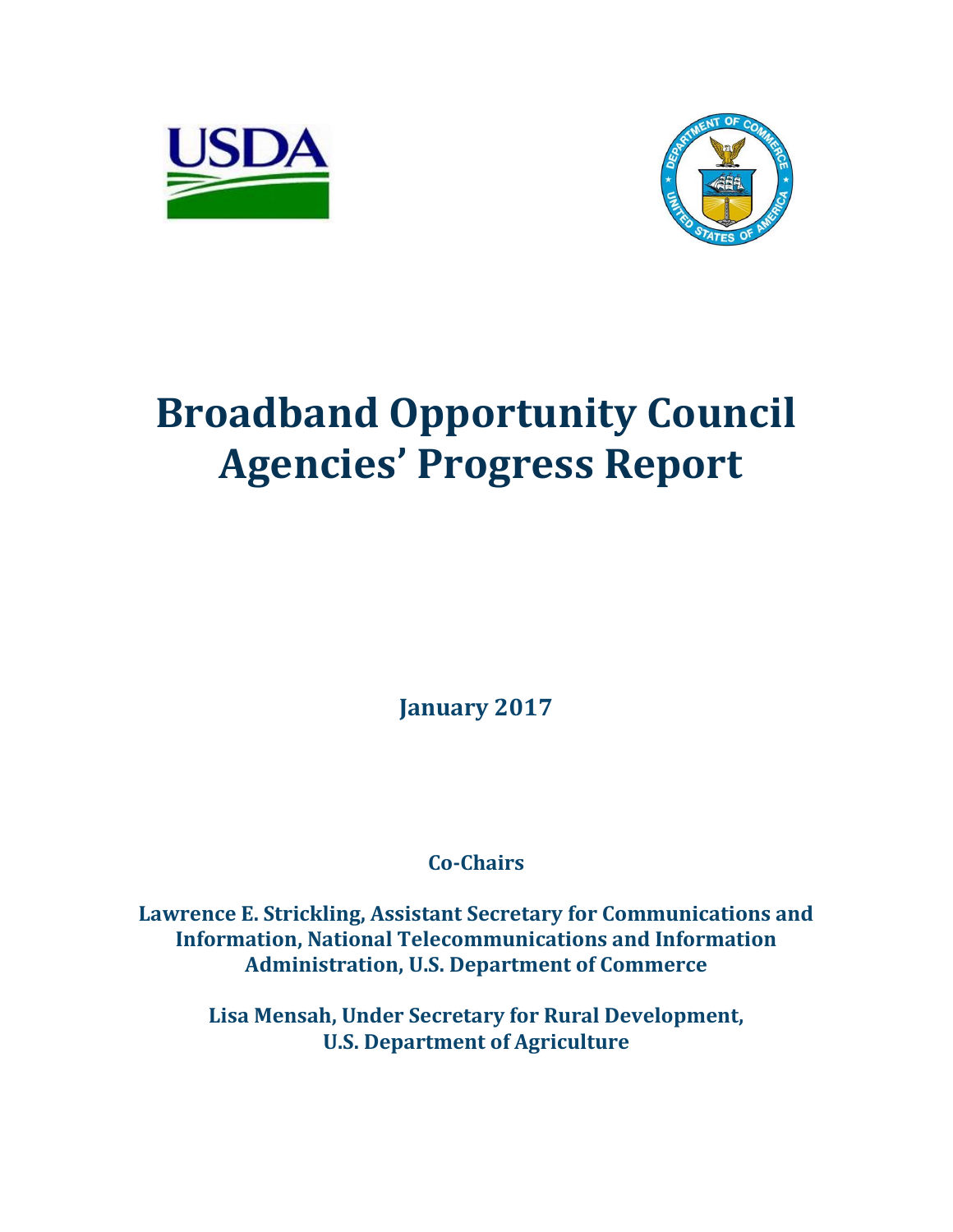# **Table of Contents**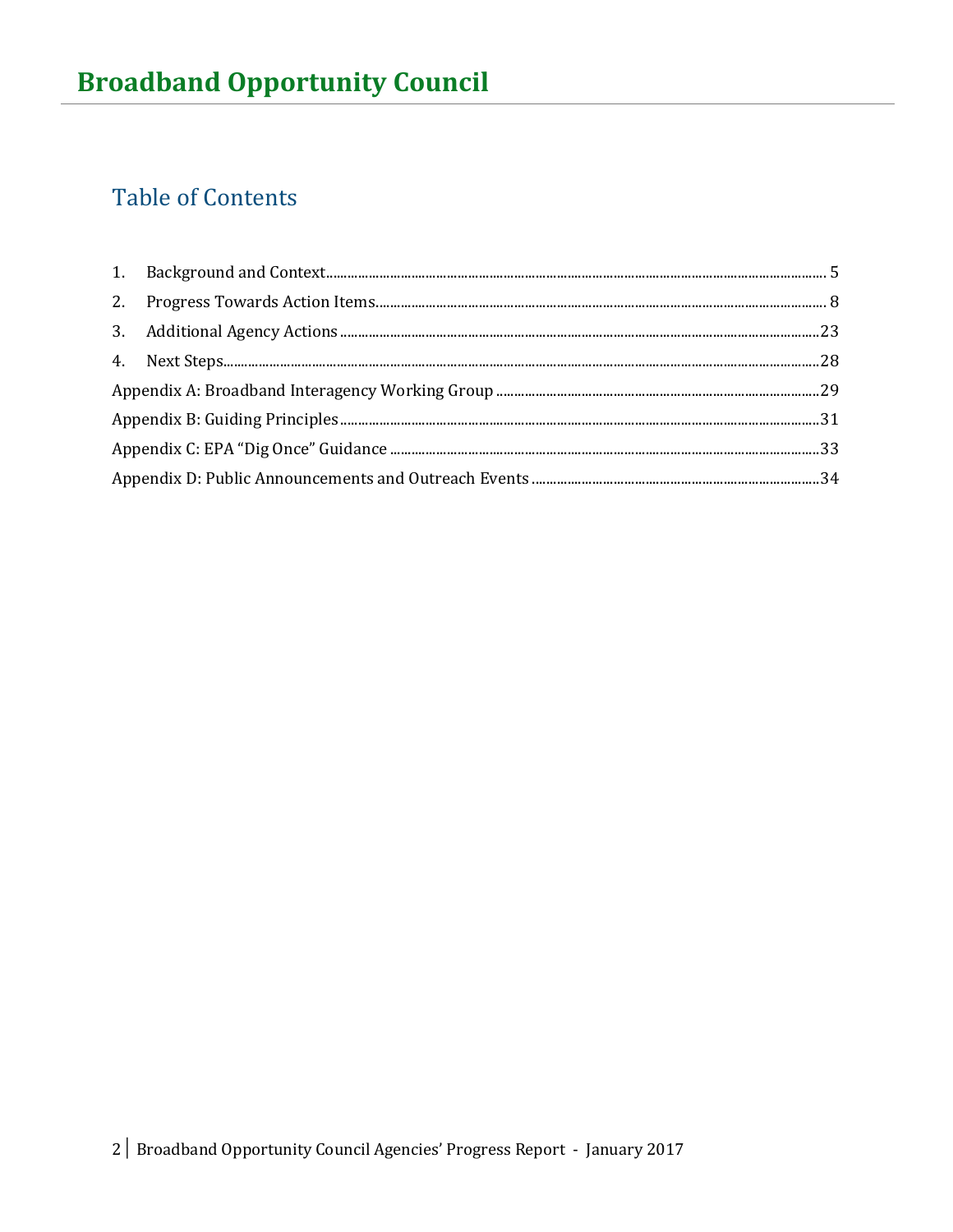# **Executive Summary**

In our increasingly connected society, access to high-speed broadband service has become a necessity for consumers, businesses, and society. Recognizing this imperative, President Obama in March 2015 signed the Presidential Memorandum on "Expanding Broadband Deployment and Adoption by Addressing Regulatory Barriers and Encouraging Investment and Training," (Memorandum) creating the Broadband Opportunity Council (Council). <sup>1</sup> The Council included 25 federal agencies and departments with missions or programs with the potential to drive broadband infrastructure investment and adoption. The Memorandum asked the Council to produce specific recommendations to increase broadband deployment, competition, and adoption through executive actions within the scope of existing agency programs, missions, and budgets. Agencies were directed to use all available and appropriate authorities to:

- *Identify and address regulatory barriers that may unduly impede either wired broadband deployment or the infrastructure to augment wireless broadband deployment;*
- *Encourage further public and private investment in broadband networks and services;*
- *Promote the adoption and meaningful use of broadband technology; and otherwise*
- *Encourage or support broadband deployment, competition, and adoption in ways that promote the public interest.*

The participating agencies engaged in a comprehensive examination of their existing programs and authorities to address the President's request, which included outreach with external stakeholders. <sup>2</sup> In September 2015, the Council issued its report outlining the commitments of agencies to improve access to broadband.<sup>3</sup>

Agencies have made great strides toward meeting the goals set forth in the Memorandum by fulfilling, and even exceeding, the initial commitments outlined in the Council's report. To date, agencies have completed more than one-third of the action items and have made great progress on the remaining action items.

The Council has fostered increased collaboration among agencies, identified additional opportunities to improve broadband access, and elevated the importance of broadband as a crosscutting policy objective across the federal government. However, agencies recognize that their work is not complete and will require sustained engagement and interagency coordination for

l

3│ Broadband Opportunity Council Agencies' Progress Report - January 2017

<sup>1</sup> White House, "Presidential Memorandum - Expanding Broadband Deployment and Adoption by Addressing Regulatory Barriers and Encouraging Investment and Training," March 23, 2015, [https://www.whitehouse.gov/the-press-office/2015/03/23/presidential-memorandum-expanding-](https://www.whitehouse.gov/the-press-office/2015/03/23/presidential-memorandum-expanding-broadband-deployment-and-adoption-addr)

[broadband-deployment-and-adoption-addr](https://www.whitehouse.gov/the-press-office/2015/03/23/presidential-memorandum-expanding-broadband-deployment-and-adoption-addr) (Memorandum).

<sup>2</sup> NTIA, "Broadband Opportunity Council comments," June 12, 2015, [https://www.ntia.doc.gov/federal](https://www.ntia.doc.gov/federal-register-notice/2015/broadband-opportunity-council-comments)[register-notice/2015/broadband-opportunity-council-comments.](https://www.ntia.doc.gov/federal-register-notice/2015/broadband-opportunity-council-comments)

<sup>3</sup> White House, issued September 21, 2015,

https://www.whitehouse.gov/sites/default/files/broadband\_opportunity\_council\_report\_final.pdf.\_The Council delivered the report to the President on August 20, 2015, meeting the deadline imposed in the Presidential Memorandum.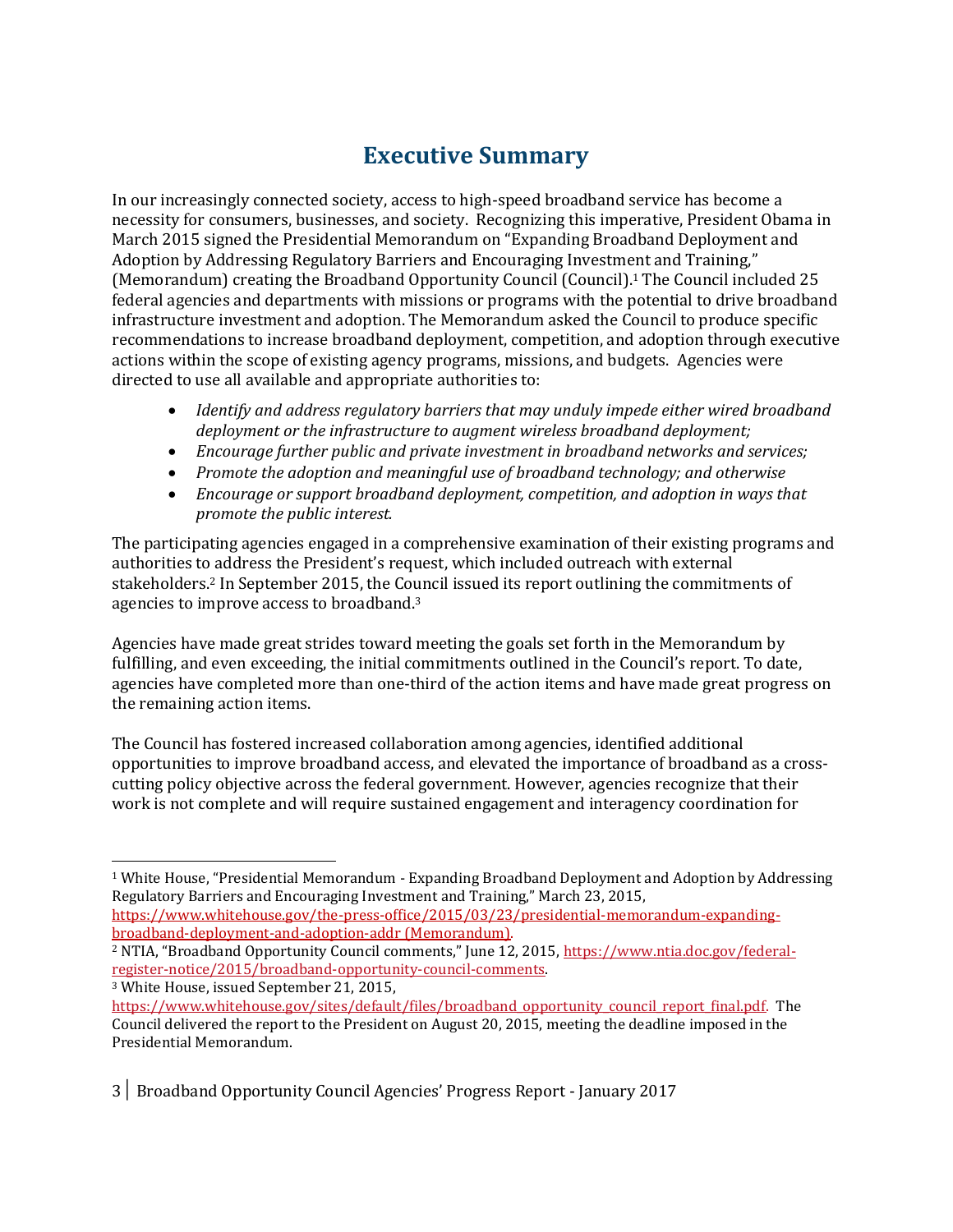many years to come. Going forward, career-level agency staff (listed in Appendix A) will finalize the implementation of the action items and collaborate to fulfill the Council's mission.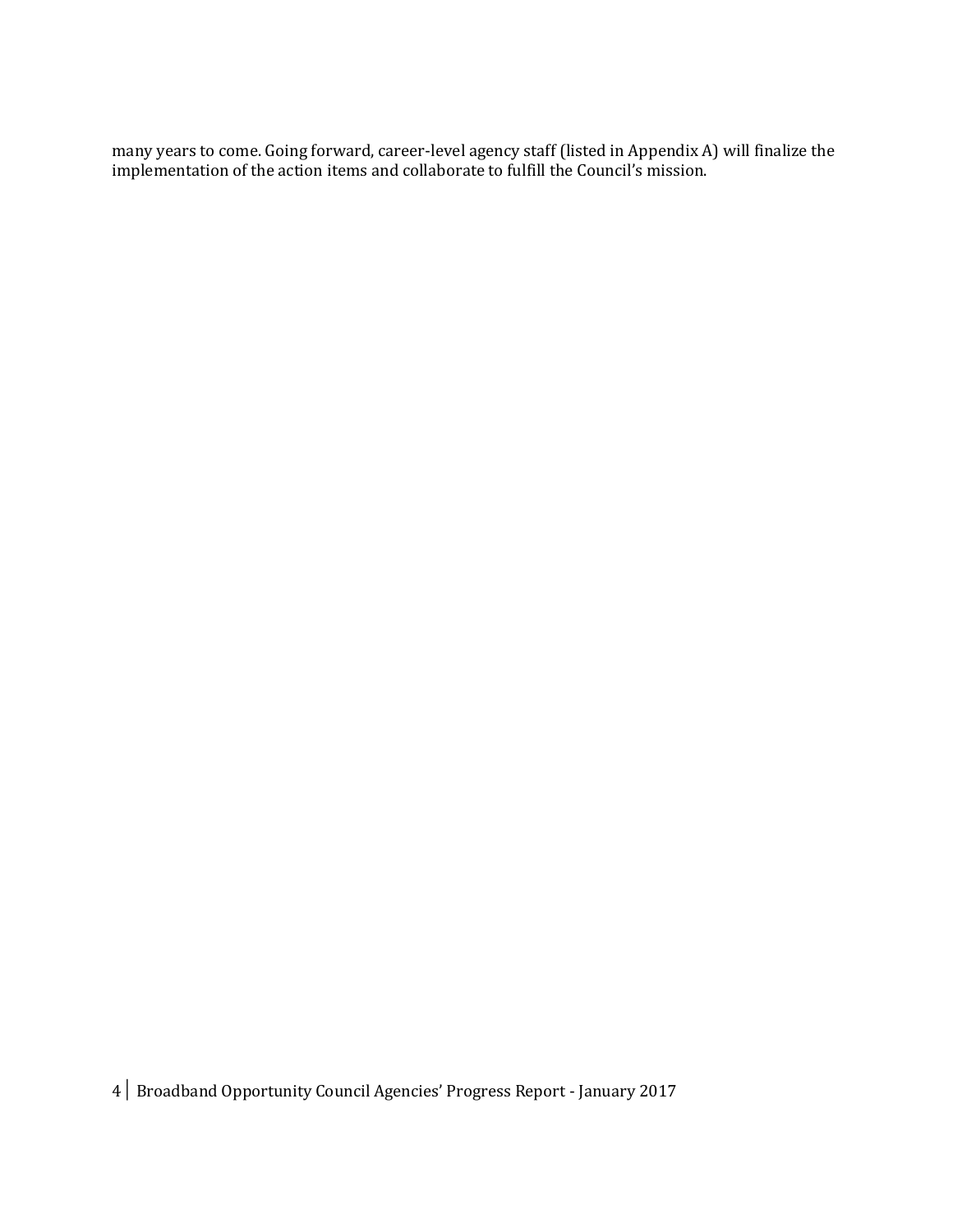### <span id="page-4-0"></span>**1. Background and Context**

*"Day by day, access to broadband, and the advanced applications it facilitates, becomes more integral to the daily lives of Americans and to the mission and work of the Federal government and its Agencies. Broadband drives the provision of services across nearly all government functions and across many of the activities that are key to advancement and opportunity for all Americans. …Today, broadband is taking its place alongside water, sewer and electricity as essential infrastructure for communities."*

*– Broadband Opportunity Council Report to the President, August 2015*

### **Broadband as Essential Infrastructure**

 $\overline{\phantom{0}}$ 

Broadband provides numerous socio-economic benefits to American communities and citizens, including economic growth, improved educational opportunities, access to better healthcare, greater employment opportunities, and enhanced global competitiveness for American businesses.

Broadband also plays a significant role in economic development and growth. Research among Organisation for Economic Co-operation and Development (OECD) countries shows that a 4 Mbps increase in household broadband speed is associated with a roughly 4 percent increase in household income.<sup>4</sup> Similarly, academic research shows that businesses adopting broadband-based processes have seen increases in their employees' labor productivity of an average 5 percent in the manufacturing sector and 10 percent in the services sector.<sup>5</sup> From America's urban centers to its rural plains, broadband helps create and build more dynamic communities by driving commerce, enriching education, enhancing healthcare, improving public safety, connecting communities, and sparking innovation.

Broadband is the essential foundation for our digital economy, which has [created millions of new](http://www.ntia.doc.gov/files/ntia/publications/enabling_growth_innovation_in_the_de_0.pdf)  [jobs](http://www.ntia.doc.gov/files/ntia/publications/enabling_growth_innovation_in_the_de_0.pdf) in the United States.<sup>6</sup> Digitally connected Americans are the modern workers, creative innovators, and new customers who will help sustain our nation's global competitiveness. However, there are still a large number of Americans unable to access broadband at the speeds necessary to make full use of its benefits. Federal Communications Commission (FCC) and National Telecommunications and Information Administration (NTIA) datasets clearly demonstrate these significant gaps in access to broadband infrastructure:

<sup>4</sup> Ericsson, Arthur D. Little and Chalmers University of Technology, "Socioeconomic effects of broadband speed," September 2013, p. 2, [https://www.ericsson.com/res/thecompany/docs/corporate](https://www.ericsson.com/res/thecompany/docs/corporate-responsibility/2013/ericsson-broadband-final-071013.pdf)[responsibility/2013/ericsson-broadband-final-071013.pdf.](https://www.ericsson.com/res/thecompany/docs/corporate-responsibility/2013/ericsson-broadband-final-071013.pdf)

<sup>5</sup> Fornefeld, Martin and Delaunay, Gilles and Elixmann, Dieter, "The Impact of Broadband on Growth and Productivity," 2008, p. 6,

[https://www8.gsb.columbia.edu/citi/sites/citi/files/Panel%203.Martin%20Fornefeld%20paper.pdf.](https://www8.gsb.columbia.edu/citi/sites/citi/files/Panel%203.Martin%20Fornefeld%20paper.pdf) <sup>6</sup> U.S. International Trade Commission, Digital Trade in the U.S. and Global Economies, Part 2, August 2014, p. 71[, https://www.usitc.gov/publications/332/pub4485.pdf.](https://www.usitc.gov/publications/332/pub4485.pdf)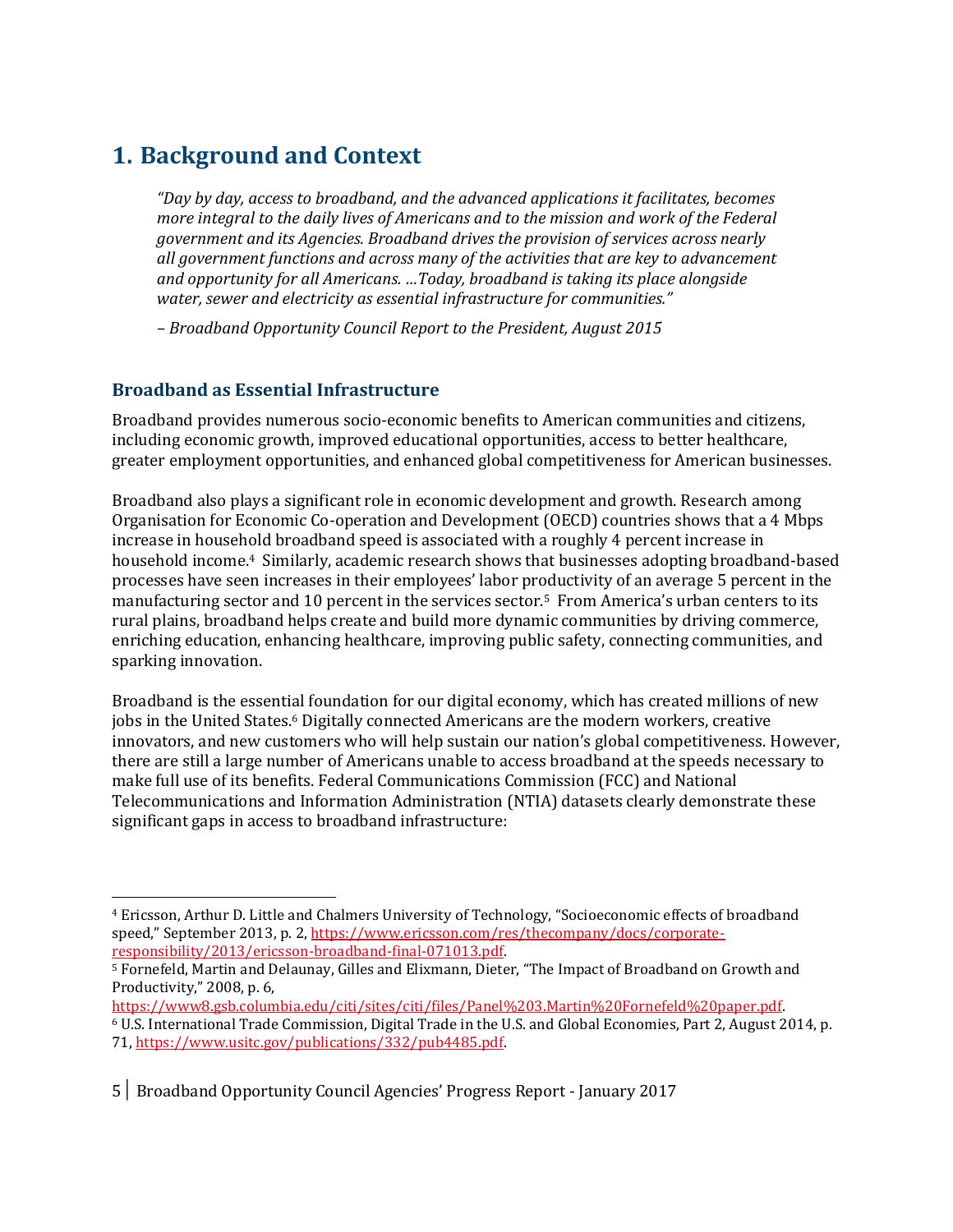- **10 percent of all Americans** (34 million people) lack access to fixed broadband as currently defined by the FCC. 7
- **39 percent of rural Americans** (23 million people) lack access to fixed broadband.
- **41 percent of Americans living on tribal lands** (1.6 million people) lack access to fixed broadband. 8

Additionally, millions of U.S. households are not online. Data from NTIA's [July 2015 Computer and](http://www.ntia.doc.gov/category/data-central)  [Internet Use Supplement](http://www.ntia.doc.gov/category/data-central) to the U.S. Census Bureau's Current Population Survey confirm this reality.

- In 2015, **33 million households (27 percent of all U.S. households)** did not use the Internet at home, where families can more easily share Internet access and conduct sensitive online transactions privately.
- Significantly, **26 million households**  one-fifth of all households were entirely offline.<sup>9</sup>

These statistics illustrate the imperative at the heart of the Council's mission: to address these gaps using the collective will and support of federal agencies by removing barriers and streamlining processes to support greater broadband deployment and adoption across the country.

A primary goal of the Council has been to institutionalize broadband infrastructure and digital literacy considerations into policy-making processes across the federal government. This effort was accompanied by initiatives implemented by agencies and their partners in parallel to the formation of the Council. For example, under the ConnectED initiative, the Department of Education, FCC, and industry partners significantly upgraded the speed and quality of school and library connections. Agencies also worked aggressively to make broadband more accessible and affordable through the ConnectHome and ConnectAll initiatives. Additional information about these efforts is contained in Section 3 of this report.

### **Framework for Action Items**

The President's initial charge to the agencies was to examine in a very short time what they could do to help support broadband deployment and adoption. The Council's efforts culminated in the release of the report in September 2015, which described 36 unique actions, with associated milestones, that agencies committed to undertake. The report outlined four key recommendations:

 $\overline{\phantom{0}}$ <sup>7</sup> The current FCC definition of broadband is 25 Mbps/3 Mbps (download/upload speed) service. *Inquiry Concerning the Deployment of Advanced Telecommunications Capability to All Americans in a Reasonable and Timely Fashion, and Possible Steps to Accelerate Such Deployment Pursuant to Section 706 of the Telecommunications Act of 1996, as Amended by the Broadband Data Improvement Act*, GN Docket No. 15-191, 2016 Broadband Progress Report, 31 FCC Rcd 699, 700 (2016) (data as of December 31, 2014), [https://www.fcc.gov/reports-research/reports/broadband-progress-reports/2016-broadband-progress](https://www.fcc.gov/reports-research/reports/broadband-progress-reports/2016-broadband-progress-report)[report.](https://www.fcc.gov/reports-research/reports/broadband-progress-reports/2016-broadband-progress-report) The fixed broadband deployment data as of December 31, 2015 are available at [https://www.fcc.gov/general/broadband-deployment-data-fcc-form-477.](https://www.fcc.gov/general/broadband-deployment-data-fcc-form-477) <sup>8</sup> *Id.*

<sup>9</sup> Lewis, Maureen, NTIA, "Digitally Unconnected in the U.S.: Who's Not Online and Why?" September 28, 2016, [https://ntia.doc.gov/blog/2016/digitally-unconnected-us-who-s-not-online-and-why.](https://ntia.doc.gov/blog/2016/digitally-unconnected-us-who-s-not-online-and-why)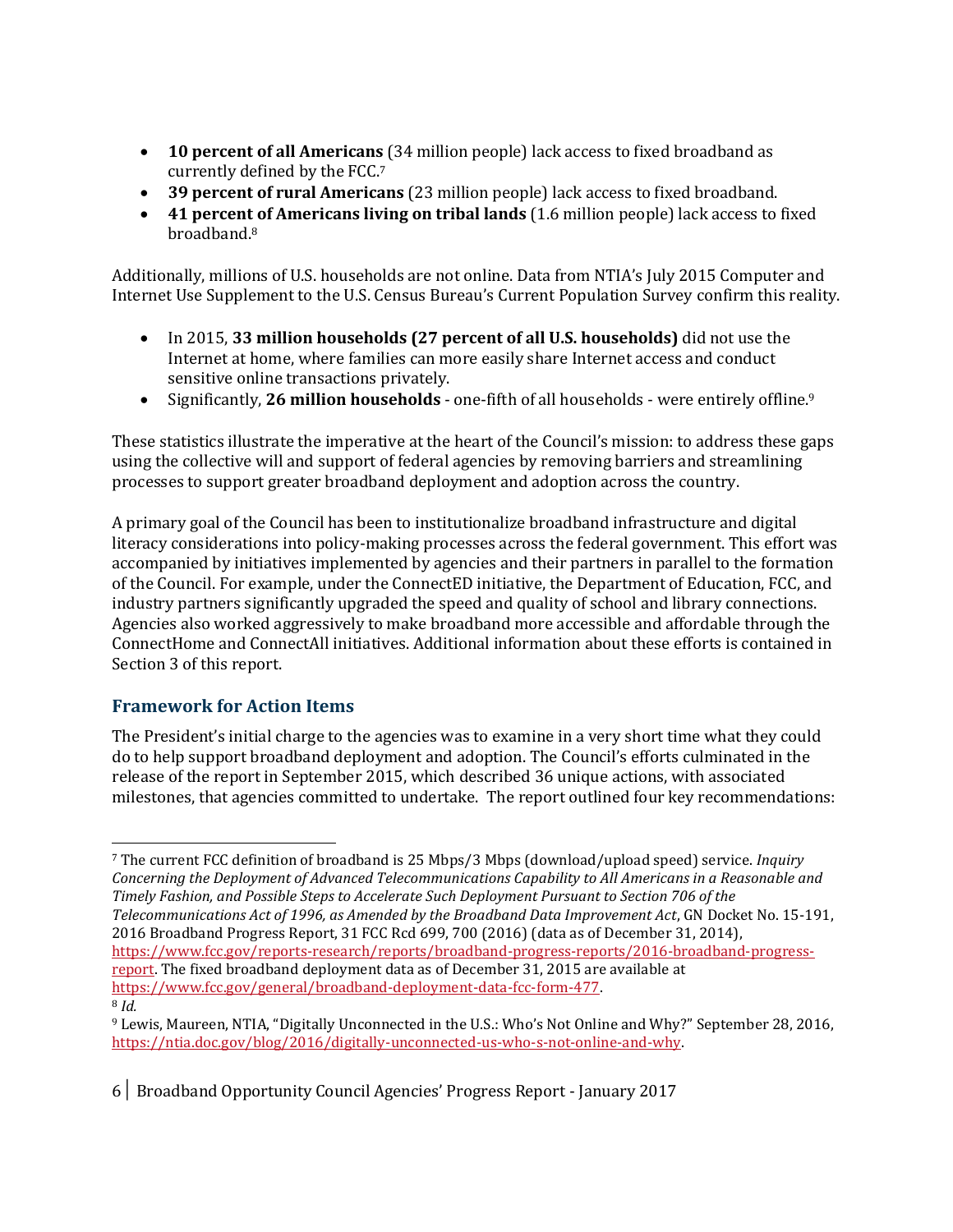- 1. Modernize federal programs to expand program support for broadband investments.
- 2. Empower communities with tools and resources to attract broadband investment and promote meaningful use.
- 3. Promote increased broadband deployment and competition through expanded access to federal assets.
- 4. Improve data collection, analysis, and research on broadband.

Agencies also recognized the importance of continuing to consider broadband as a key ingredient to the success of their programs, and agreed to a set of Guiding Principles (see Appendix B). In this report, we provide an update on agency actions and plans to continue interagency collaboration efforts to advance broadband in America.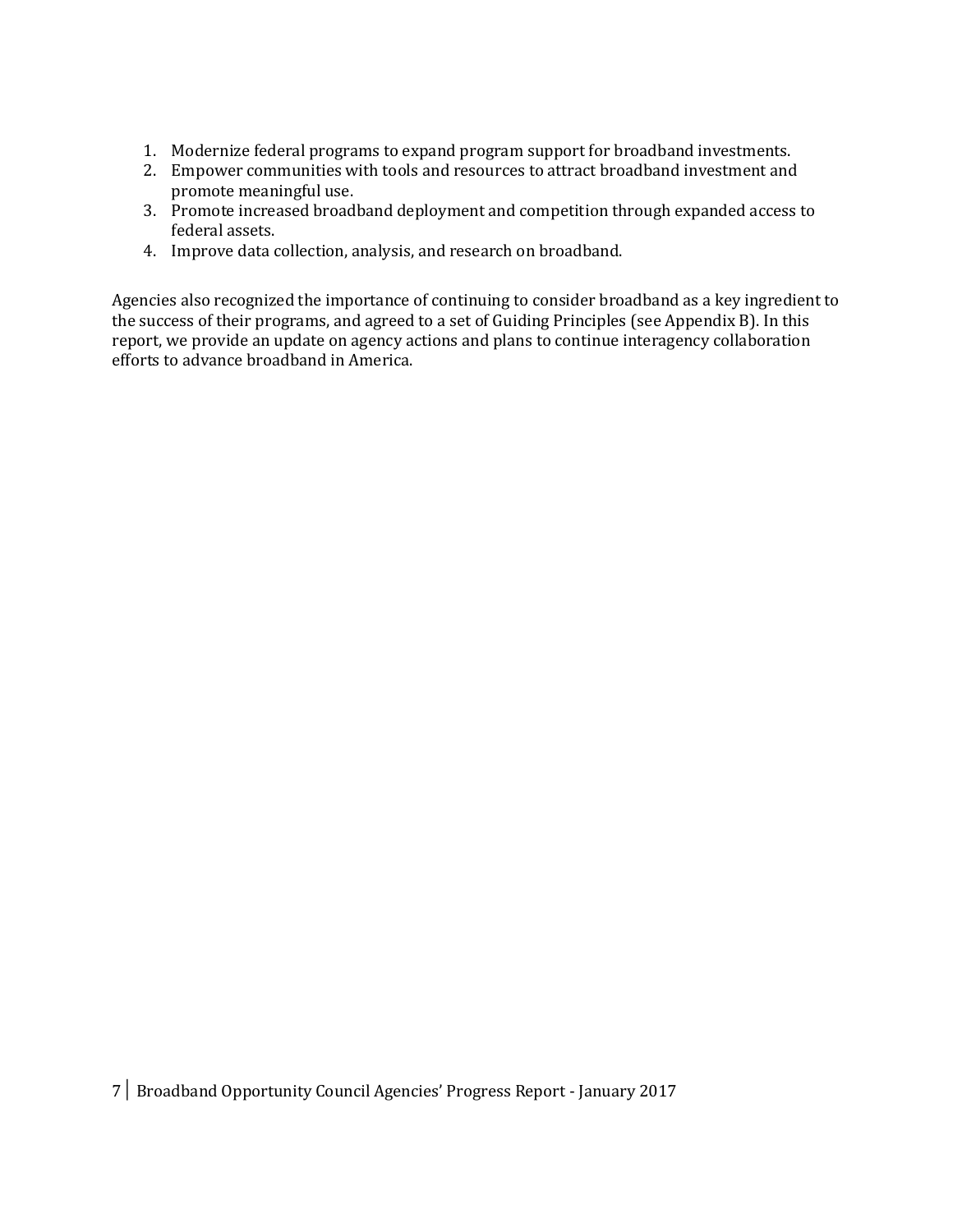# <span id="page-7-0"></span>**2. Progress Towards Action Items**

### **Status of Report Action Items**

Of the 36 original action items in the report, 15 have been completed (see table below). Most others have seen significant progress. Where possible, information about direct impact is included below. We expect more impacts to become apparent over time as these policies are fully implemented and communities receive the benefits of these agency actions.

| <b>Action Items by Agency Completed as of December 2016</b>                                                                                                    |                                                                                                                                                                                                                                                                                                                                                                                                                                                                                                                                                                                                                                                                 |  |
|----------------------------------------------------------------------------------------------------------------------------------------------------------------|-----------------------------------------------------------------------------------------------------------------------------------------------------------------------------------------------------------------------------------------------------------------------------------------------------------------------------------------------------------------------------------------------------------------------------------------------------------------------------------------------------------------------------------------------------------------------------------------------------------------------------------------------------------------|--|
| <b>Appalachian Regional</b><br><b>Commission (ARC):</b><br>Focus technical<br>assistance on broadband<br>deployment in<br>Appalachia                           | ARC released the Appalachian Regional Commission Broadband<br>Planning Primer and Toolkit to help rural Appalachian communities<br>expand broadband service. ARC produced the Broadband Planning<br>Primer and Toolkit in cooperation with the North Carolina<br>Broadband Infrastructure Office. See<br>https://www.arc.gov/images/programs/telecom/ARCBroadbandP<br>lanningPrimerToolkit.pdf.<br>ARC also included broadband deployment as one of four main focus<br>areas for the new POWER initiative, which helps encourage<br>economic development and revitalization in areas of Appalachia<br>negatively impacted by the downturn in the coal industry. |  |
| <b>National Science</b><br><b>Foundation (NSF):</b><br>Pilot new applications<br>$\bullet$<br>that leverage advanced<br>broadband networks                     | NSF broadened the US Ignite solicitation in FY 2016 to include<br>DOJ's Access to Justice (ATJ).<br>See https://www.nsf.gov/pubs/2016/nsf16553/nsf16553.htm.<br>ATJ engaged with NSF on the merit review of proposals submitted<br>in response to the US Ignite solicitation. Although no ATJ-related<br>proposals were selected for funding, ATJ will work with NSF staff<br>on strategies to incorporate access to justice technology solutions<br>going forward.                                                                                                                                                                                             |  |
| <b>U.S. Department of</b><br><b>Agriculture (USDA):</b>                                                                                                        | <b>Rural Development/Rural Business Cooperative Service</b><br><b>Business and Industry Guaranteed Loan Programs (RBS):</b>                                                                                                                                                                                                                                                                                                                                                                                                                                                                                                                                     |  |
| Expand broadband<br>eligibility for Rural<br><b>Business Loan Guarantee</b><br>Program<br>Expand fiber eligibility<br>$\bullet$<br>for Rural Utilities Service | RBS issued guidance stating that broadband is an eligible<br>infrastructure expense:<br>The initiative is addressed in two separate unnumbered letters.<br>$\bullet$<br>The first unnumbered letter, dated April 20, 2016, Rural<br>Business-Cooperative Service Special Initiatives Definitions and<br>Proper Coding in the Guaranteed Loan System (GLS), informed                                                                                                                                                                                                                                                                                             |  |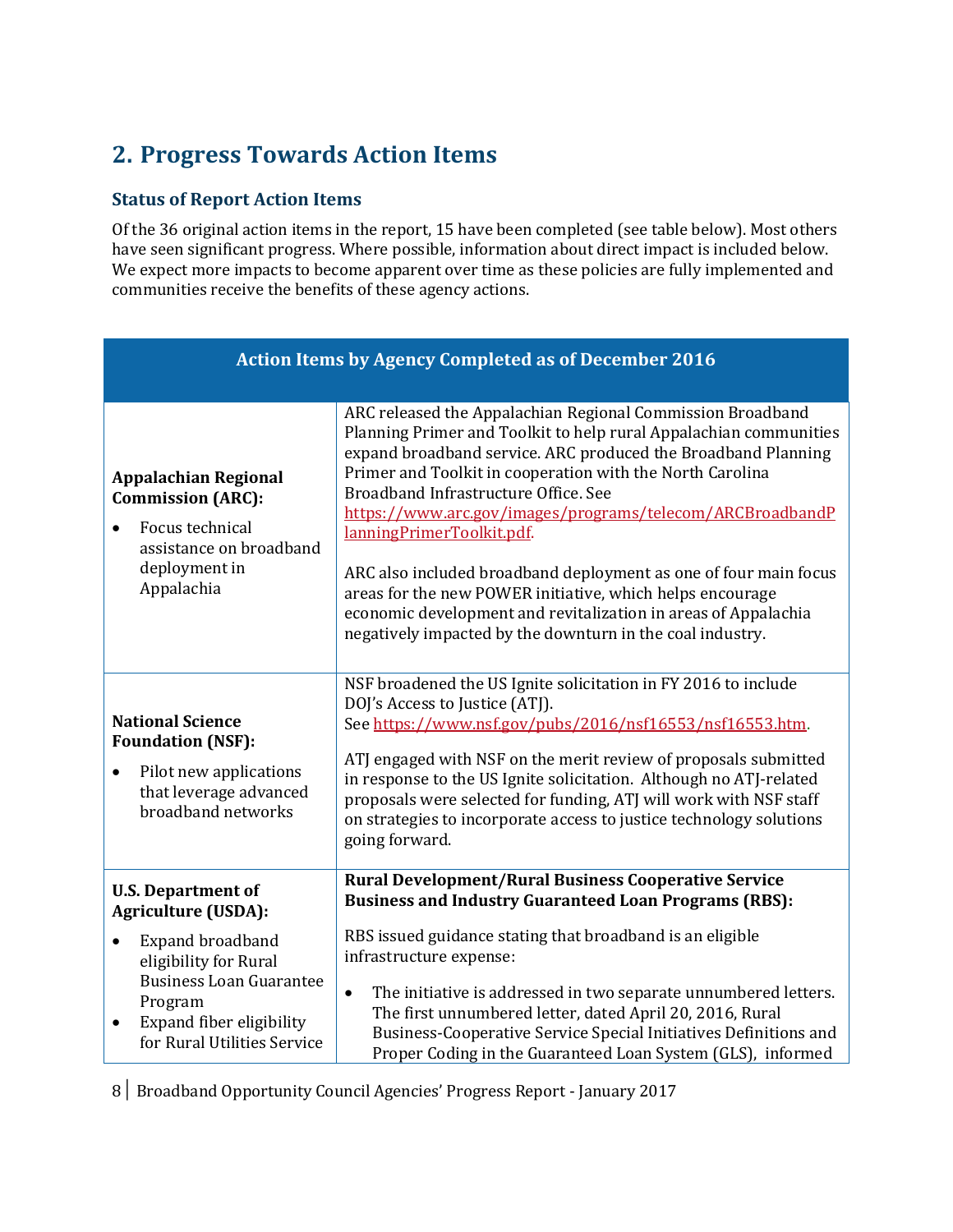| all Business and Industry (B&I) personnel about the proper<br>coding required for broadband-related projects in the GLS<br>database. See<br>http://www.rd.usda.gov/publications/regulations-<br>guidelines/unnumbered-letters.<br>The second unnumbered letter, dated April 29, 2016, B&I<br>$\bullet$<br>Guaranteed Loan Program for Purposes of Broadband<br>Deployment, was distributed to provide explanation to all staff<br>about the program, and procedures to follow with broadband<br>projects. See<br>http://www.rd.usda.gov/publications/regulations-<br>guidelines/unnumbered-letters |
|----------------------------------------------------------------------------------------------------------------------------------------------------------------------------------------------------------------------------------------------------------------------------------------------------------------------------------------------------------------------------------------------------------------------------------------------------------------------------------------------------------------------------------------------------------------------------------------------------|
| <b>Rural Electric Program:</b>                                                                                                                                                                                                                                                                                                                                                                                                                                                                                                                                                                     |
| RUS issued guidance to its legacy electric borrowers and other<br>stakeholders that fiber projects supporting smart grid and<br>communications facilities for energy management are an eligible<br>infrastructure expense and is working on funding requirements.<br>See http://www.rd.usda.gov/about-rd/agencies/rural-utilities-<br>service and<br>http://www.rd.usda.gov/files/UEP_RUSSmartGrid_BOC.pdf                                                                                                                                                                                         |
| <b>Economic Development Administration:</b>                                                                                                                                                                                                                                                                                                                                                                                                                                                                                                                                                        |
| EDA published guidelines encouraging broadband considerations<br>within EDA-funded Comprehensive Economic Development<br>Strategies (CEDS). The guidelines encourage regions to incorporate<br>broadband investments (if applicable) into their regional economic<br>development strategies along with other assets such as<br>transportation infrastructure, energy, land use, etc. See<br>https://www.eda.gov/ceds/files/CEDS-Content-Guidelines-full.pdf                                                                                                                                        |
| <b>BroadbandUSA:</b>                                                                                                                                                                                                                                                                                                                                                                                                                                                                                                                                                                               |
| NTIA's BroadbandUSA program is helping communities nationwide<br>ensure they have the broadband infrastructure, digitally literate<br>workforce, and engaged citizens to thrive in the 21st century digital<br>economy. To date, BroadbandUSA has:                                                                                                                                                                                                                                                                                                                                                 |
| Provided direct (one-to-one) technical assistance to 129<br>$\bullet$<br>communities in 36 states, including local, state, and federal<br>officials; non-profit and for-profit entities; tribes; Co-Ops; K-12<br>schools; and an institution of higher education;<br>Hosted four regional events focusing on connecting more than<br>$\bullet$<br>800 community leaders with peers, industry experts, and timely                                                                                                                                                                                   |
|                                                                                                                                                                                                                                                                                                                                                                                                                                                                                                                                                                                                    |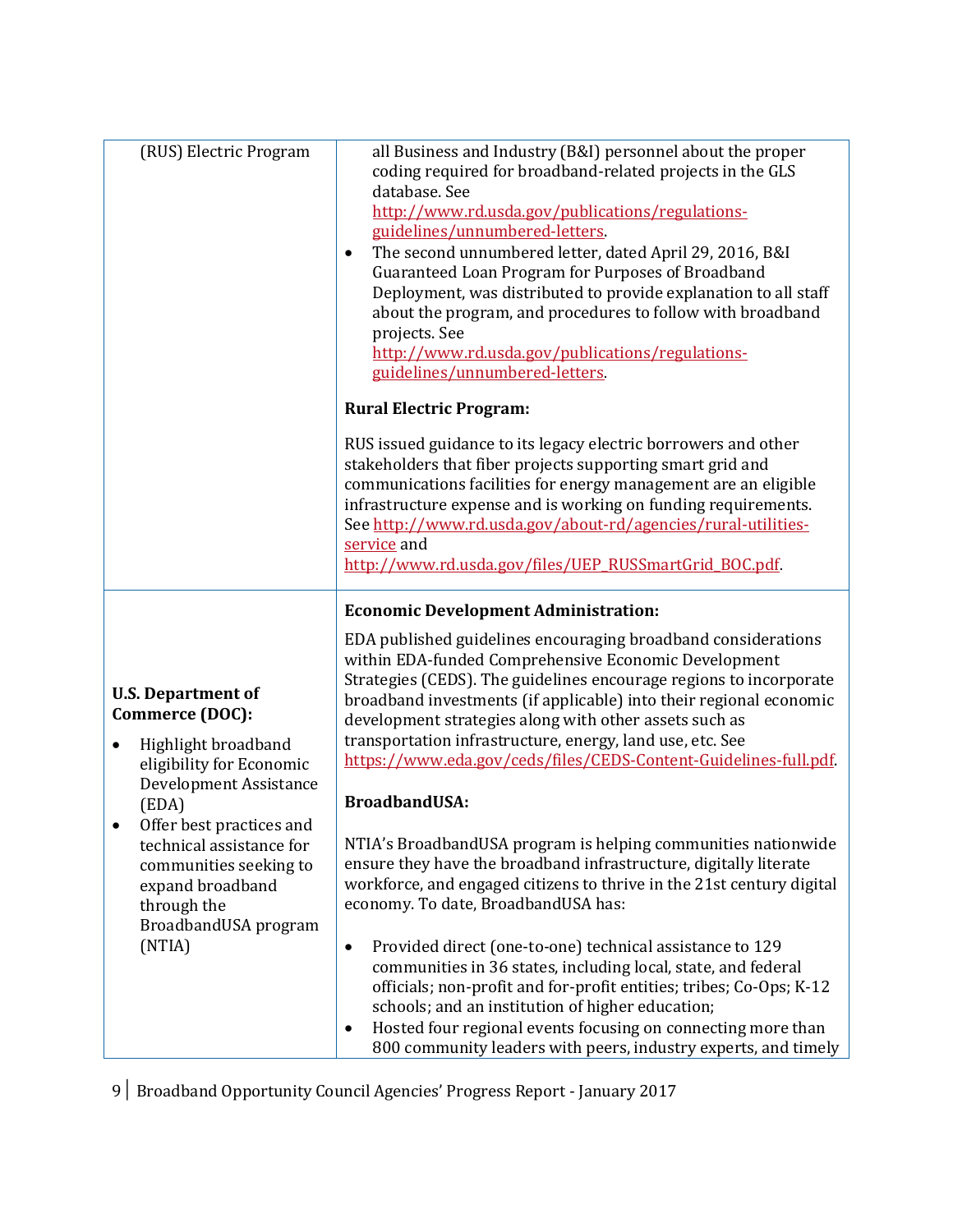| Developed publications, fact sheets, and brochures to raise<br>$\bullet$                                                                                                                                                                                                                         | awareness of BroadbandUSA's services and promote<br>understanding of broadband's critical role in community<br>prosperity. Examples include:<br>"Guide to Federal Funding of Broadband Projects." See<br>$\circ$<br>http://www2.ntia.doc.gov/files/broadband fed fundin<br>g guide.pdf<br>"Planning a Community Broadband Roadmap: A Toolkit<br>$\circ$<br>for Local and Tribal Governments." See<br>http://www2.ntia.doc.gov/files/ntia_planning_commun<br>ity broadband roadmap 051616.pdf.                                                                                                                                                                                                                                                                                                                                                                                                                                                                                                                                                                                                                                                                                                                                                     |
|--------------------------------------------------------------------------------------------------------------------------------------------------------------------------------------------------------------------------------------------------------------------------------------------------|---------------------------------------------------------------------------------------------------------------------------------------------------------------------------------------------------------------------------------------------------------------------------------------------------------------------------------------------------------------------------------------------------------------------------------------------------------------------------------------------------------------------------------------------------------------------------------------------------------------------------------------------------------------------------------------------------------------------------------------------------------------------------------------------------------------------------------------------------------------------------------------------------------------------------------------------------------------------------------------------------------------------------------------------------------------------------------------------------------------------------------------------------------------------------------------------------------------------------------------------------|
| <b>U.S. Department of Health</b><br>and Human Services<br>(HHS):<br>Issue \$25 million in new<br>grants to advance Health<br>Centers' use of health IT<br>In partnership with other<br>agencies, launch series of<br>national connectivity<br>workshops for<br>community health<br>organizations | Issue grants to advance use of health IT:<br>In July 2016, the HHS Health Resources and Services<br>Administration (HRSA) announced more than \$36 million in new<br>grants for 50 Health Center Controlled Networks in 41 states and<br>Puerto Rico to adopt health IT. See<br>http://bphc.hrsa.gov/programopportunities/fundingopportunities<br>/hccn/index.html.<br>Launch national connectivity workshops:<br>HHS, USDA, and ARC have hosted a number of Rural Health IT<br>workshops to link rural health providers to financing and<br>broadband assistance programs. The goal of this work is to<br>encourage participants to, among other things, develop plans and<br>complete applications to secure upgraded broadband connectivity.<br>HHS and USDA held workshops in 1) Kalispell, Montana; 2)<br>Clarksville, Tennessee; 3) Hazard, Kentucky; 4) Winston-Salem,<br>North Carolina; 5) Cambridge, Maryland; 6) Chillicothe, Ohio; 7)<br>Lacey, Washington; 8) Cheney, Washington; and 9) South Boston,<br>Virginia. See https://www.healthit.gov/buzz-<br>blog/uncategorized/happy-national-rural-health-day-learn-onc-<br>helping-rural-providers-connected/.<br>For more on the impact of these and other workshops, see the joint |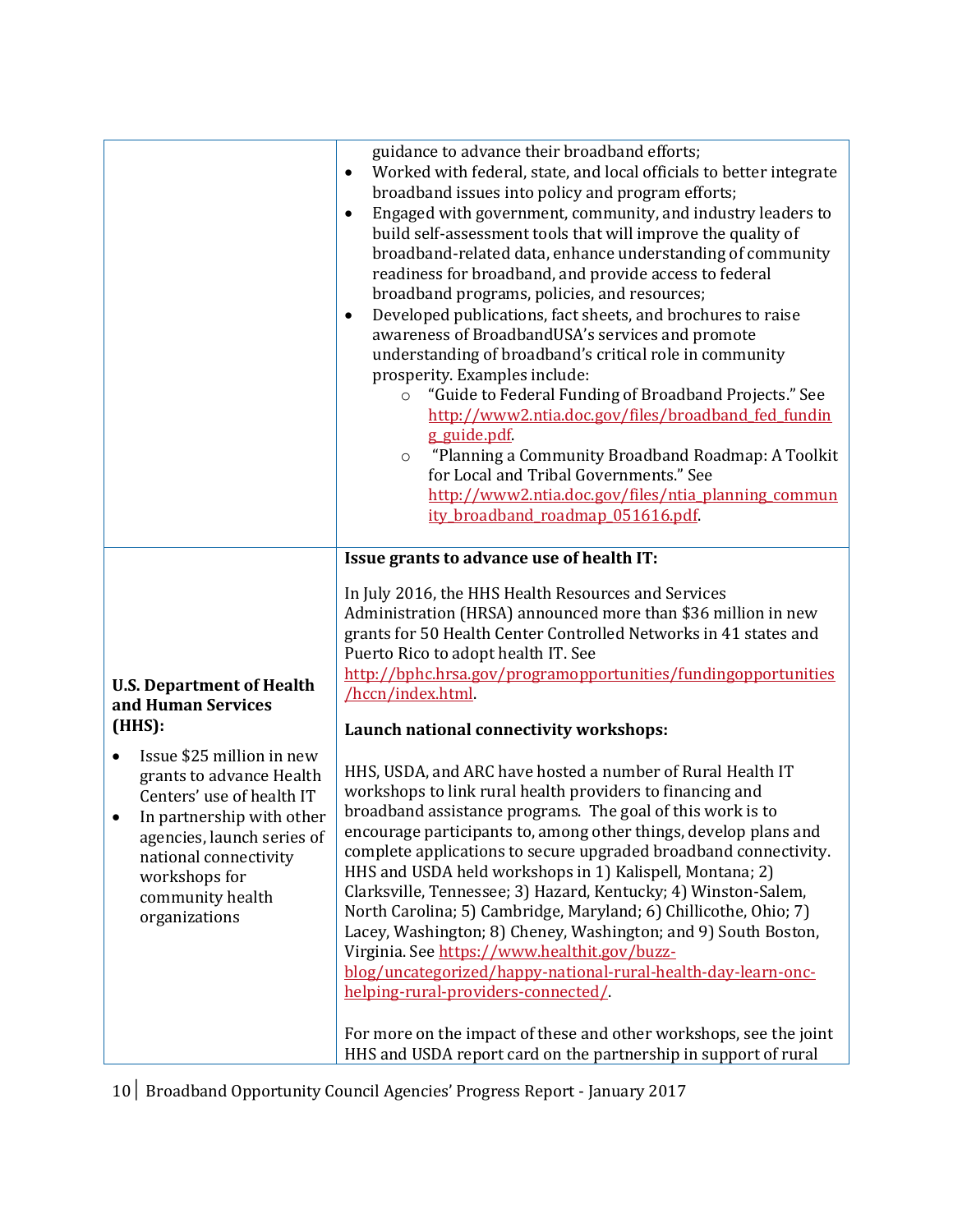|                                                                                                                                                                                                                                                             | health IT between FY 2012-2016:                                                                                                                                                                                                                                                                                                                                                                                                                                                                                                              |
|-------------------------------------------------------------------------------------------------------------------------------------------------------------------------------------------------------------------------------------------------------------|----------------------------------------------------------------------------------------------------------------------------------------------------------------------------------------------------------------------------------------------------------------------------------------------------------------------------------------------------------------------------------------------------------------------------------------------------------------------------------------------------------------------------------------------|
|                                                                                                                                                                                                                                                             | http://blogs.usda.gov/2016/11/17/hhs-and-usda-collaborating-                                                                                                                                                                                                                                                                                                                                                                                                                                                                                 |
|                                                                                                                                                                                                                                                             | since-2012-to-improve-local-access-to-healthcare-in-rural-                                                                                                                                                                                                                                                                                                                                                                                                                                                                                   |
|                                                                                                                                                                                                                                                             | america/#more-67446                                                                                                                                                                                                                                                                                                                                                                                                                                                                                                                          |
|                                                                                                                                                                                                                                                             | <b>Broadband Eligibility for Community Development and</b>                                                                                                                                                                                                                                                                                                                                                                                                                                                                                   |
|                                                                                                                                                                                                                                                             | Housing:                                                                                                                                                                                                                                                                                                                                                                                                                                                                                                                                     |
|                                                                                                                                                                                                                                                             | In January 2016, the Office of Community Planning & Development<br>issued guidance in the form of "Frequently Asked Questions" to<br>HOME, Housing Trust Fund, and Community Development Block<br>Grant recipients about how these program funds could be used for<br>broadband installation infrastructure and service delivery.                                                                                                                                                                                                            |
| <b>U.S. Department of Housing</b><br>and Urban Development<br>(HUD):<br>Expand broadband<br>eligibility for<br>community<br>development and<br>housing                                                                                                      | View the HTF Broadband Infrastructure FAQs:<br>$\bullet$<br>https://www.hudexchange.info/resources/documents/HTF-<br>FAOs.pdf?utm_source=HUD+Exchange+Mailing+List&utm_cam<br>paign=b9bfaa191f-HOME+and+HTF+Broadband+FAQs-<br>12%2F31%2F15&utm medium=email&utm term=0 f32b935a<br>5f-b9bfaa191f-19226865<br>View the HOME Broadband Infrastructure FAQs:<br>$\bullet$<br>https://www.hudexchange.info/onecpd/assets/File/HOME-                                                                                                             |
| Clarify broadband<br>eligibility in the<br><b>Indian Community</b><br>Development Block<br><b>Grant Program</b><br>Fund educational<br>navigators in HUD-<br>assisted housing to<br>facilitate broadband<br>adoption<br>Establish broadband<br>connectivity | FAQ <sub>S</sub> -<br>Broadband.pdf?utm_source=HUD+Exchange+Mailing+List&utm<br>campaign=b9bfaa191f-HOME+and+HTF+Broadband+FAQs-<br>12%2F31%2F15&utm medium=email&utm term=0 f32b935a<br>5f-b9bfaa191f-19226865.<br>View the CDBG Broadband Infrastructure FAQs:<br>$\bullet$<br>https://www.hudexchange.info/resource/4891/cdbg-<br>broadband-infrastructure-<br>faqs/?utm_source=HUD+Exchange+Mailing+List&utm_campaig<br>n=cb119cb45e-<br>HUD+CDBG+Broadband+Infrastr+FAQs&utm_medium=email&<br>utm term=0 f32b935a5f-cb119cb45e-19223233 |
| standards for                                                                                                                                                                                                                                               | <b>Indian Community Development Block Grant Program:</b>                                                                                                                                                                                                                                                                                                                                                                                                                                                                                     |
| housing construction<br><b>Amend Consolidated</b><br>Plan regulations to<br>include broadband                                                                                                                                                               | On February 24, 2016, the Office of Native American Programs<br>(ONAP) issued program guidance to clarify broadband eligibility in<br>the Indian Community Development Block Grant, Indian Housing<br>Block Grant, and Title VI Loan Guarantee programs. See<br>http://portal.hud.gov/hudportal/documents/huddoc?id=Broadban<br>dGuidance.pdf<br><b>Fund Educational Navigators:</b><br>The Notice of Funding Availability (NOFA) was published on July                                                                                      |
|                                                                                                                                                                                                                                                             | 29, 2016. The funding will allow a small number of Public Housing                                                                                                                                                                                                                                                                                                                                                                                                                                                                            |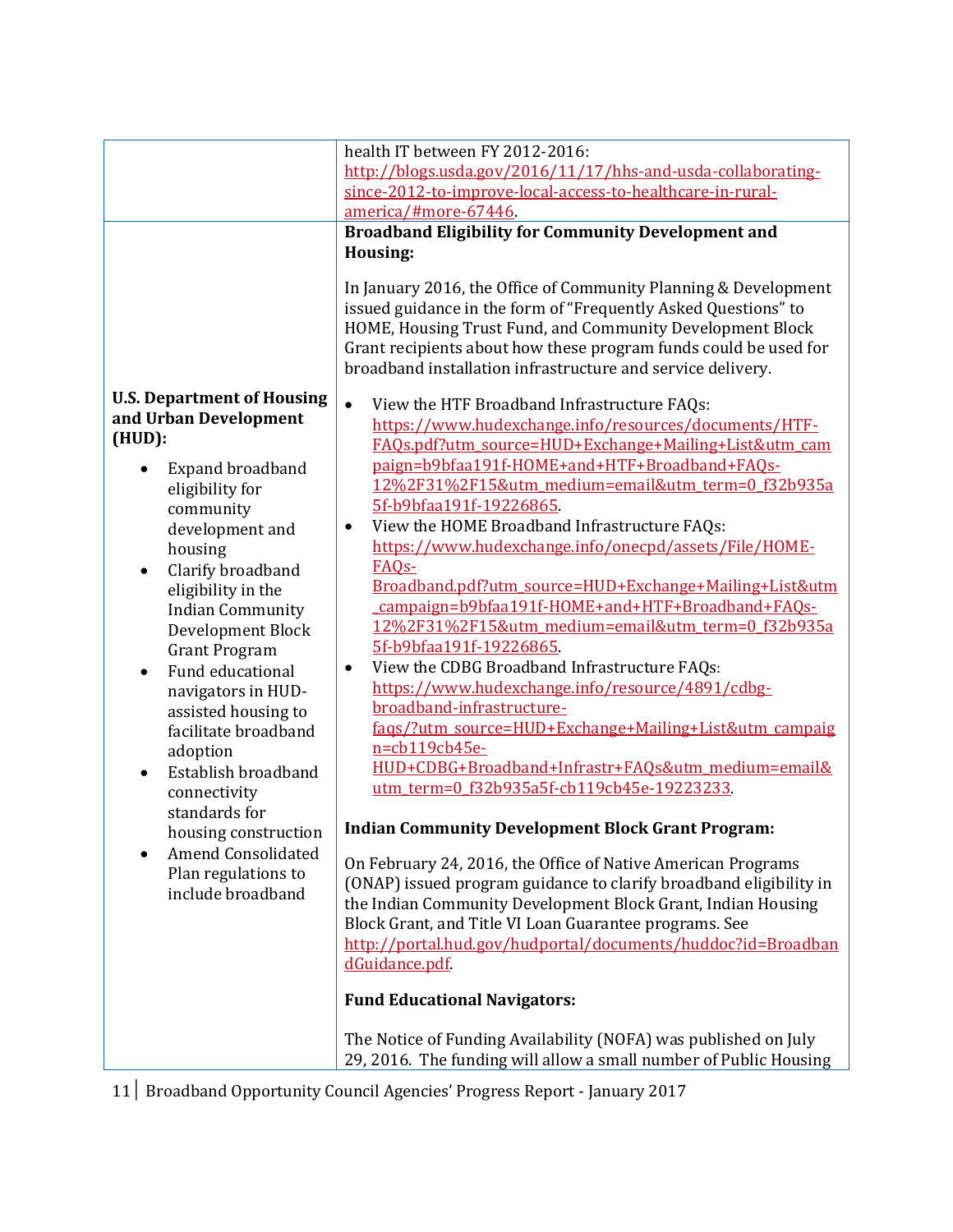Authorities to hire education navigators whose primary responsibility will be to assist public housing residents access the support they need to apply to college. The NOFA underwent many iterations prior to publication. The final NOFA does not expressly include broadband adoption as one of its primary goals; however, the nature of the work will entail referring residents to online resources and ensuring that they have access to the Internet in order to access those resources. On December 9, 2016, HUD announced the nine Public Housing Authority grantees for these funds. The list of grantees and project summaries are available here:

[https://portal.hud.gov/hudportal/HUD?src=/press/press\\_releases](https://portal.hud.gov/hudportal/HUD?src=/press/press_releases_media_advisories/2016/HUDNo_16-187) [\\_media\\_advisories/2016/HUDNo\\_16-187](https://portal.hud.gov/hudportal/HUD?src=/press/press_releases_media_advisories/2016/HUDNo_16-187).

#### **Establish broadband connectivity standards for housing construction:**

On December 20, 2016, HUD published a final rule: "Narrowing the Digital Divide Through Installation of Broadband Infrastructure in HUD-Funded New Construction and Substantial Rehabilitation of Multifamily Rental Housing." In this final rule, HUD requires installation of broadband infrastructure at the time of new construction or substantial rehabilitation of multifamily rental housing that is funded or supported by HUD. The rule, however, recognizes that installation of broadband infrastructure may not be feasible for all new construction or substantial rehabilitation, and, therefore, it allows limited exceptions to the installation requirements. See

[https://www.federalregister.gov/documents/2016/12/20/2016-](https://www.federalregister.gov/documents/2016/12/20/2016-30708/narrowing-the-digital-divide-through-installation-of-broadband-infrastructure-in-hud-funded-new) [30708/narrowing-the-digital-divide-through-installation-of](https://www.federalregister.gov/documents/2016/12/20/2016-30708/narrowing-the-digital-divide-through-installation-of-broadband-infrastructure-in-hud-funded-new)[broadband-infrastructure-in-hud-funded-new.](https://www.federalregister.gov/documents/2016/12/20/2016-30708/narrowing-the-digital-divide-through-installation-of-broadband-infrastructure-in-hud-funded-new)

#### **Amend Consolidated Plan regulations to include broadband:**

On December 16, 2016, HUD published a final rule "Modernizing HUD's Consolidated Planning Process To Narrow the Digital Divide and Increase Resilience to Natural Hazards." This rule amends HUD's Consolidated Plan regulations to require that jurisdictions consider how to address the need for broadband access for lowand moderate-income residents in the communities they serve. The rule requires that states and localities that submit a Consolidated Plan describe the broadband access in housing occupied by lowand moderate-income households. If low-income residents in the communities do not have such access, states and jurisdictions must consider providing broadband access to these residents in their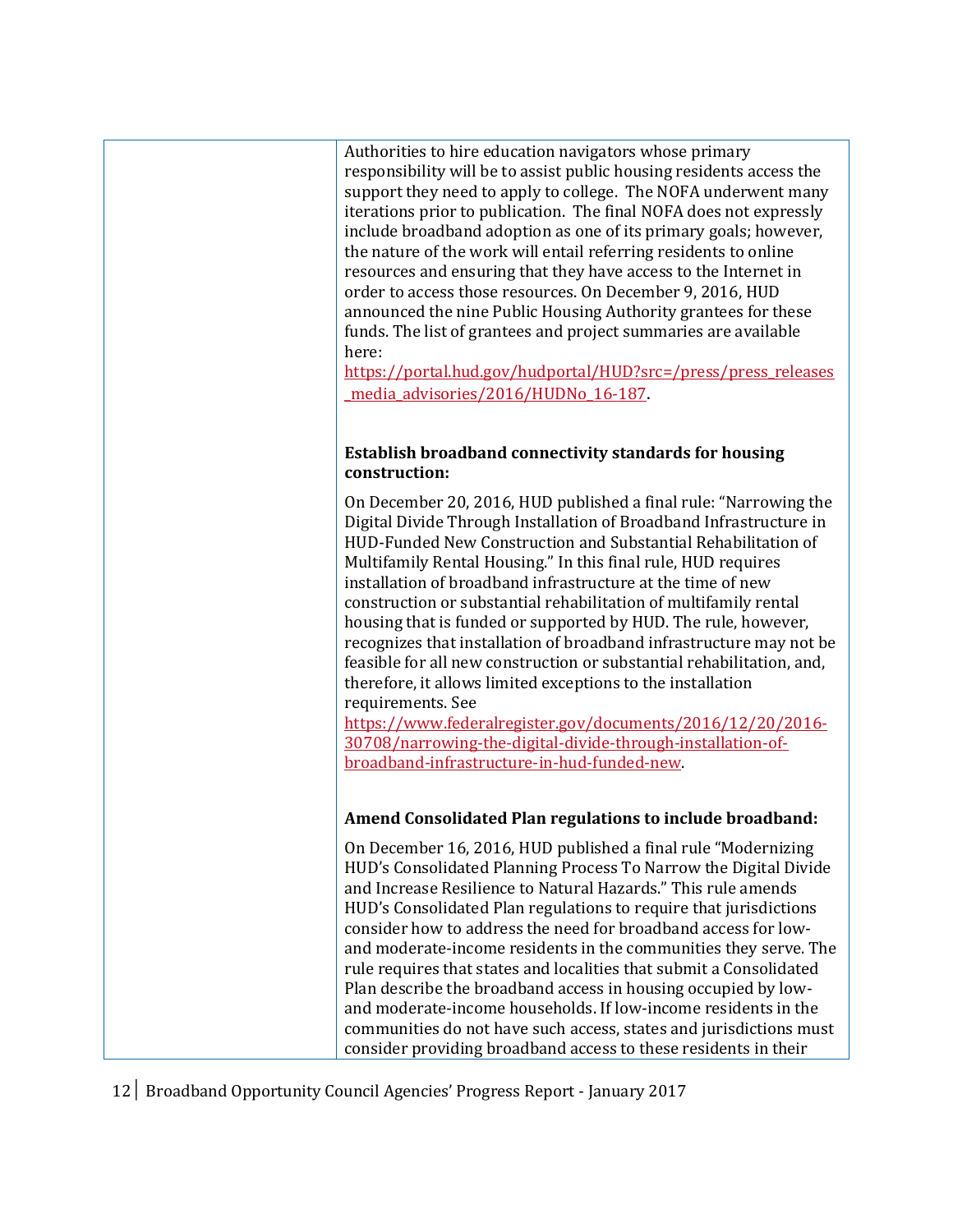|                                                                                                                              | decisions on how to invest HUD funds. See<br>https://www.federalregister.gov/documents/2016/12/16/2016-<br>30421/modernizing-huds-consolidated-planning-process-to-<br>narrow-the-digital-divide-and-increase-resilience.                                                                                                                                                                                                                                                                                                                                                                             |
|------------------------------------------------------------------------------------------------------------------------------|-------------------------------------------------------------------------------------------------------------------------------------------------------------------------------------------------------------------------------------------------------------------------------------------------------------------------------------------------------------------------------------------------------------------------------------------------------------------------------------------------------------------------------------------------------------------------------------------------------|
| <b>U.S. Department of Justice</b><br>(DOJ):<br>Highlight broadband<br>eligibility for Justice<br>Assistance Grant<br>Program | DOJ Office of Justice Programs (OJP) issued guidance in 3Q 2016<br>clarifying that the Justice Assistance Grant (JAG) program allows<br>funding for broadband deployment and adoption related to<br>criminal justice activities. Approximately 1,100 state, local, and<br>tribal jurisdictions receive annual JAG formula funding. This<br>program represents an estimated \$370 million in FY16 funding. See<br>https://www.bja.gov/Funding/JAGState16.pdf. 0JP will try to<br>ascertain whether funding in the seven main program areas was<br>used to facilitate broadband deployment or adoption. |
| <b>U.S. Department of</b><br><b>Treasury (UST):</b><br>Clarify broadband<br>eligibility for New Market<br><b>Tax Credits</b> | The CDFI Fund updated the Frequently Asked Questions (FAQs)<br>included in application materials to clarify that broadband<br>infrastructure and related activities are eligible for the New Market<br>Tax Credit provided they meet certain IRS Regulations. See<br>https://www.cdfifund.gov/Documents/2015%20NMTC%20Applic<br>ation%20QA%20FINAL.pdf                                                                                                                                                                                                                                                |

### **Action Items in Progress**

The chart below includes the action items that are still in progress, listed by Agency.

| Action Items by Agency in progress as of December 2016                                                                                                                                                                        |                                                                                                                                                                                                                                                                                                                                                                                                                                                                                                                                                                                                                                                                                                                                                 |  |
|-------------------------------------------------------------------------------------------------------------------------------------------------------------------------------------------------------------------------------|-------------------------------------------------------------------------------------------------------------------------------------------------------------------------------------------------------------------------------------------------------------------------------------------------------------------------------------------------------------------------------------------------------------------------------------------------------------------------------------------------------------------------------------------------------------------------------------------------------------------------------------------------------------------------------------------------------------------------------------------------|--|
| DOC (NTIA):<br>Provide a one-stop<br>$\bullet$<br>portal to access<br>information about<br>federal broadband<br>programs<br>Convene<br>$\bullet$<br>stakeholders to<br>design and launch a<br>community<br>connectivity index | <b>One-Stop Portal:</b><br>NTIA's BroadbandUSA website will be relaunched in January 2017,<br>and it will include initial information provided by federal agencies to<br>address this action item, including funding information and<br>resources.<br>External stakeholders have expressed great interest in this "one-stop<br>portal" as a way to help communities easily identify available federal<br>resources as they seek to expand access to broadband. The portal is<br>intended to help communities find broadband-related policy<br>guidance, key agency points-of-contact, and best practices. The portal<br>will also provide status updates on any progress agencies have made<br>toward the action items in the Council's report. |  |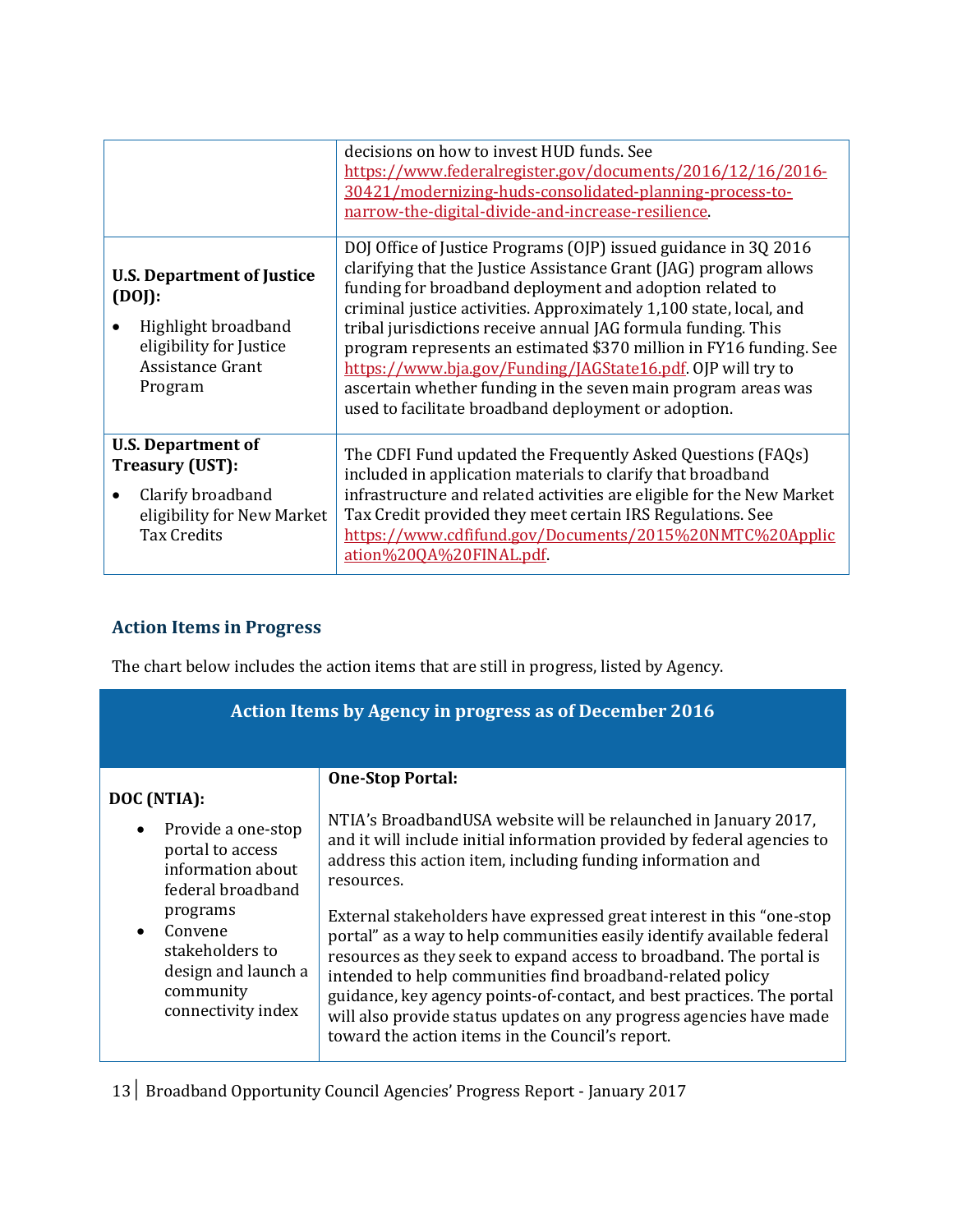|                                                                                                                     | NTIA will update the portal as it continues to receive inputs from<br>agencies.                                                                                                                                                                                                                                                                                                                                                                                                                                                                                                                                                                                                                                            |
|---------------------------------------------------------------------------------------------------------------------|----------------------------------------------------------------------------------------------------------------------------------------------------------------------------------------------------------------------------------------------------------------------------------------------------------------------------------------------------------------------------------------------------------------------------------------------------------------------------------------------------------------------------------------------------------------------------------------------------------------------------------------------------------------------------------------------------------------------------|
|                                                                                                                     | [Original due date 4QFY16]                                                                                                                                                                                                                                                                                                                                                                                                                                                                                                                                                                                                                                                                                                 |
|                                                                                                                     | <b>Community Connectivity Initiative:</b>                                                                                                                                                                                                                                                                                                                                                                                                                                                                                                                                                                                                                                                                                  |
|                                                                                                                     | BroadbandUSA has developed, and is beta testing, its Community<br>Connectivity Initiative (Initiative) - an online tool that provides a<br>planning and assessment framework as well as an assessment tool<br>that includes localized data on broadband. NTIA launched an<br>intensive engagement process for the Initiative, including dozens of<br>meetings and webinars and sponsored a two-day workshop for a<br>detailed review of draft tools and input from over 300 communities<br>and multiple organizations (e.g., National League of Cities, National<br>Association of Counties, International City/County Managers<br>Association, American Library Association, State of Maine, and State<br>of Washington). |
|                                                                                                                     | The objective of the Initiative is to support communities working to<br>accelerate broadband access, improve digital inclusion, strengthen<br>policies, and support local community priorities. See<br>https://www.ntia.doc.gov/blog/2016/ntia-launches-community-<br>connectivity-initiative-backing-major-community-groups.<br>[Original due date 1QFY17]                                                                                                                                                                                                                                                                                                                                                                |
|                                                                                                                     | Modernize government donation, excess, and surplus program:                                                                                                                                                                                                                                                                                                                                                                                                                                                                                                                                                                                                                                                                |
| <b>General Services</b><br><b>Administration (GSA):</b><br>Modernize<br>$\Omega$<br>government<br>donation, excess, | Federal agencies with underlying Computers for Learning (CFL)<br>authorities or program responsibilities will develop an action plan<br>based on the interagency team's findings to improve the management<br>of the CFL program, including updates to materials and accessibility<br>information, guidelines, coordination of resources and activities,<br>and tracking of transfers to maximize program potential.                                                                                                                                                                                                                                                                                                       |
| and surplus<br>program                                                                                              | [Original due date 3QFY16]                                                                                                                                                                                                                                                                                                                                                                                                                                                                                                                                                                                                                                                                                                 |
| Publish consumer<br>O<br>guides on the<br>benefits of<br>broadband targeted<br>at key communities                   | <b>Publish consumer guides:</b><br>To date, GSA and BroadbandUSA have discussed several products<br>that are currently under review to determine if the content is<br>appropriate for GSA's Consumer Guides audiences. Once the products<br>have been finalized, these will be posted online. As budgets permit,<br>online content will be converted to bilingual print copies for<br>dissemination.                                                                                                                                                                                                                                                                                                                       |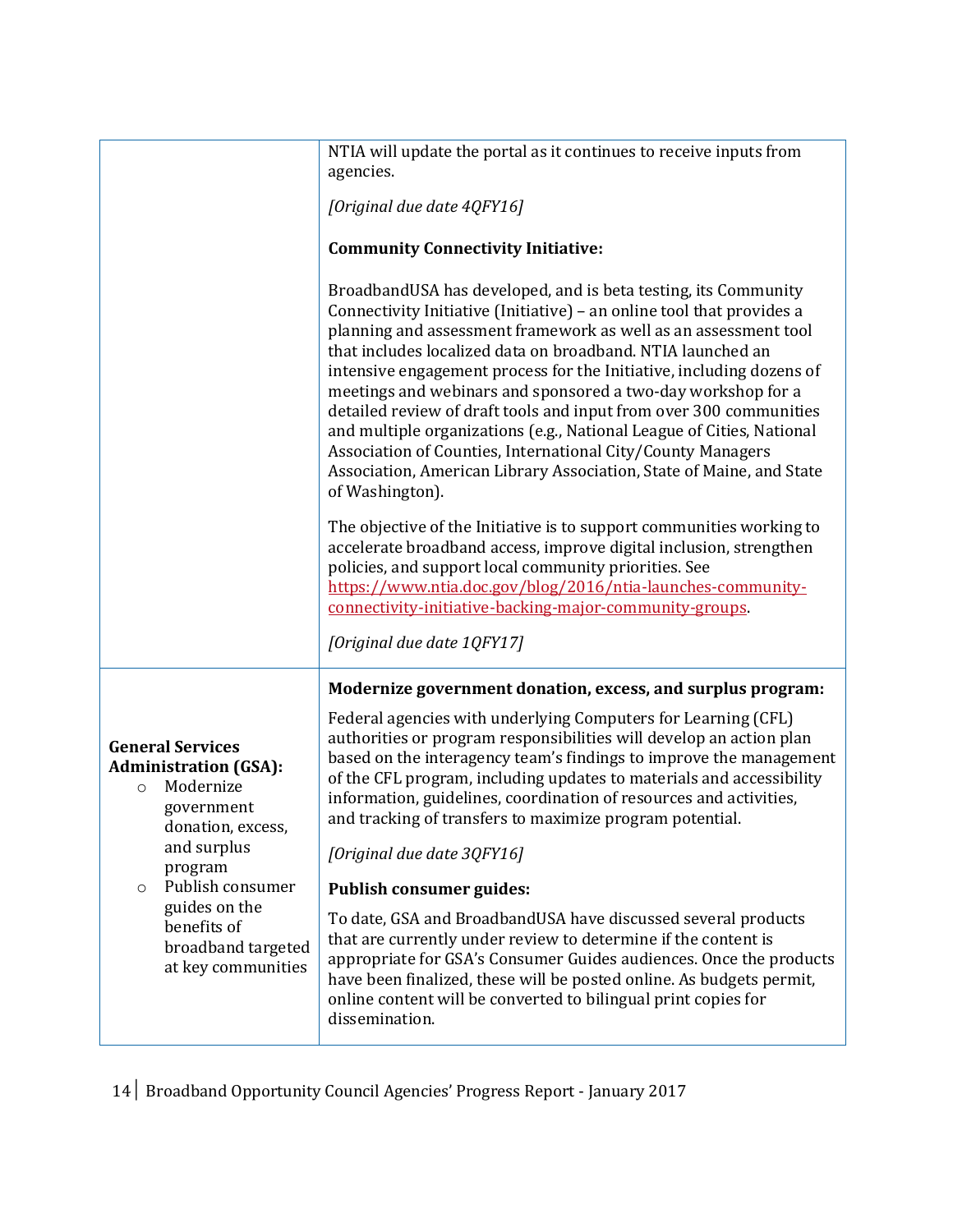|                                                                                                                                                                                                                                                            | [Original due date 4QFY16]                                                                                                                                                                                                                                                                                                                                                                                                                                                                                                                                                                                                                                                                                                                                                                                                                                                                                                                                                                                                                                                                                                                                                                                                                                                                                                        |
|------------------------------------------------------------------------------------------------------------------------------------------------------------------------------------------------------------------------------------------------------------|-----------------------------------------------------------------------------------------------------------------------------------------------------------------------------------------------------------------------------------------------------------------------------------------------------------------------------------------------------------------------------------------------------------------------------------------------------------------------------------------------------------------------------------------------------------------------------------------------------------------------------------------------------------------------------------------------------------------------------------------------------------------------------------------------------------------------------------------------------------------------------------------------------------------------------------------------------------------------------------------------------------------------------------------------------------------------------------------------------------------------------------------------------------------------------------------------------------------------------------------------------------------------------------------------------------------------------------|
|                                                                                                                                                                                                                                                            | <b>Provide libraries with tools:</b>                                                                                                                                                                                                                                                                                                                                                                                                                                                                                                                                                                                                                                                                                                                                                                                                                                                                                                                                                                                                                                                                                                                                                                                                                                                                                              |
| <b>Institute of Museum and</b><br><b>Library Services (IMLS):</b><br>Provide libraries<br>with tools to assess<br>and manage<br>broadband<br>networks<br>Offer technical<br>$\bullet$<br>assistance for<br>library broadband<br>connectivity<br>expansions | IMLS funded the Toward Gigabit Libraries pilot program targeted to<br>small, rural, and tribal libraries that have limited information<br>technology (IT) support available to them, in order to improve and<br>evolve library staff understanding and interaction with their<br>broadband connection and services. Pilot states for the program are<br>Alaska, Kansas, Nebraska, Oklahoma, and Washington. A draft of the<br>Gigabit Libraries Toolkit has been created and is currently<br>undergoing testing. See https://www.imls.gov/grants/awarded/re-<br>00-15-0110-15.<br>[Original due date 2QFY17]<br>Offer technical assistance to libraries:<br>IMLS awarded a grant to the Chief Officers of State Library Agencies<br>(COSLA) to help libraries take full advantage of the opportunities for<br>transformation provided by the FCC's E-rate Modernization Orders.<br>The Georgia Public Library Service, acting in conjunction with the<br>American Library Association's E-rate Task Force, will implement a<br>clearinghouse for best-of-breed information, documentation, and<br>best practices to serve as an information resource and to stimulate a<br>national community of practice around libraries and E-rate. See<br>https://www.imls.gov/grants/awarded/re-00-15-0111-15.<br>[Original due date 2QFY16] |
| <b>Joint Agency action to</b><br>promote "Dig Once"<br>policies. (Participating<br>agencies include DOT, DOI,<br>EPA, GSA, USDA, DOC, and<br>HUD)                                                                                                          | EPA issued guidance from its Deputy Administrator to the directors<br>of its headquarters and regional offices to remind them that, where<br>not prohibited by law or court mandates, their programs, contractors,<br>states, and tribal partners should allow entities building out<br>broadband networks the use of open trenches or infrastructure<br>created under EPA auspices to lay fiber optic cable or otherwise<br>expand broadband capabilities (Appendix C).<br>DOT encouraged state DOTs to take specific actions to coordinate<br>highway construction projects intended to minimize cuts on highway<br>projects and expand broadband nationally. The recommendations<br>included:<br>Include broadband stakeholders and service providers in the<br>$\bullet$<br>transportation planning and project development process.<br>If applicable, coordinate transportation and highway construction<br>$\bullet$<br>plans with other statewide telecommunication plans, such as<br>statewide Interoperability Communication Plans, Fusion Center                                                                                                                                                                                                                                                                        |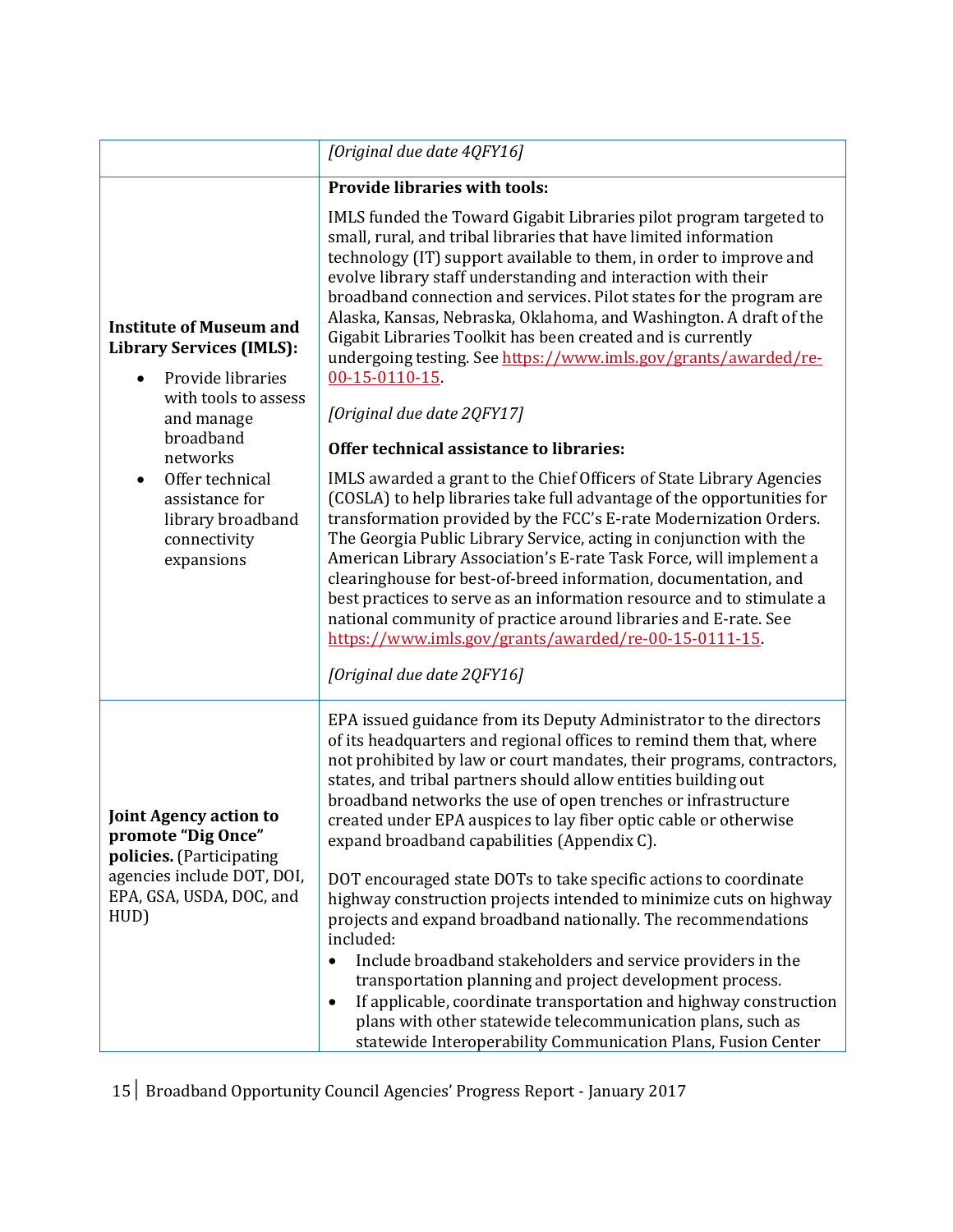|                                                                                                                                                                                                               | Plans, and state Next Generation 911 plans.<br>Coordinate with utilities to minimize the number and scale of<br>$\bullet$<br>repeated excavations that involve the installation of broadband in<br>the public rights of way (ROW).<br>[Original due date 4QFY16]                                                                                                                                                                                                                                                                                                                                                                                                                                                                                                                                                                                                                                                                                                                                                                                                    |
|---------------------------------------------------------------------------------------------------------------------------------------------------------------------------------------------------------------|---------------------------------------------------------------------------------------------------------------------------------------------------------------------------------------------------------------------------------------------------------------------------------------------------------------------------------------------------------------------------------------------------------------------------------------------------------------------------------------------------------------------------------------------------------------------------------------------------------------------------------------------------------------------------------------------------------------------------------------------------------------------------------------------------------------------------------------------------------------------------------------------------------------------------------------------------------------------------------------------------------------------------------------------------------------------|
| <b>National Economic</b><br><b>Council (NEC)/Office of</b><br><b>Science and Technology</b><br>Policy (OSTP)/Office of<br><b>Management and Budget</b><br>(OMB):<br>Create accessible<br>$\circ$<br>open data | NEC, OSTP, and OMB held initial discussions to determine whether<br>open source models exist for data templates to fulfill this action item.<br>A sustainable funding mechanism for this item has not been<br>identified. However, OMB, as lead agency for the Federal Open Data<br>working group, will explore options to solicit and maintain a<br>collection of broadband-related data assets on Data.gov or other<br>federal data sites to complete this action item.<br>Agencies in supporting roles for this effort have made progress<br>toward this action item, including DOT. The DOT website has been<br>updated to provide seamless and transparent access into DOT<br>activities, which includes a number of broadband initiatives. See                                                                                                                                                                                                                                                                                                                |
| inventory of<br>infrastructure<br>assets that can<br>support broadband                                                                                                                                        | https://www.transportation.gov/<br>DHS is currently researching the applicability of propagation and<br>coverage mapping software for this effort. With approval from<br>participating Departments and Agencies, telecommunications site<br>information could be included in modeling constructs for wireless<br>broadband communications coverage.                                                                                                                                                                                                                                                                                                                                                                                                                                                                                                                                                                                                                                                                                                                 |
| NSF and NTIA, with<br>participation from ED,<br>HUD, DHS, GSA, HHS,<br><b>IMLS:</b><br>Develop a national<br>$\circ$<br>broadband<br>research agenda                                                          | [Original due date 2QFY16]<br>NTIA and NSF are co-leading the development of a cross-agency<br>National Broadband Research Agenda (NBRA) to identify research<br>priorities to advance broadband and coordinate broadband-related<br>research across federal agencies.<br>To aid in the development of NBRA, NSF funded a community<br>research visioning workshop in June 2016, which brought together<br>experts from academia, industry, and government to discuss the<br>current state of research and associated data for broadband<br>connectivity, and identify compelling broadband research<br>challenges/opportunities going forward. The workshop report<br>appears at https://broadband.ist.psu.edu/.<br>Additionally, NTIA and NSF issued a public Request for Comments to<br>solicit external stakeholder input; over 40 responses from<br>stakeholders were received. See https://ntia.doc.gov/federal-<br>register-notice/2016/comments-national-broadband-research-<br>agenda.<br>Under the federal Networking & Information Technology Research & |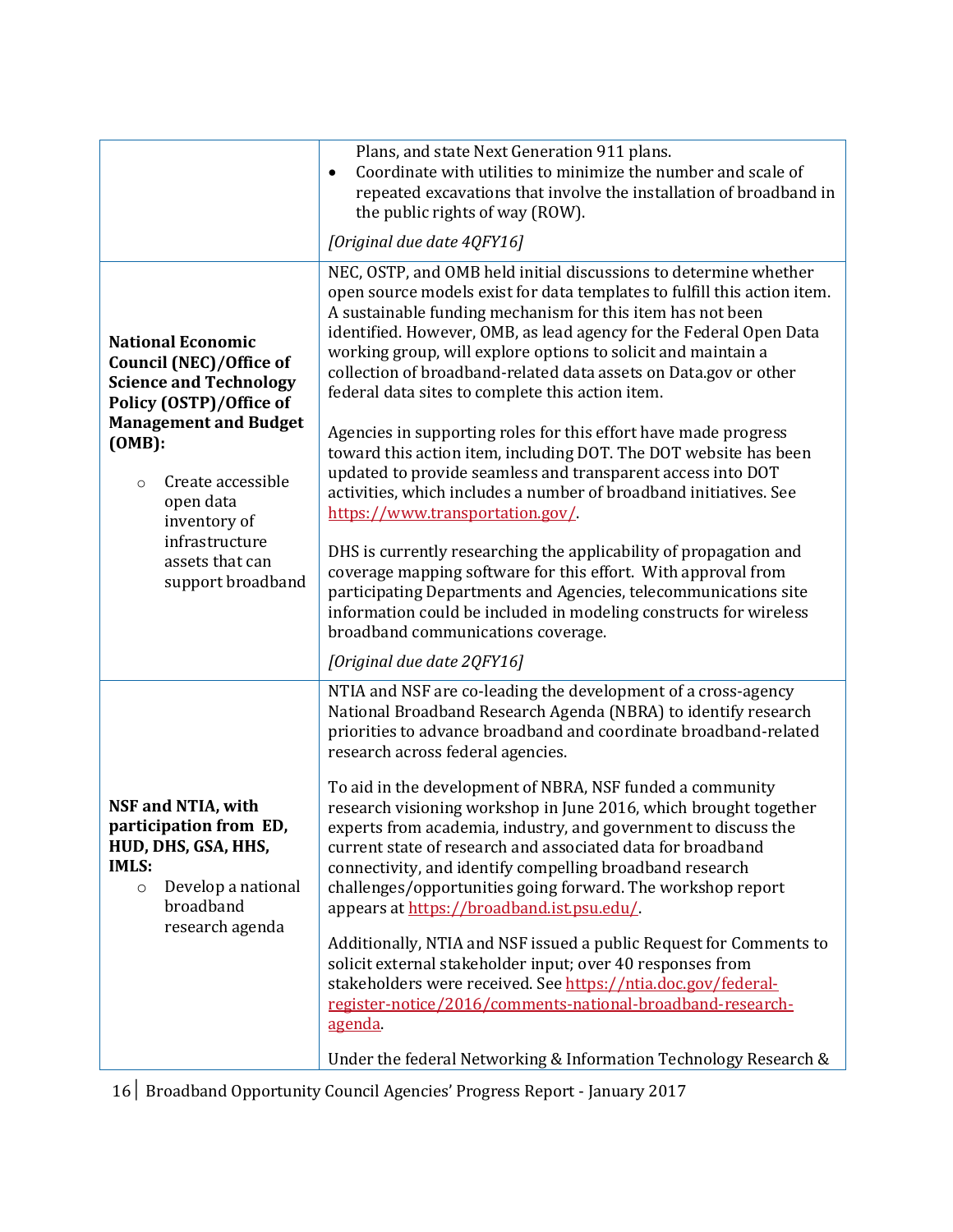|                                                                                                                                                                                  | Development (NITRD) program, NSF and NTIA are co-leading a<br>multi-agency task force (including NITRD member agencies as well as<br>non-members) focused on drafting the NBRA. The task force<br>anticipates issuing the NBRA in January 2017.<br>[Original due date 4QFY16]                                                                                                                                                                                                                                                                                                                                                                                                                                                                                                                                                                                                                                                                                                                                                                                                                                                                                                                                                                                                                                                                                                                                                                                                       |
|----------------------------------------------------------------------------------------------------------------------------------------------------------------------------------|-------------------------------------------------------------------------------------------------------------------------------------------------------------------------------------------------------------------------------------------------------------------------------------------------------------------------------------------------------------------------------------------------------------------------------------------------------------------------------------------------------------------------------------------------------------------------------------------------------------------------------------------------------------------------------------------------------------------------------------------------------------------------------------------------------------------------------------------------------------------------------------------------------------------------------------------------------------------------------------------------------------------------------------------------------------------------------------------------------------------------------------------------------------------------------------------------------------------------------------------------------------------------------------------------------------------------------------------------------------------------------------------------------------------------------------------------------------------------------------|
|                                                                                                                                                                                  | <b>Rural Development Community Facility Program:</b>                                                                                                                                                                                                                                                                                                                                                                                                                                                                                                                                                                                                                                                                                                                                                                                                                                                                                                                                                                                                                                                                                                                                                                                                                                                                                                                                                                                                                                |
| <b>USDA:</b><br>Update guidance for<br>the Rural Development<br><b>Community Facility</b><br>Program<br>Expand broadband<br>eligibility for RUS<br>Telecommunications<br>Program | RUS will continue to collaborate with Community Facilities (CF) to<br>share expertise to develop the policy and plan for addressing<br>changes to funding parameters. This effort will be done in<br>conjunction with legal reviews and solicitation of comments from<br>CF stakeholders. Because of Congressionally-mandated and<br>regulatory restrictions on existing Rural Development broadband<br>funding, USDA must ensure no duplication of funding. Next steps<br>will include drafting a regulation with requirements for funding<br>broadband service, with a focus on developing additional<br>application requirements. These new requirements will require<br>approval under the Paperwork Reduction Act.<br>[Original due date 4QFY16]<br><b>RUS Telecommunications Program:</b><br>Without a Congressional amendment to Title II of the statute, RUS<br>can only offer the program to current Independent Local Exchange<br>Carriers (ILECs). Loan demand for the Traditional Infrastructure<br>program dramatically increased in FY 2016 into FY 2017. With the<br>end of the American Recovery and Reinvestment Act (ARRA)<br>Broadband Initiative Program (BIP) and the release of the FCC's<br>Connect America Fund (CAF) options, most ILECs now have a better<br>sense of where to invest in improved broadband service moving<br>forward. RUS intends to discuss a potential legislative change with<br>the incoming Congress.<br>[Original due date 4QFY16] |
| <b>U.S. Department of</b>                                                                                                                                                        | <b>Expand Digital Learning initiative partnerships with federal</b>                                                                                                                                                                                                                                                                                                                                                                                                                                                                                                                                                                                                                                                                                                                                                                                                                                                                                                                                                                                                                                                                                                                                                                                                                                                                                                                                                                                                                 |
| <b>Education (ED):</b>                                                                                                                                                           | agencies:                                                                                                                                                                                                                                                                                                                                                                                                                                                                                                                                                                                                                                                                                                                                                                                                                                                                                                                                                                                                                                                                                                                                                                                                                                                                                                                                                                                                                                                                           |
| Expand technology-<br>$\circ$<br>enabled learning<br>practices to new<br>partner Agencies<br>Compile and create<br>O<br>national data on                                         | ED's digital learning initiatives provide school districts with<br>technical assistance and support to help them maximize digital<br>learning opportunities and help them move toward preparing<br>students for academic, professional, and personal success. As of<br>November 2016, over 3,000 school districts and 25 states have                                                                                                                                                                                                                                                                                                                                                                                                                                                                                                                                                                                                                                                                                                                                                                                                                                                                                                                                                                                                                                                                                                                                                |
| broadband in                                                                                                                                                                     | committed to making the transition to digital learning. Web                                                                                                                                                                                                                                                                                                                                                                                                                                                                                                                                                                                                                                                                                                                                                                                                                                                                                                                                                                                                                                                                                                                                                                                                                                                                                                                                                                                                                         |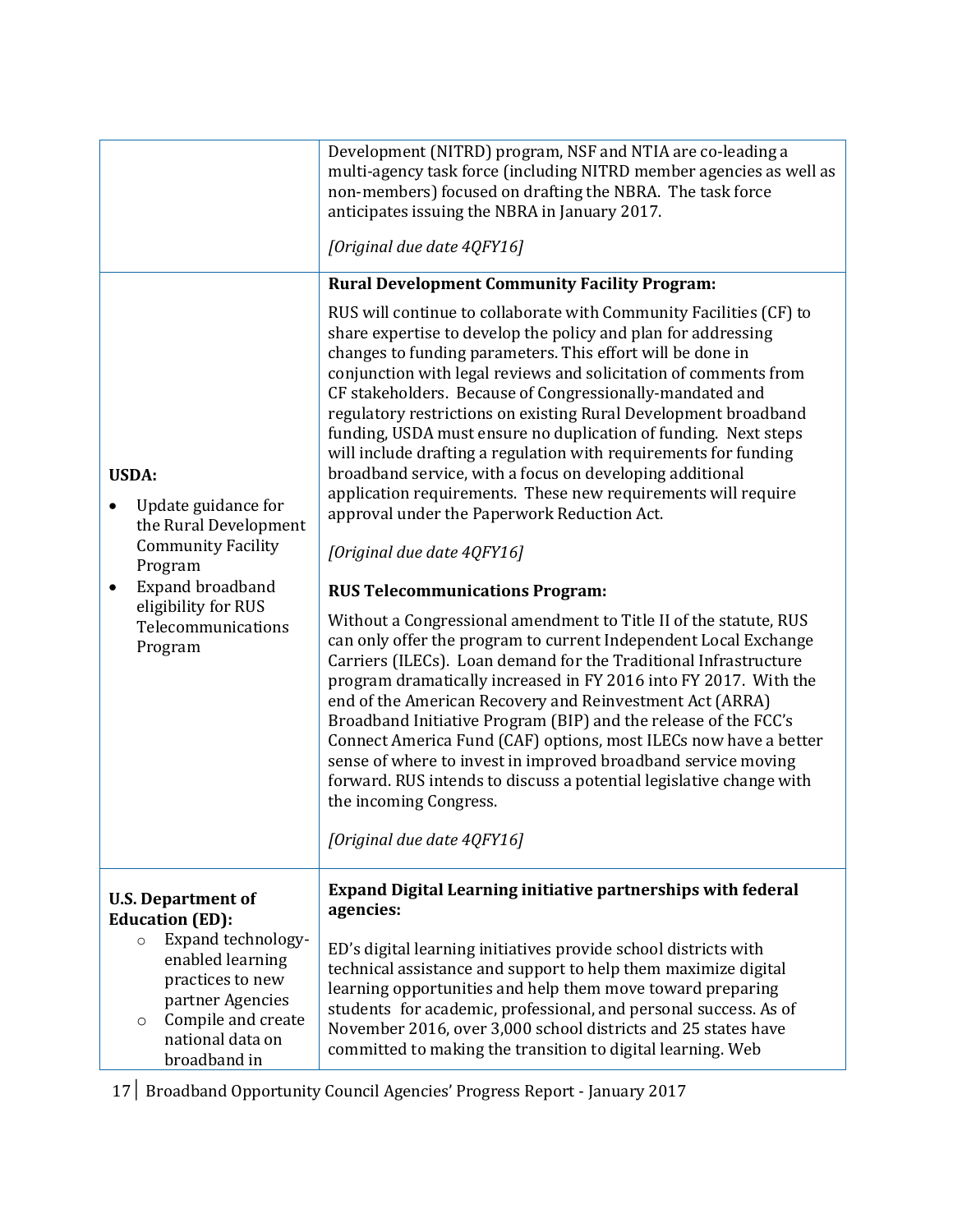| schools | resources include:                                                                                                                                                                                                                                                                                                                                                |
|---------|-------------------------------------------------------------------------------------------------------------------------------------------------------------------------------------------------------------------------------------------------------------------------------------------------------------------------------------------------------------------|
|         | The Future Ready dashboard, a free, interactive planning tool,<br>$\bullet$<br>updated on a regular basis, provides ongoing, job-embedded<br>opportunities for district teams to personalize learning for all<br>students as well as plans for personalized professional<br>development for teachers. See<br>https://dashboard.futurereadyschools.org/            |
|         | The Future Ready Leaders project provides a systematic review<br>$\bullet$<br>of research and a personalized professional development<br>playlist for district leaders, generated from 50 short, high-<br>quality videos reflecting research-based practices. See<br>http://tech.ed.gov/leaders/                                                                  |
|         | "Future Ready Schools: Building Technology Infrastructure for<br>٠<br>Learning," a guide for district leaders to reference for both<br>technical and policy guidance when making district-wide<br>technology infrastructure investments. See<br>http://tech.ed.gov/futureready/infrastructure/                                                                    |
|         | The National Educational Technology Plan, the nation's flagship<br>$\bullet$<br>education technology policy resource, providing over 50<br>practical examples as well as specific recommendations for<br>transitioning to digital learning at scale. See<br>http://tech.ed.gov/netp.                                                                              |
|         | The #GoOpen initiative, which encourages states, school<br>districts, and educators to use free, openly licensed educational<br>materials. See http://tech.ed.gov/open.<br>Story engine stories that highlight best practices in education<br>$\bullet$                                                                                                           |
|         | technology, including broadband and network infrastructure.<br>See http://tech.ed.gov/stories.                                                                                                                                                                                                                                                                    |
|         | In addition, digital learning coalition partners lead regular summits<br>and workshops for Superintendents who have made a commitment<br>to digital learning and their district leadership teams. 1QFY16<br>summits were held in Seattle, Boston, and Kansas City with<br>workshops in Washington DC.                                                             |
|         | ED-HUD initiatives include the development of a ConnectHome<br>Playbook to help public housing authorities partner and build<br>relationships with school districts around home connectivity<br>initiatives. ED is working to build relationships with the Department<br>of the Interior and the Department of Labor to further develop<br>cross-agency programs. |
|         | [Original due date 1QFY16]                                                                                                                                                                                                                                                                                                                                        |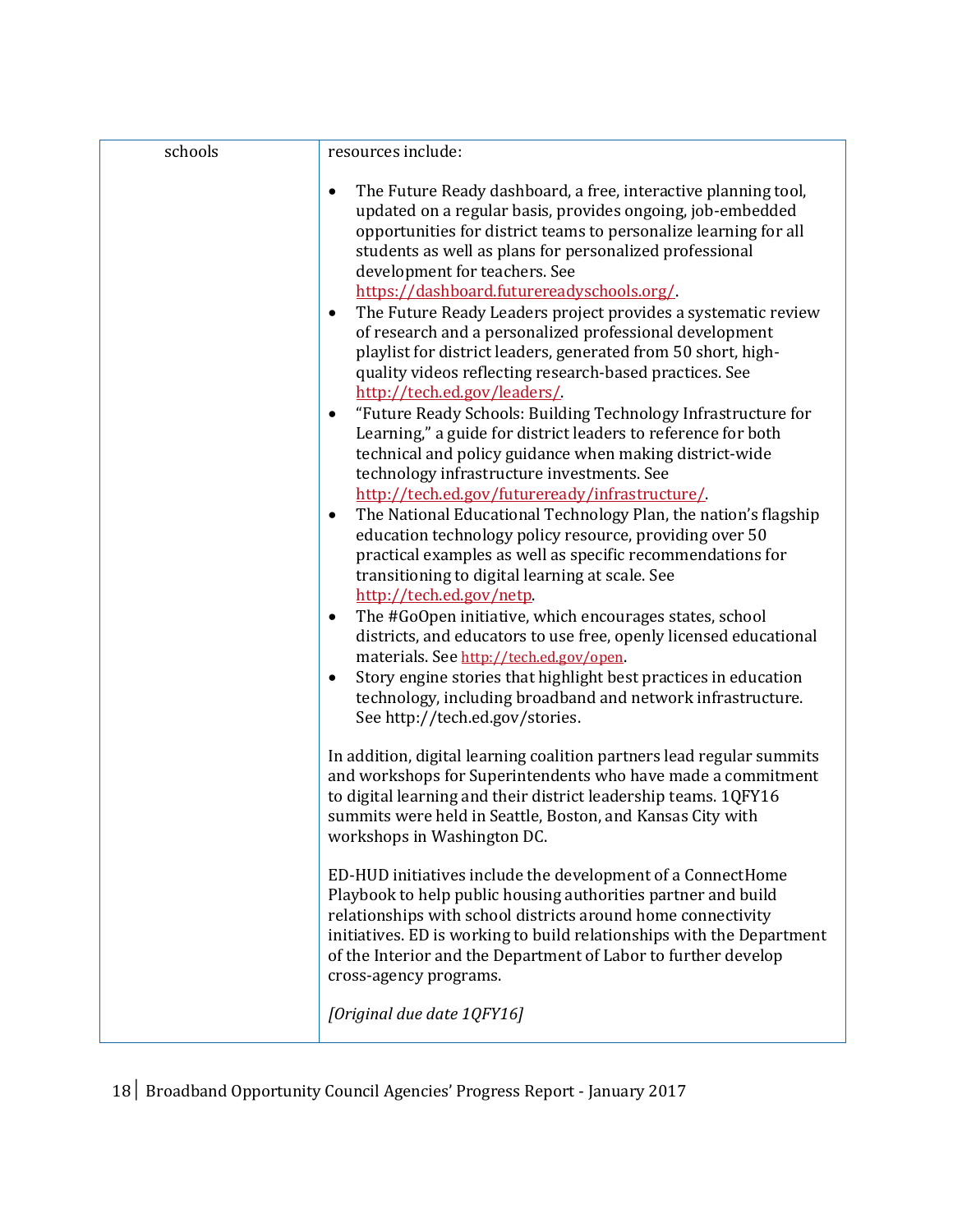|                                                                                                                                                         | Compile and create national data on broadband in schools:                                                                                                                                                                                                                                                                                                                                                                                                                                                                                                                                                                                                                                                                                                                                                                                                                                                                                                                                                                                                         |
|---------------------------------------------------------------------------------------------------------------------------------------------------------|-------------------------------------------------------------------------------------------------------------------------------------------------------------------------------------------------------------------------------------------------------------------------------------------------------------------------------------------------------------------------------------------------------------------------------------------------------------------------------------------------------------------------------------------------------------------------------------------------------------------------------------------------------------------------------------------------------------------------------------------------------------------------------------------------------------------------------------------------------------------------------------------------------------------------------------------------------------------------------------------------------------------------------------------------------------------|
|                                                                                                                                                         | The Office of Educational Technology requested funding in its FY17<br>budget to conduct school broadband surveys and is awaiting<br>response. In addition, the Office of Educational Technology has<br>engaged the Office for Civil Rights (OCR) to discuss the possibility of<br>adding a key broadband question to their biennial Civil Rights Data<br>Collection (CRDC) survey. This question is included in the OCR<br>survey proposal that is currently out for public comment. Since this<br>survey is federally mandated, it would provide valuable, though<br>limited, information about broadband availability in American<br>schools. Two external organizations, CoSN (the Consortium for<br>School Networking) and Education Superhighway have collected<br>broadband data. CoSN's data is based on an annual survey of school<br>district technology directors. Education Superhighway uses data<br>from E-Rate applications and other state and local sources to gather<br>and report data about school connectivity.<br>[Original due date 3QFY17] |
|                                                                                                                                                         | <b>Native American summit on broadband:</b>                                                                                                                                                                                                                                                                                                                                                                                                                                                                                                                                                                                                                                                                                                                                                                                                                                                                                                                                                                                                                       |
| <b>U.S. Department of</b><br><b>Interior (DOI):</b>                                                                                                     | In November 2015, DOI hosted a listening session to begin the<br>process of creating the agenda for the summit. A planning team<br>made up of DOI, USDA, NTIA, FirstNet, and the FCC developed an<br>agenda and outreach plan and identified potential participants for a<br>tribal summit. Budget constraints delayed the initial target date for<br>the Summit. Agencies are looking to convene during the early part of<br>2017.                                                                                                                                                                                                                                                                                                                                                                                                                                                                                                                                                                                                                               |
| Conduct a Native<br>American summit<br>on broadband in<br><b>Indian Country</b>                                                                         | [Original due date 4QFY16]                                                                                                                                                                                                                                                                                                                                                                                                                                                                                                                                                                                                                                                                                                                                                                                                                                                                                                                                                                                                                                        |
|                                                                                                                                                         | Launch interagency tribal schools technology initiative:                                                                                                                                                                                                                                                                                                                                                                                                                                                                                                                                                                                                                                                                                                                                                                                                                                                                                                                                                                                                          |
| Launch an<br>interagency tribal<br>schools technology<br>initiative<br><b>Expand utilization</b><br>$\bullet$<br>of towers on tribal<br>and rural lands | The Administration has prioritized increasing broadband<br>capabilities across Indian Country. As part of ConnectED, an<br>initiative designed to connect schools and libraries to the digital age,<br>the FCC's E-rate program provided broadband, Wi-Fi, and<br>telecommunications funding to 245 tribal schools serving over<br>60,000 students and 31 tribal libraries last funding year alone. The<br>President's Budget proposed significant investments in education<br>information technology to enhance broadband and digital access for<br>students at Bureau of Indian Education (BIE)-funded schools.<br>Additionally, the White House Council on Native American Affairs                                                                                                                                                                                                                                                                                                                                                                             |
|                                                                                                                                                         | (WHCNAA), which is based out of DOI, coordinated with OMB over<br>the past year to lead an interagency initiative on creating metrics                                                                                                                                                                                                                                                                                                                                                                                                                                                                                                                                                                                                                                                                                                                                                                                                                                                                                                                             |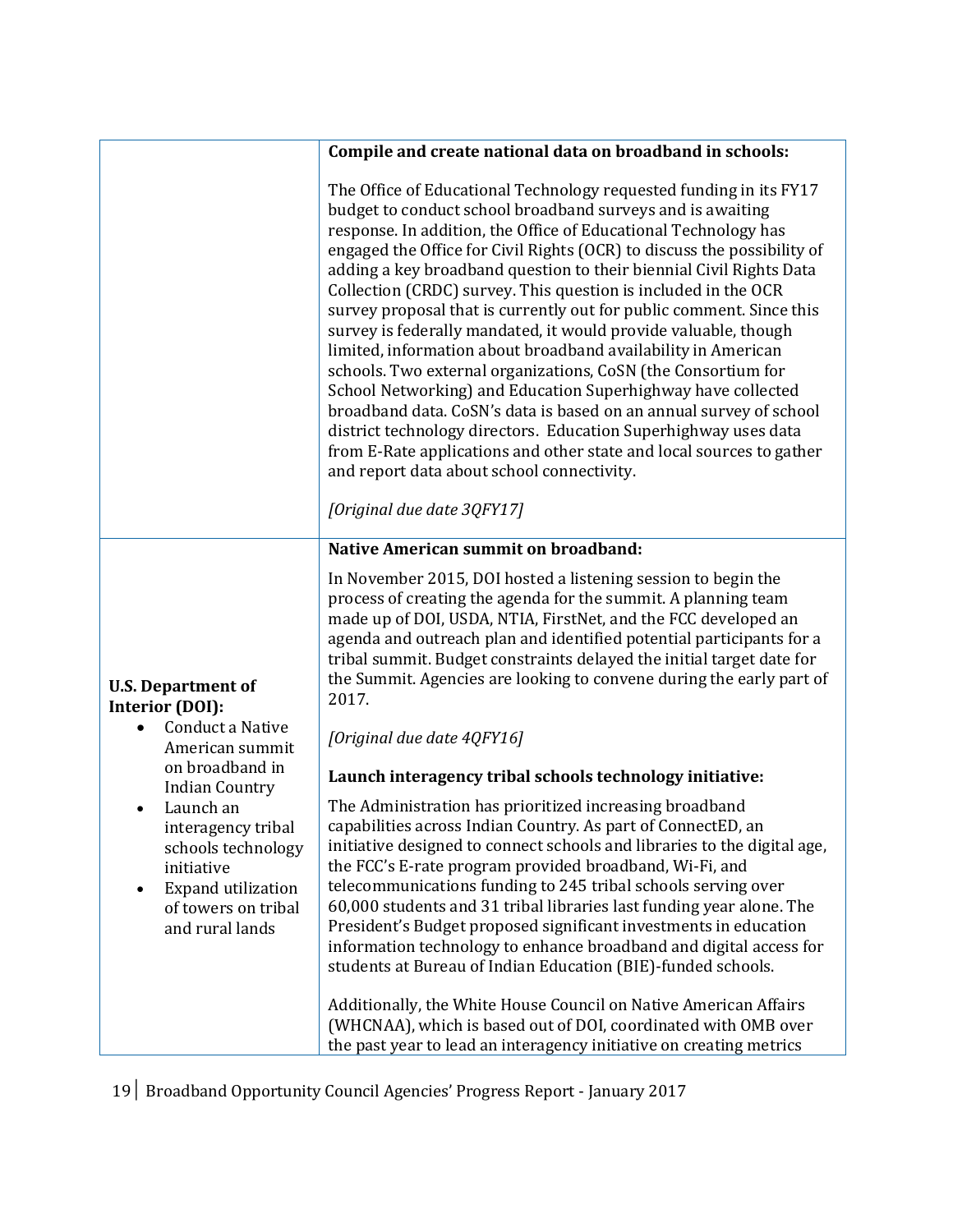|                                            | focused on Native youth. See<br>https://www.whitehouse.gov/blog/2016/09/26/using-evidence-                                          |
|--------------------------------------------|-------------------------------------------------------------------------------------------------------------------------------------|
|                                            | guide-better-serve-native-youth. One of the focus areas for the                                                                     |
|                                            | metrics was "Increasing Access to the Internet." This effort involved                                                               |
|                                            | DOI, USDA, and HUD. One notable deliverable from this initiative<br>was that for low-income rental units of the Choctaw Nation with |
|                                            | school-aged children (K-12), as part of ConnectHome efforts, HUD                                                                    |
|                                            | and USDA connected 83 HUD-funded rental units to high-speed                                                                         |
|                                            | Internet. Also, as a part of this initiative, DOI/BIA is striving to                                                                |
|                                            | upgrade a number of BIE schools to the modified State Education<br>Technology Directors Association (SETDA) standard of 10Mbps. The |
|                                            | goal is to complete 67 schools in FY 2016 and 66 schools in FY 2017                                                                 |
|                                            | for a total of 133 schools. DOI is awaiting updated numbers.                                                                        |
|                                            |                                                                                                                                     |
|                                            | [Original due date 4QFY16]                                                                                                          |
|                                            | Expand utilization of towers on tribal and rural lands:                                                                             |
|                                            | DOI is expanding its current leasing posture at the Bureau level,                                                                   |
|                                            | predominantly with BLM and is actively seeking partner<br>engagement through its Radio Executive Steering Committee.                |
|                                            | Current procedures can be found at                                                                                                  |
|                                            | https://www.blm.gov/wo/st/en/prog/more/lands/communication                                                                          |
|                                            | sites.html                                                                                                                          |
|                                            | Semi-annual meetings will be scheduled during Q2 FY2017                                                                             |
|                                            | timeframe.                                                                                                                          |
|                                            |                                                                                                                                     |
|                                            | [Original due date 2QFY17]                                                                                                          |
|                                            | A Section 106 Working Group was formed consisting of members of                                                                     |
|                                            | several Departments, including DOI and USDA, to address this action                                                                 |
|                                            | item. They have completed a draft Program Comment document for<br>Telecommunications Projects on Federal Land. DHS, through the     |
|                                            | Accelerating Broadband Infrastructure Deployment Working Group,                                                                     |
| DOI/USDA:                                  | formally submitted the document to the Advisory Council on Historic                                                                 |
| <b>Explore strategies</b><br>$\circ$       | Preservation (ACHP) on October 31, 2016.                                                                                            |
| to create efficiency<br>and consistency in | Next steps for the Program Comment are an internal review by ACHP,                                                                  |
| Section 106 review                         | and provision of a revised document for formal consultation reviews                                                                 |
| for broadband                              | by state and tribal historic preservation officers, as well as                                                                      |
| projects                                   | telecommunications industry representatives. Once the formal<br>consultation process has been completed, ACHP will adjudicate       |
|                                            | comments as needed, and will release an approved document for                                                                       |
|                                            | Land Management Agency (LMA) and Property Management Agency                                                                         |
|                                            | (PMA) use. At this time, ACHP has not set a schedule for the release                                                                |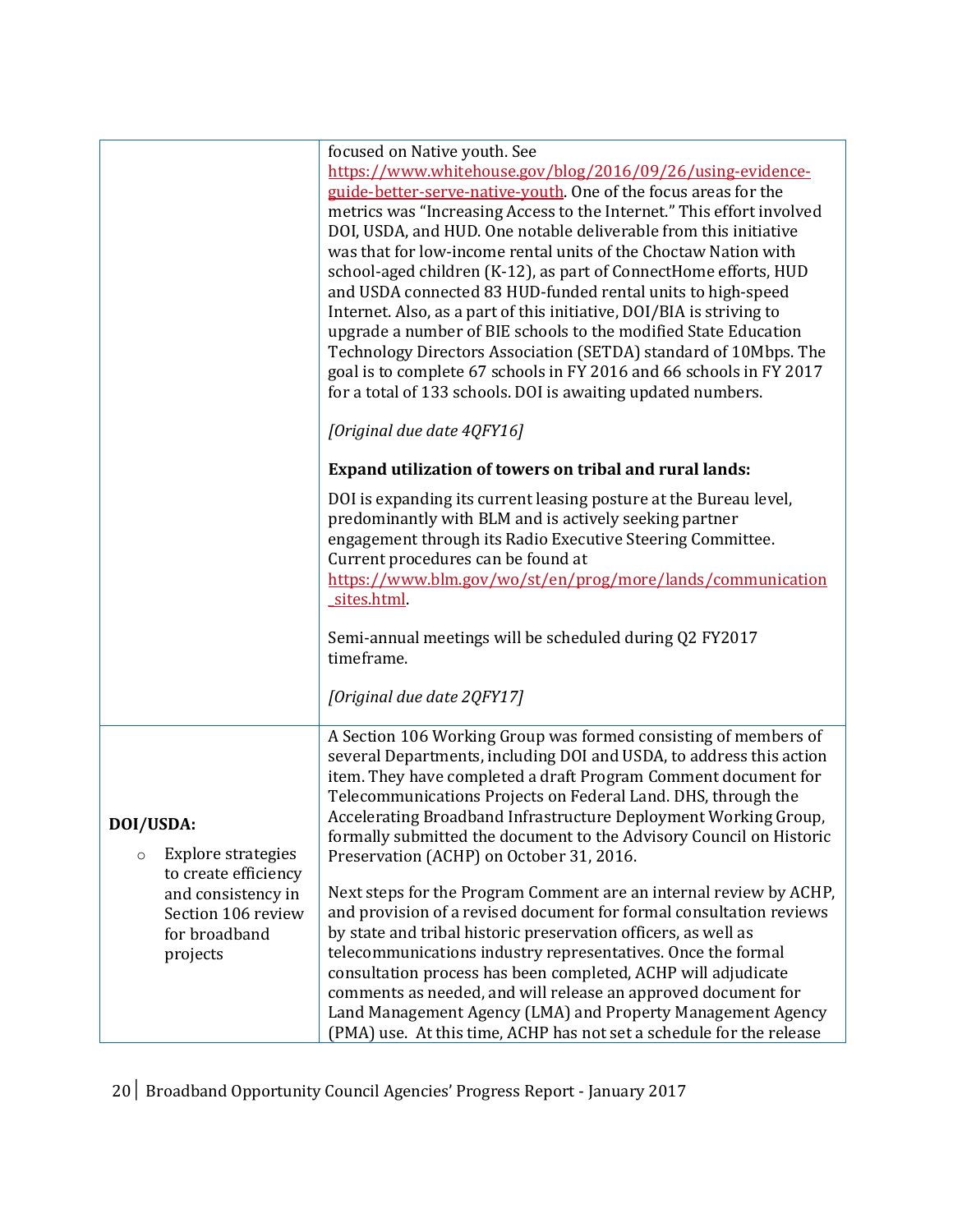|                                                                                             | of the final document.                                                                                                                                                                                                                                                                                                                                                                                                  |
|---------------------------------------------------------------------------------------------|-------------------------------------------------------------------------------------------------------------------------------------------------------------------------------------------------------------------------------------------------------------------------------------------------------------------------------------------------------------------------------------------------------------------------|
|                                                                                             | The Program Comment establishes best practices for a set of common<br>telecommunications infrastructure activities, such as collocation on<br>existing wireless towers, burying telecommunications cable in<br>existing road rights-of-way, and installing aerial telecommunications<br>cable, that would typically not result in adverse effects on historic<br>properties.                                            |
|                                                                                             | Please refer to the DHS and GSA update entry in Section 3 of this<br>report (Additional Agency Actions) for additional information on the<br>Program Comment document.                                                                                                                                                                                                                                                  |
|                                                                                             | [Original due date 2QFY16]                                                                                                                                                                                                                                                                                                                                                                                              |
|                                                                                             | Issue guidance for One-stops and Job Centers:                                                                                                                                                                                                                                                                                                                                                                           |
|                                                                                             | The Employment and Training Administration (ETA) is in the<br>process of issuing guidance on infrastructure costs and program<br>operations, with both expected to be released in 2QFY17.                                                                                                                                                                                                                               |
| <b>U.S. Department of Labor</b><br>(DOL):<br>Expand broadband                               | The Departments of Labor and Education made the state Workforce<br>Innovation and Opportunity Act (WIOA) Multi-Year Strategic Plans<br>available for public access in mid-December 2016. These plans can<br>be searched for state activities and initiatives that may benefit from<br>technology advances and broadband support. See<br>http://www2.ed.gov/about/offices/list/osers/rsa/wioa/state-<br>plans/index.html |
| eligibility for One-<br>stops and Job<br>Centers<br>Expand technology-                      | [Original due date 2QFY16]                                                                                                                                                                                                                                                                                                                                                                                              |
|                                                                                             | Expand technology-based job training in tribal communities:                                                                                                                                                                                                                                                                                                                                                             |
| based job training<br>in tribal<br>communities                                              | ETA will post information on RUS Distance Learning and<br>Telemedicine (DLT) and Community Connect grant programs on<br>two websites for the Indian and Native American Program grantees<br>in January 2017.                                                                                                                                                                                                            |
|                                                                                             | The descriptions will be posted on ETA's official website<br>(www.doleta.gov/dinap) as well as its Community of Practice<br>(https://ina.workforcegps.org/) to reach the widest possible<br>audience in the nation's Native American communities.                                                                                                                                                                       |
|                                                                                             | [Original due date 2QFY16]                                                                                                                                                                                                                                                                                                                                                                                              |
| <b>U.S. Small Business</b><br><b>Administration (SBA):</b><br>Develop and deploy<br>$\circ$ | To promote innovation and technology within the entrepreneurial<br>ecosystem and support the Broadband Opportunity Council, the U.S.<br>Small Business Administration created the Small Business                                                                                                                                                                                                                        |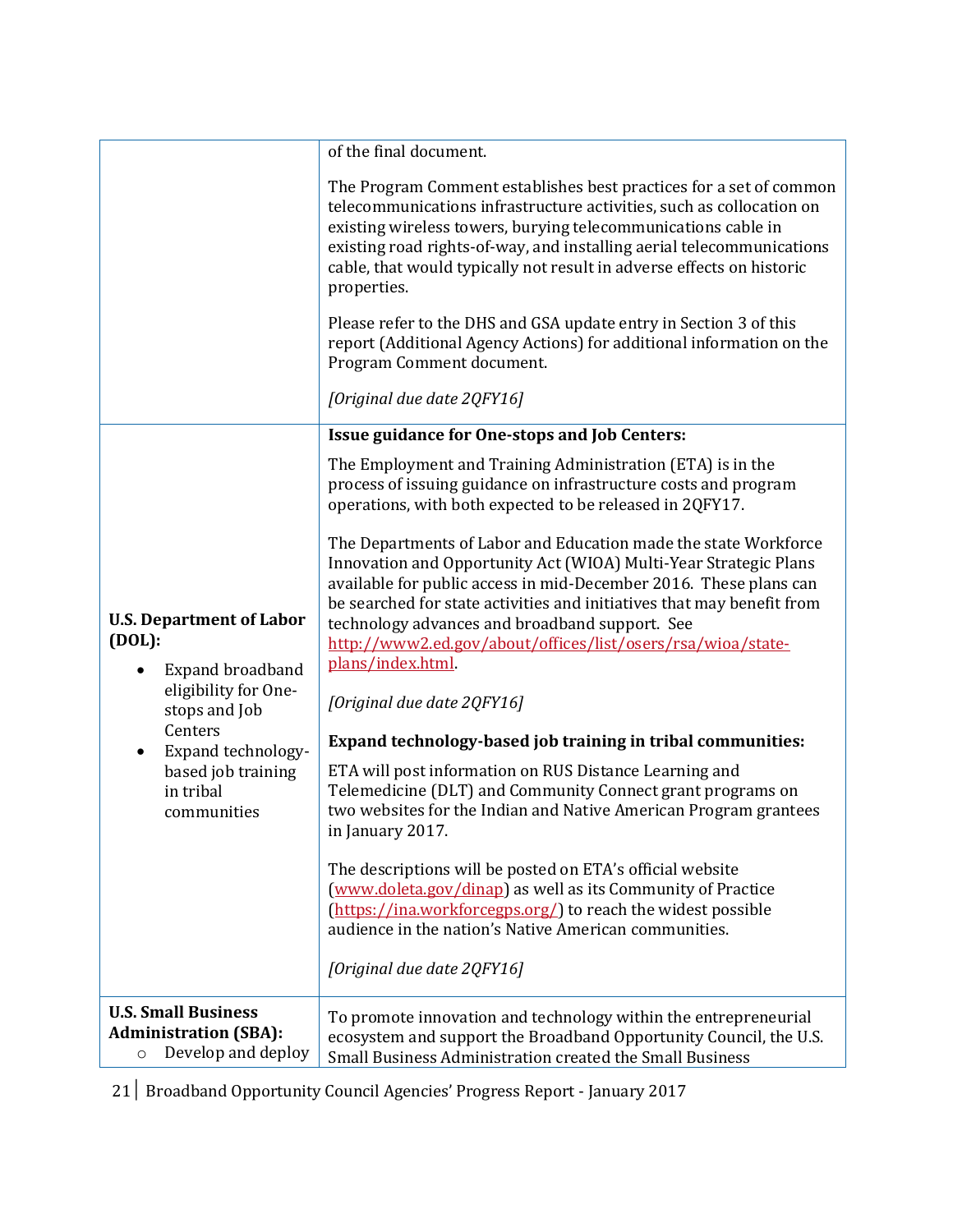| new digital<br>empowerment<br>training for small<br>businesses                                                                                            | Technology Coalition. See https://www.sba.gov/techcoalition. The<br>Small Business Technology Coalition is committed to helping small<br>businesses leverage technology as a core driver of growth and<br>differentiation. That means increasing digital education and training<br>to Launch, Grow, Manage, and Win their business.                                                          |
|-----------------------------------------------------------------------------------------------------------------------------------------------------------|----------------------------------------------------------------------------------------------------------------------------------------------------------------------------------------------------------------------------------------------------------------------------------------------------------------------------------------------------------------------------------------------|
|                                                                                                                                                           | The Small Business Technology Coalition is a public-private<br>partnership comprised of 22 leading technology firms. These firms<br>include: Amazon, Bench, Box, Canvas, Cyber Security Alliance, Dash<br>Data, Dun & Bradstreet, Expensify, Facebook, Google, Gusto, Intuit,<br>Legal Zoom, LinkedIn, Microsoft, Nerdwallet, Paychex, Salesforce,<br>Square, Thumbtack, Yelp, and Zenefits. |
|                                                                                                                                                           | The Small Business Technology Coalition website contains a number<br>of toolkits provided by partners which inform key stakeholders on<br>ways to leverage connectivity within a small business. See<br>https://www.sba.gov/techcoalition/launch?leavingSBA=https://ww<br>w.zenefits.com/webinars/thought-leadership-webinar-103/                                                            |
|                                                                                                                                                           | To encourage small businesses to utilize the resources offered by the<br>SBA's Small Business Technology Coalition, a link to the Coalition's<br>website will be provided on the BroadbandUSA portal.<br>[Original due date 3QFY16]                                                                                                                                                          |
| <b>U.S. Department of</b><br><b>Transportation (DOT):</b><br>Issue policy<br>$\circ$<br>guidance to<br>leverage highway<br>rights of way for<br>broadband | DOT's Federal Highway Administration (FHWA) is developing draft<br>broadband guidance that will highlight the recommendations<br>included in the FHWA Administrator's letter to state DOTs. This task<br>is behind schedule and is on track to be ready for final guidance and<br>outreach initiatives to be completed by 3QFY17.<br>[Original due date 1QFY17]                              |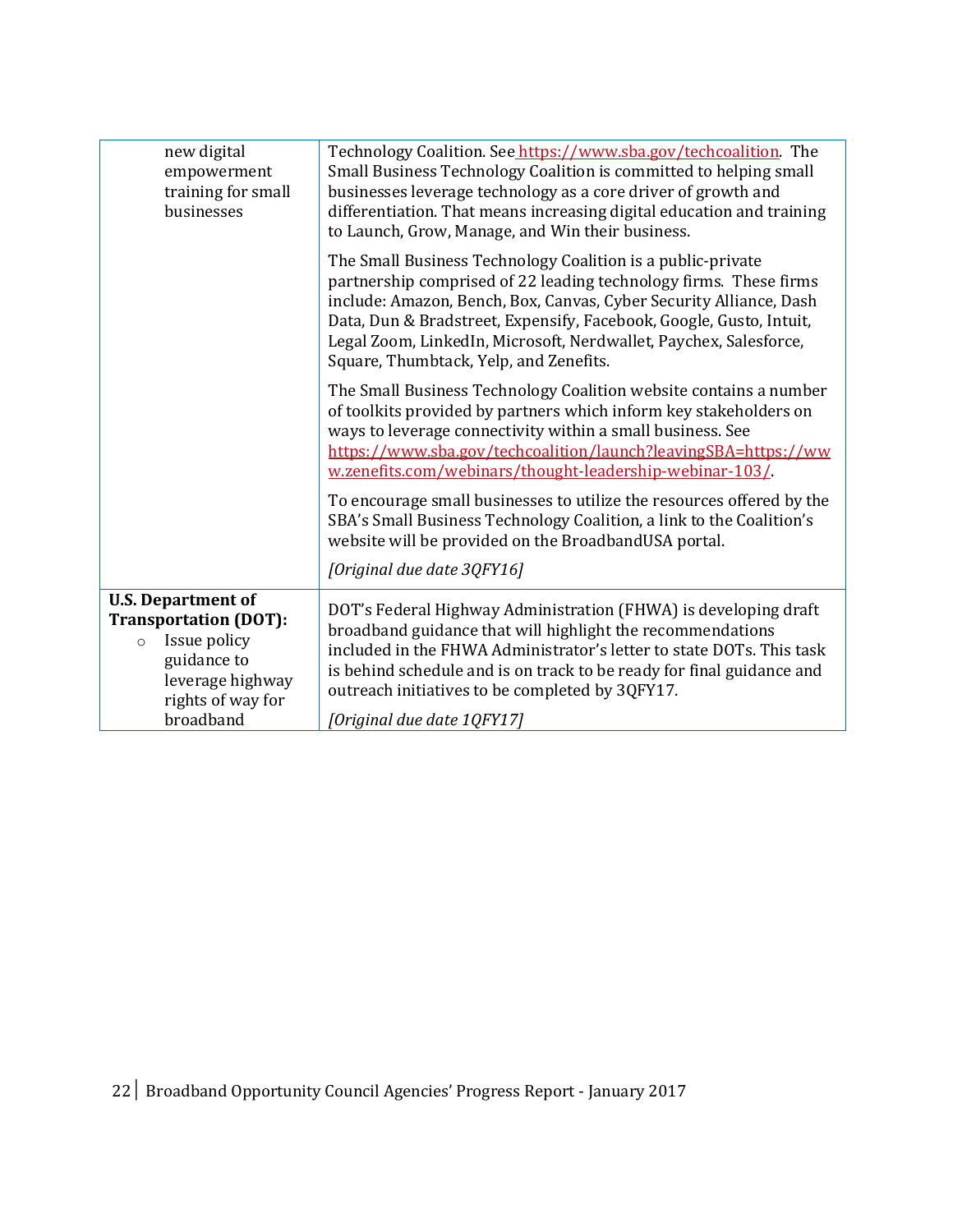# <span id="page-22-0"></span>**3. Additional Agency Actions**

Beyond the original 36 action items outlined by agencies in the August 2015 report, other work described below is also supporting the mission of the Council and the Guiding Principles. A summary of public announcements and outreach events conducted by agencies since the report was issued is included in Appendix D.

| POWER Initiative: ARC/EDA announced \$65.8 million in funding for<br>communities negatively impacted by changes in the coal economy.<br><b>ARC and EDA</b><br>Communities can apply for resources from ARC and EDA to develop new<br>strategies for economic growth and worker advancement. See<br>http://www.arc.gov/news/article.asp?ARTICLE_ID=558.<br>The Accelerating Broadband Infrastructure Deployment Working Group<br>(Working Group), established by Executive Order 13616, has developed a<br>Section 106 Historic Preservation Program Comment. The Program<br>Comment, pursuant to Section 106 of the National Historic Preservation Act<br>(NHPA) (54 U.S.C. §§ 300101 et seq.) and its implementing regulations,<br>"Protection of Historic Properties" (36 CFR Part 800) will establish best<br>practices for a set of common telecommunications infrastructure activities,<br>cable, that would typically not result in adverse effects on historical                      | <b>New Agency Actions, Programs, and Funding Opportunities</b>                                                                                                                                                                                                                                                                               |  |
|----------------------------------------------------------------------------------------------------------------------------------------------------------------------------------------------------------------------------------------------------------------------------------------------------------------------------------------------------------------------------------------------------------------------------------------------------------------------------------------------------------------------------------------------------------------------------------------------------------------------------------------------------------------------------------------------------------------------------------------------------------------------------------------------------------------------------------------------------------------------------------------------------------------------------------------------------------------------------------------------|----------------------------------------------------------------------------------------------------------------------------------------------------------------------------------------------------------------------------------------------------------------------------------------------------------------------------------------------|--|
|                                                                                                                                                                                                                                                                                                                                                                                                                                                                                                                                                                                                                                                                                                                                                                                                                                                                                                                                                                                              |                                                                                                                                                                                                                                                                                                                                              |  |
| Multiple agencies and bureaus, including DHS; USDA's Forest Service (USFS)<br>and RUS; DOI's Bureau of Land Management (BLM), Bureau of Indian Affairs<br><b>DHS and GSA</b><br>(BIA), and National Parks Service (NPS); and the FCC have been working<br>Departments and Agencies plan to adopt the Program Comment if it is<br>approved by the Advisory Council on Historic Preservation (ACHP).<br>Provisions have also been made within the Program Comment to allow for<br>adoption by additional Federal Departments and Agencies.<br>In addition, DHS has decided to adopt categorical exclusions utilized by RUS<br>telecommunications infrastructure, including broadband technology. These<br>categorical exclusions were identified for adoption by DHS in response to<br>Executive Order 13616 and in coordination with RUS.<br>The Working Group has collaborated to develop a crosswalk of existing<br>categorical exclusions for telecommunications/broadband projects across | such as collocation on existing wireless towers, burying telecommunications<br>cable in existing road rights of way, and installing aerial telecommunications<br>properties.<br>together to draft the Program Comment since 2015. Except for the FCC, these<br>for activities pertaining to the construction, deployment, and maintenance of |  |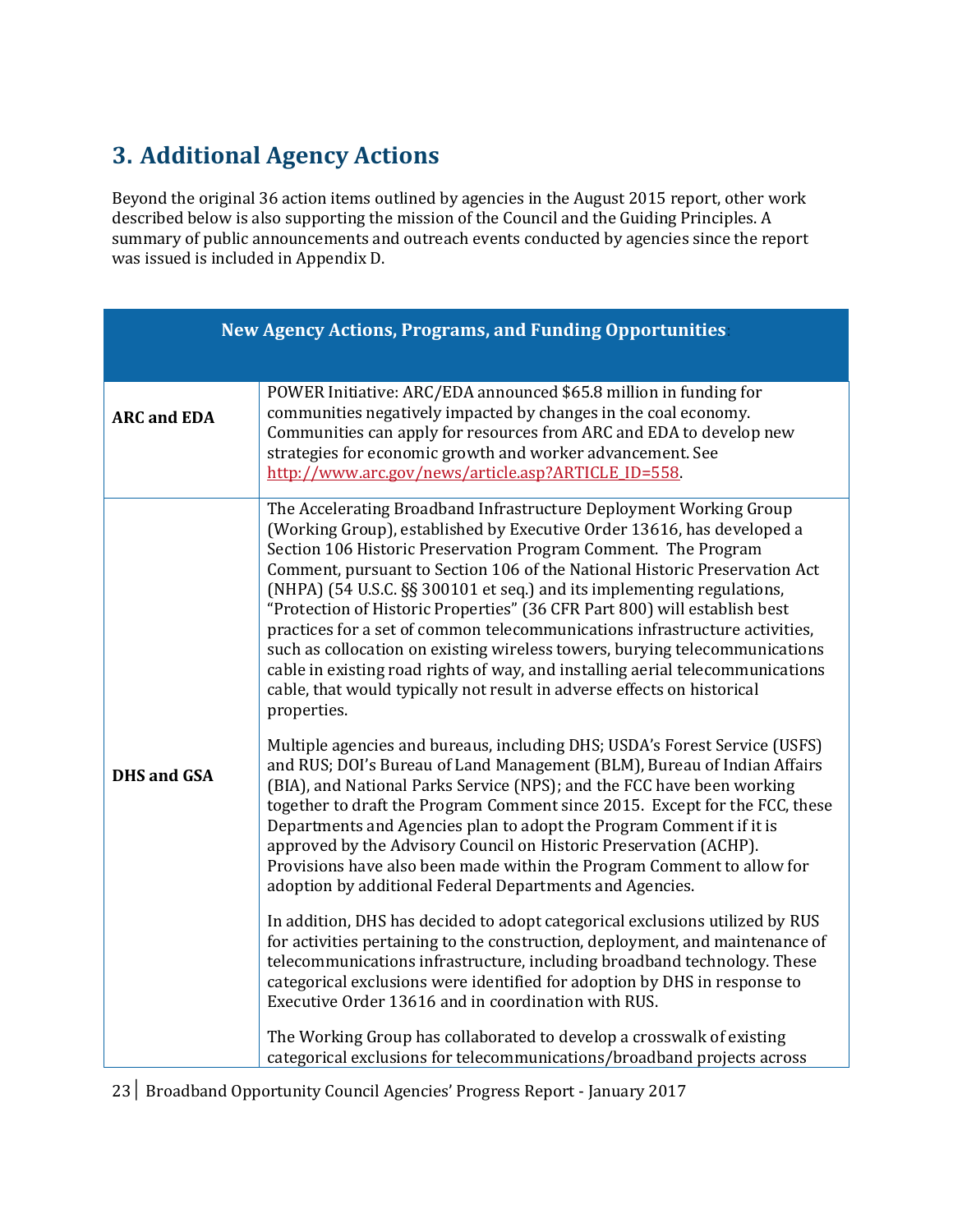|          | several key Federal Departments and Agencies. The purpose of this crosswalk<br>is to ease the permitting process for applicants and the Federal Agencies<br>themselves, especially for projects with multi-Agency jurisdiction, by<br>presenting comparable and compatible categorical exclusion authorities<br>across multiple agencies in one spot thereby allowing the applicant and the<br>approving Agency to enact multiple pre-approved efficiencies at once. Federal<br>Department and Agencies contributing categorical exclusion authorities in the<br>crosswalk so far include DHS, RUS, USFS, and BLM. |  |
|----------|--------------------------------------------------------------------------------------------------------------------------------------------------------------------------------------------------------------------------------------------------------------------------------------------------------------------------------------------------------------------------------------------------------------------------------------------------------------------------------------------------------------------------------------------------------------------------------------------------------------------|--|
|          | For further information regarding the Accelerating Broadband Infrastructure<br>Deployment Executive Order, and the associated Final report, see the<br>Executive Order: https://www.whitehouse.gov/the-press-<br>office/2012/06/14/executive-order-accelerating-broadband-infrastructure-<br>deployment.                                                                                                                                                                                                                                                                                                           |  |
|          | The Report can be found at the following link:<br>https://www.whitehouse.gov/sites/default/files/microsites/ostp/broadband<br>eo_implementation.pdf.                                                                                                                                                                                                                                                                                                                                                                                                                                                               |  |
|          | Going forward, the Working Group will function as a new workstream of the<br>broadband interagency working group, and will focus on federal broadband<br>permitting issues. The workstream will be led by DHS, and it will support<br>broadband deployment by ensuring a coordinated and consistent approach in<br>streamlining and implementing agency procedures, requirements, and<br>policies related to access to federal lands, buildings, rights of way, federally-<br>assisted highways, and tribal lands.                                                                                                 |  |
|          | NTIA's programs and policymaking focus largely on expanding broadband<br>Internet access and adoption in America, expanding the use of spectrum by all<br>users, and ensuring that the Internet remains an engine for continued<br>innovation and economic growth. Since the Council's report was issued, the<br>Department of Commerce (NTIA) has supported broadband deployment and<br>adoption through a number of vehicles:                                                                                                                                                                                    |  |
| DOC/NTIA | Created the Digital Economy Board of Advisors to enable the Department<br>to have a mechanism for receiving regular advice from leaders in industry,<br>academia, and civil society. See https://www.ntia.doc.gov/digital-<br>economy.<br>Launched Data Central, a new easy-to-use source for NTIA data and<br>analysis on computer and Internet use. Data Central includes the Digital<br>Nation blog, where NTIA reports its latest research, the Data Explorer data<br>visualization tool, and a Research Center with complete datasets and<br>documentation. See https://ntia.doc.gov/data.                    |  |
|          | https://ntia.doc.gov/blog/2015/introducing-ntia-data-central, and<br>https://ntia.doc.gov/data/digital-nation-data-explorer.<br>Published a report summarizing the major initiatives of the Commerce<br>Department over the course of the past seven years in pursuit of a more                                                                                                                                                                                                                                                                                                                                    |  |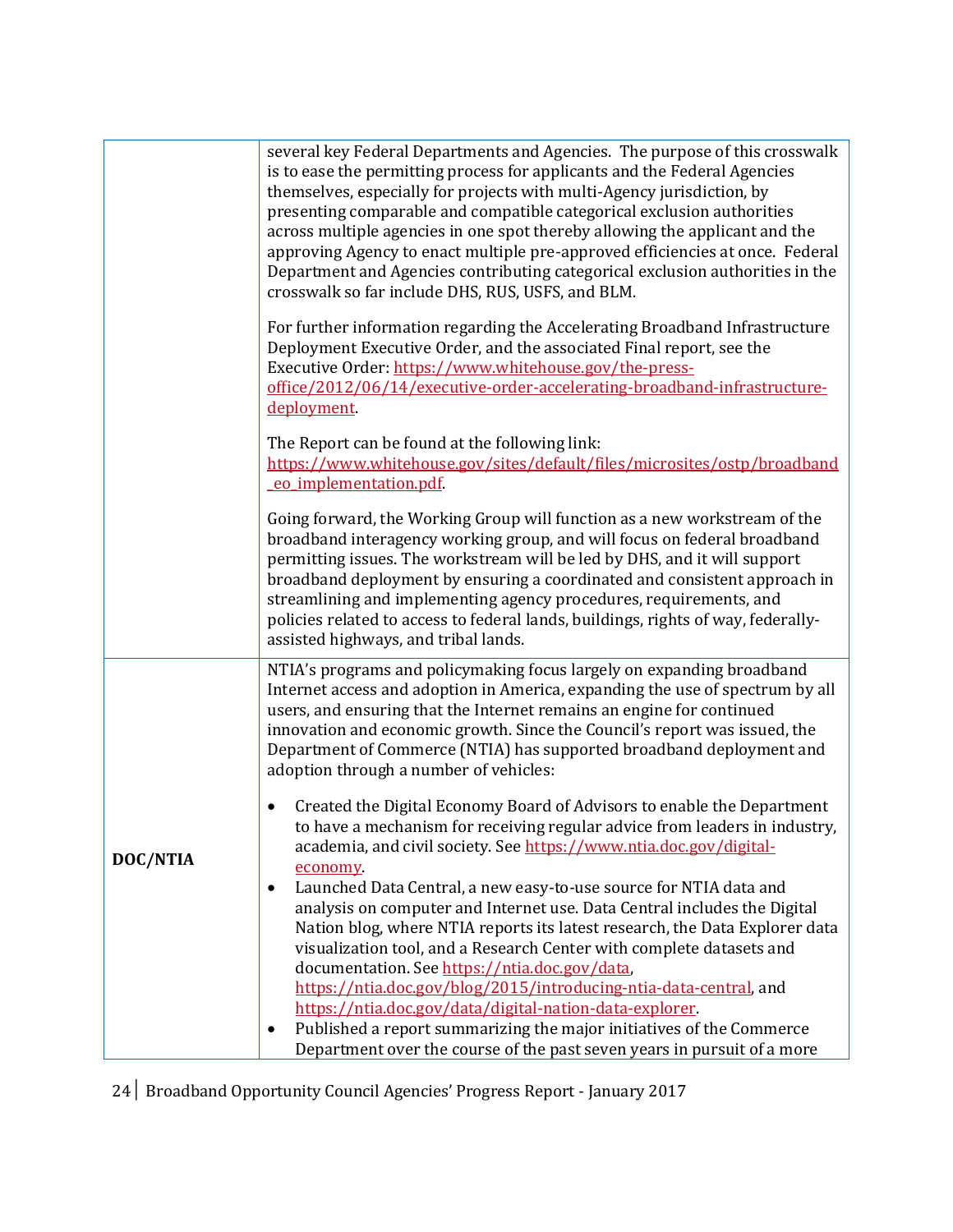|                     | inclusive, dynamic, and productive digital economy for the American<br>people and the users of digital technologies around the world. See<br>https://www.ntia.doc.gov/report/2016/enabling-growth-and-<br>innovation-digital-economy.<br>BroadbandUSA is also supporting communities as they develop "smart<br>city" strategies by:<br>Publishing a toolkit to support the development of innovative public-<br>$\circ$<br>private partnerships for smart cities and communities projects. "Using<br>Partnerships to Power Smart Communities." See<br>http://www2.ntia.doc.gov/files/smartcities-toolkit 111516 v2.pdf.<br>Participating in the Smart and Connected Communities (SCC) Task<br>$\circ$<br>Force, led by NITRD's Cyber Physical Systems subcommittee.                                                         |
|---------------------|-----------------------------------------------------------------------------------------------------------------------------------------------------------------------------------------------------------------------------------------------------------------------------------------------------------------------------------------------------------------------------------------------------------------------------------------------------------------------------------------------------------------------------------------------------------------------------------------------------------------------------------------------------------------------------------------------------------------------------------------------------------------------------------------------------------------------------|
| <b>DOI</b>          | BIA published updated rules for access to rights-of-way (ROW) on Indian<br>lands, including the deployment of communications infrastructure. See<br>http://www.gpo.gov/fdsys/pkg/FR-2015-11-19/pdf/2015-28548.pdf.                                                                                                                                                                                                                                                                                                                                                                                                                                                                                                                                                                                                          |
| <b>DOT</b>          | On October 13, 2016, DOT announced that local communities across the<br>country will receive nearly \$65 million in grants to support advanced<br>technology transportation projects. Cities receiving funding to pursue smart<br>city technology deployments include Pittsburgh, San Francisco, Los Angeles,<br>Portland, and Denver. See https://www.transportation.gov/smartcity and<br>https://www.transportation.gov/Briefing-Room/Advanced-Technology-<br><b>Transportation-Projects.</b>                                                                                                                                                                                                                                                                                                                             |
| <b>EPA and USDA</b> | EPA launched a new initiative, "Cool & Connected," in partnership with USDA,<br>to help communities leverage investments in Internet access to create<br>walkable, healthy, economically vibrant neighborhoods. See<br>https://www.epa.gov/smartgrowth/cool-connected.                                                                                                                                                                                                                                                                                                                                                                                                                                                                                                                                                      |
| <b>HUD</b>          | In July 2015, HUD launched ConnectHome, a public-private collaboration<br>between HUD, Internet Service Providers, non-profits, and the private sector<br>intended to expand high speed broadband to families living in HUD<br>communities across the country. The program, initially launched as a pilot<br>with 28 communities, offered broadband access, technical training, digital<br>literacy programs, and devices for residents in assisted housing units.<br>Companies participating in the original pilot program were AT&T, Cox<br>Communications, Google Fiber, and Comcast. T-Mobile joined the program in<br>December 2016. By December 2016, HUD households in the 28 pilot<br>communities had received Internet service, devices, and training worth over<br>\$11 million. See http://connecthome.hud.gov/. |
| <b>IMLS</b>         | Awarded a project grant to San Jose State University's School of<br>Information which will support "Libraries Leading in Digital Inclusion and<br>Disaster Response via TV White Space Wireless Connections." See<br>https://www.imls.gov/grants/awarded/lg-70-16-0114-16.                                                                                                                                                                                                                                                                                                                                                                                                                                                                                                                                                  |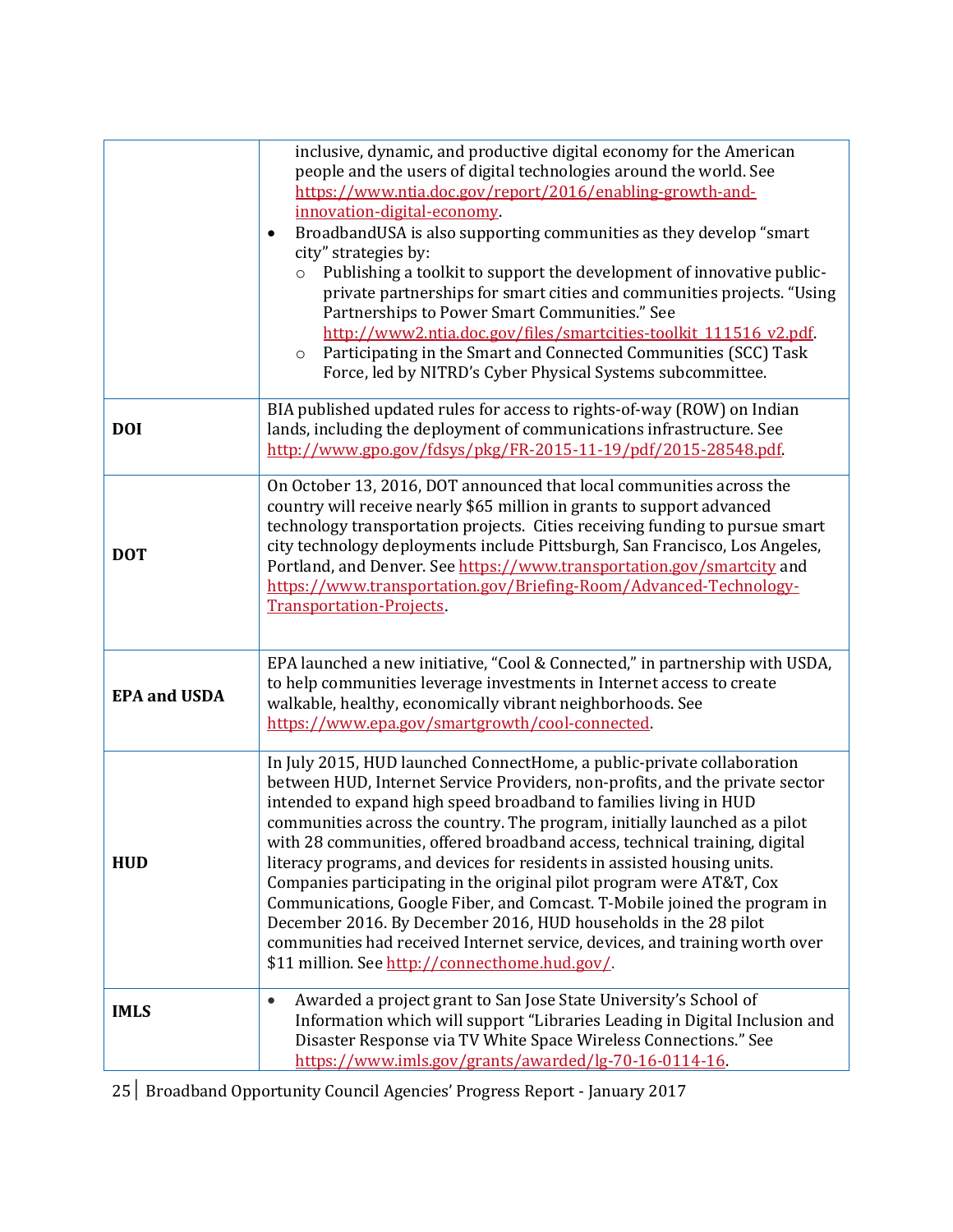|            | Through a planning grant from the IMLS, Brooklyn Public Library will<br>pilot BKLYN Link, a community-driven mesh network that will provide<br>free broadband access and a technology-based fellowship program for<br>young adults ages 18-24. See https://www.imls.gov/grants/awarded/lg-<br>72-16-0130-16<br>With the goal of working toward resolving issues of Internet and                                                                                                                                                                                                                                                                                                                                                                                                                                                                                                                                                                                                                                                                                                                                                                                                                   |
|------------|---------------------------------------------------------------------------------------------------------------------------------------------------------------------------------------------------------------------------------------------------------------------------------------------------------------------------------------------------------------------------------------------------------------------------------------------------------------------------------------------------------------------------------------------------------------------------------------------------------------------------------------------------------------------------------------------------------------------------------------------------------------------------------------------------------------------------------------------------------------------------------------------------------------------------------------------------------------------------------------------------------------------------------------------------------------------------------------------------------------------------------------------------------------------------------------------------|
|            | computer access for low-income students, the Springfield Technical<br>Community College Library will launch the STCC to Go program through a<br>grant from IMLS. This grant allows the STCC Library to lend Chromebooks<br>and mobile Internet hotspots to students. See<br>https://www.imls.gov/grants/awarded/sp-02-16-0004-16.                                                                                                                                                                                                                                                                                                                                                                                                                                                                                                                                                                                                                                                                                                                                                                                                                                                                 |
|            | IMLS has entered into a Cooperative Agreement with the PAST Foundation<br>to create and pilot the Digital Inclusion Corps, through a program with the<br>National Digital Inclusion Alliance (NDIA-PAST). The project will explore<br>the feasibility of having local digital literacy volunteers connected<br>nationally to a supportive peer network working towards increased digital<br>inclusion in the United States. NDIA-PAST will work with IMLS to both<br>provide needed digital literacy training staff in five rural or tribal regions<br>and address the national need for a repository of digital literacy training<br>materials. Partnering with IMLS, three state library agencies, and two<br>museum organizations, NDIA will enter into arrangements and guide five<br>part-time Digital Inclusion Corps Members. The Digital Inclusion Corps<br>Members will teach digital literacy, blog their experiences, and participate<br>in the gathering and annotating of digital literacy materials for a national<br>repository.                                                                                                                                                   |
| <b>NSF</b> | NSF launched the Advanced Wireless Research Initiative<br>$\bullet$<br>(http://nsf.gov/cise/advancedwireless/), pledging more than \$400<br>million in private and public investments to support fundamental wireless<br>communication research and infrastructure. A key component of the<br>initiative is the "Platforms for Advanced Wireless Research" (PAWR)<br>program (https://www.nsf.gov/pubs/2016/nsf16585/nsf16585.htm),<br>which will support, over the next seven years, a set of city-scale testing<br>platforms for advanced wireless research, allowing at-scale<br>experimentation by academic researchers and industry that would not be<br>possible in lab environments. PAWR will be supported through public and<br>private partners, bringing together \$50 million in funding from NSF with<br>\$50 million in cash and in-kind contributions from a newly established<br>industry consortium comprising leading networking vendors like Juniper<br>and Interdigital; device manufacturers such as Nokia-Bell Labs, Samsung,<br>and Qualcomm; and wireless carriers AT&T, Verizon, T-Mobile, and Sprint.<br>NSF recently launched the Smart & Connected Communities (S&CC) |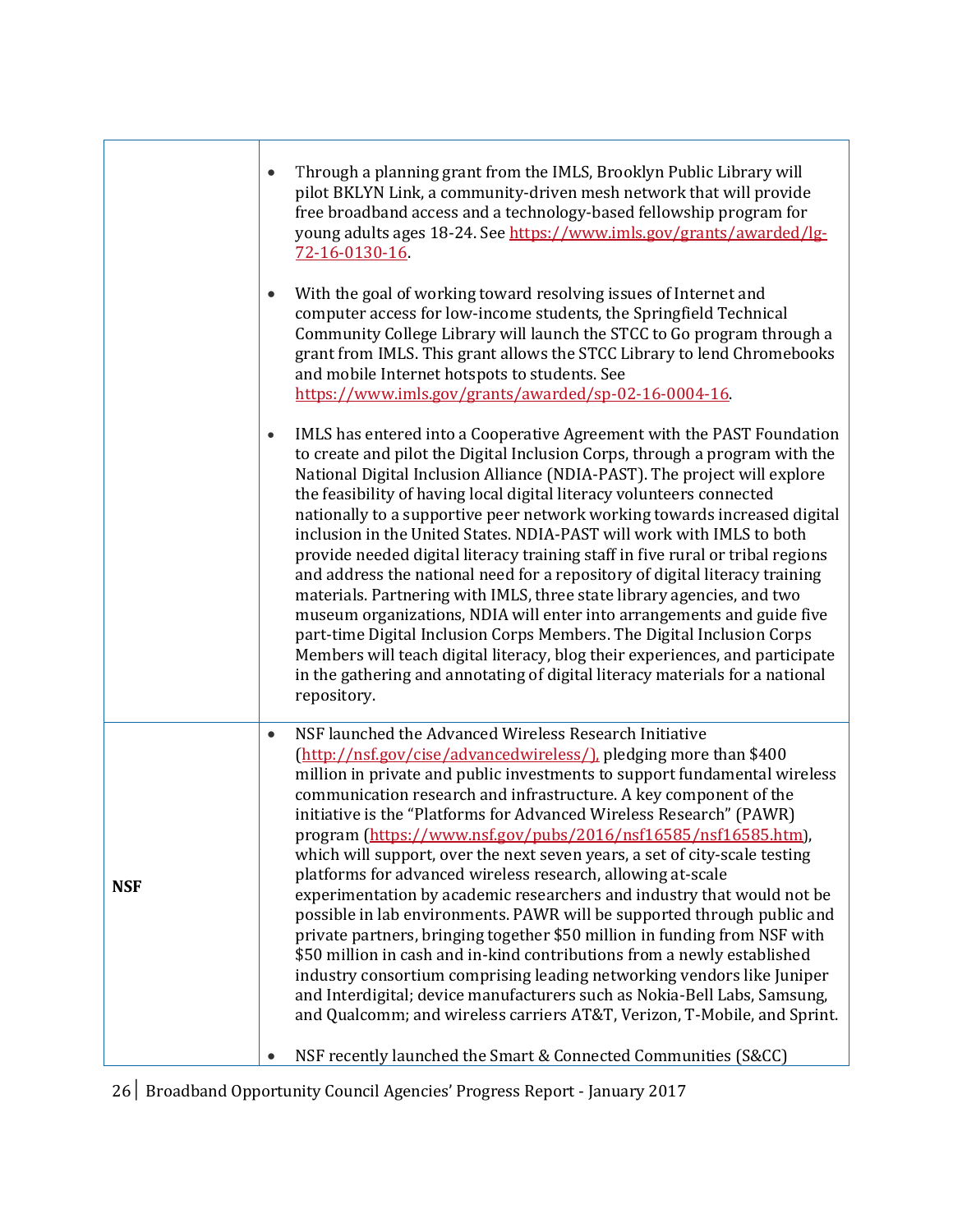|                                            | program solicitation<br>(https://www.nsf.gov/pubs/2016/nsf16610/nsf16610.htm), which aims<br>to support strongly interdisciplinary, integrative research and research<br>capacity-building activities that will improve understanding of smart and<br>connected communities and lead to discoveries that enable sustainable<br>change to enhance community functioning. NSF investments in S&CC are<br>predicated on innovations in advanced networks, including through the<br>US Ignite initiative.                                                                                                                                                                                                           |
|--------------------------------------------|-----------------------------------------------------------------------------------------------------------------------------------------------------------------------------------------------------------------------------------------------------------------------------------------------------------------------------------------------------------------------------------------------------------------------------------------------------------------------------------------------------------------------------------------------------------------------------------------------------------------------------------------------------------------------------------------------------------------|
| <b>Treasury</b>                            | Published new Community Reinvestment Act (CRA) Q&As that contain<br>language specifically identifying certain types of rural broadband initiatives as<br>qualifying for CRA community development consideration. See<br>http://www.occ.gov/news-issuances/news-releases/2016/nr-ia-2016-<br>82a.pdf.                                                                                                                                                                                                                                                                                                                                                                                                            |
| <b>U.S. Department</b><br>of Defense (DoD) | In 2015, DoD funded and launched the National Spectrum Consortium<br>(www.nationalspectrumconsortium.org), a five-year, \$1.25 billion effort to<br>collaborate with multiple government agencies, industry, and academia to<br>identify new wireless spectrum technologies to enable greater wireless<br>Internet, cellular, and broadband access and performance for public and<br>private objectives. The DoD National Spectrum Consortium is currently<br>recruiting a broad and diverse collaborative membership that includes<br>representatives from large businesses, small businesses, non-traditional<br>government contractors, academic research institutions, and not-for-profit<br>organizations. |
| <b>U.S. Department</b><br>of Energy (DOE)  | Power Marketing Administrations (PMAs) have the legal authority to enter<br>into agreements to lease, exchange, or attach excess fiber optic cable and<br>interested entities should check with the individual PMAs on<br>existing/potential fiber optic cable arrangements.                                                                                                                                                                                                                                                                                                                                                                                                                                    |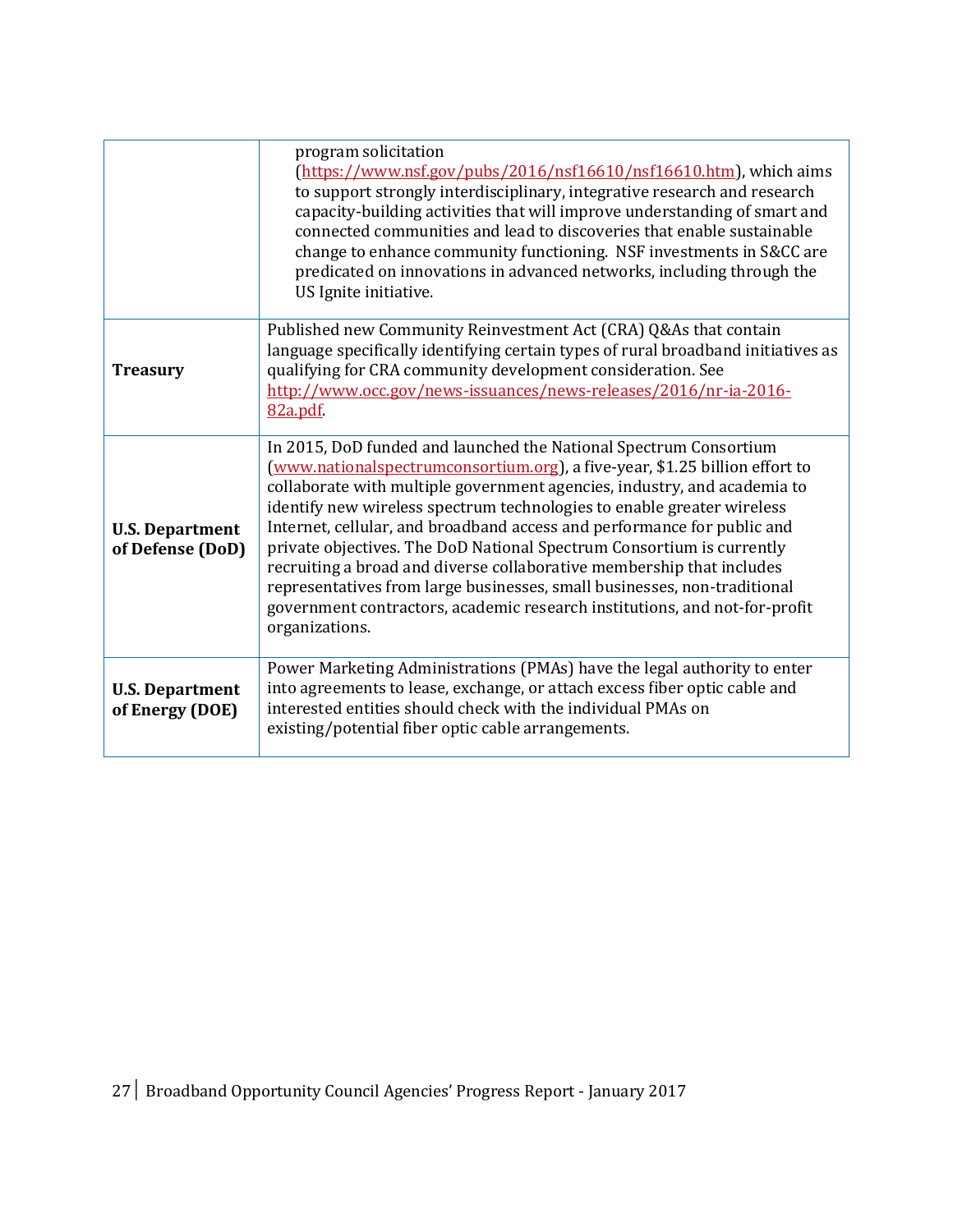## <span id="page-27-0"></span>**4. Next Steps**

The final Principals' meeting of the Council during the Obama Administration was held on November 9, 2016. During the meeting, agencies agreed that the important work of the Council should continue through an interagency working group to be jointly chaired by NTIA and RUS. Other agencies that were not part of the initial Memorandum, including the U.S. Agency for International Development, have expressed interest in joining the working group, which demonstrates the relevance and importance of this issue and the continued demand for interagency coordination and collaboration.

As noted in this progress report, agencies will continue to implement their action items. As agencies complete their action items, NTIA will post updates to the BroadbandUSA website and will coordinate with the agencies to make information available via other public events and announcements.

Collectively, agencies have made great progress, but there is much more work to do - work that will need to continue into the future. Communities across the country are seeking additional support to address their broadband gaps. Industry stakeholders still encounter barriers to deployment due to lengthy permitting processes. While the federal government cannot address all of the needs alone, it can and must do a better job of identifying those areas where streamlining federal processes and providing federal assistance can make a real difference. The broadband interagency working group will continue to work with stakeholders to identify barriers and make real progress.

Expanding access and adoption of broadband is critical to America's economic growth and prosperity. The broadband interagency working group looks forward to continuing to work on the important task of ensuring that all Americans have access to the broadband resources they need to participate fully in the digital economy to ensure that no American is left behind.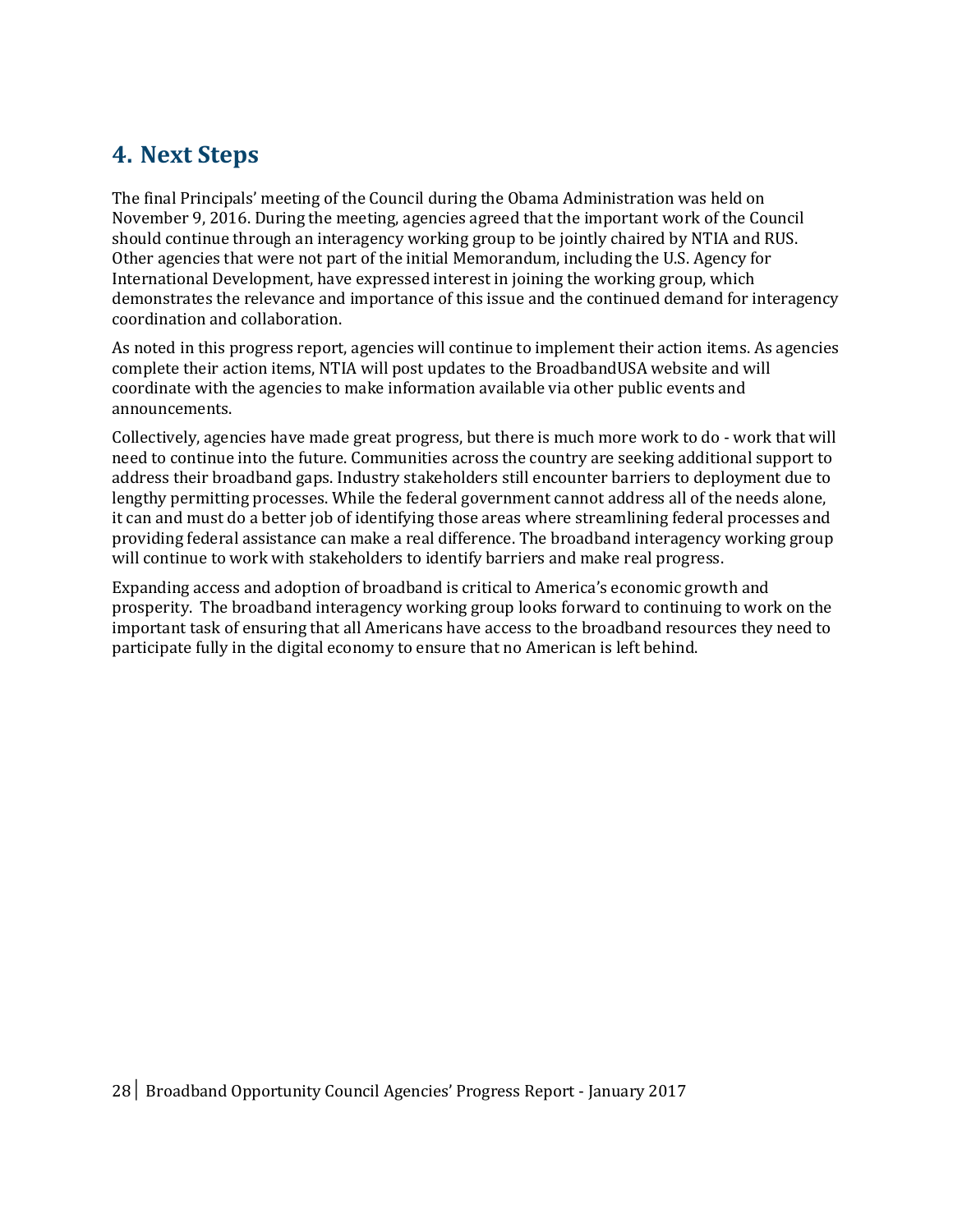# <span id="page-28-0"></span>**Appendix A: Broadband Interagency Working Group**

*This appendix lists members of the broadband interagency working group as of the release date of this report. These individuals are available to answer questions about their Agency's participation and the status of action items. Questions about the leadership of the working group should be directed to the Co-Chairs, Doug Kinkoph (DOC) and Keith Adams (USDA).*

| <b>Agency</b>                                        | <b>Point(s) of Contact</b>                                                                                                                                                                                                                                                           |
|------------------------------------------------------|--------------------------------------------------------------------------------------------------------------------------------------------------------------------------------------------------------------------------------------------------------------------------------------|
| Appalachian Regional Commission                      | Mark DeFalco, Broadband Manager, Regional Program Operations                                                                                                                                                                                                                         |
| Department of Agriculture (USDA) --<br>Co-Chair      | (mdefalco@arc.gov)<br>Keith Adams, Assistant Administrator, Telecommunications, Rural<br>Utilities Service (Keith.Adams@wdc.usda.gov)<br>Sami Zarour, Policy Analyst, Telecommunications, Rural Utilities<br>Service (Sami.Zarour@wdc.usda.gov)                                      |
| Department of Commerce (DOC) -<br>Co-Chair           | Doug Kinkoph, Associate Administrator, BroadbandUSA, NTIA<br>(DKinkoph@ntia.doc.gov)<br>Karen Hanson, Director, Partnerships and Interagency Affairs,<br>BroadbandUSA, NTIA (KHanson@ntia.doc.gov)                                                                                   |
| Department of Defense (DoD)                          | <b>Jim Campion</b> , Office of the DoD CIO, Spectrum Policy and Programs<br>Director (james.p.campion2.civ@mail.mil)                                                                                                                                                                 |
| Department of Education (ED)                         | Susan Bearden, Senior Future Ready Fellow, Office of Educational<br>Technology (Susan.Bearden@ed.gov)                                                                                                                                                                                |
| Department of Energy (DOE)                           | Jonnie Bradley, Management Analyst (Jonnie.Bradley@hq.doe.gov)                                                                                                                                                                                                                       |
| Department of Health and Human<br>Services (HHS)     | Tom Morris, Associate Administrator for Rural Health Policy,<br>Health Resources and Services Administration (HRSA)<br>(tmorris@hrsa.gov)<br>Leila Samy, Rural and Veteran Health, Office of the National<br>Coordinator for Health IT (Leila.Samy@hhs.gov)                          |
| Department of Homeland Security<br>(DHS)             | <b>Darrell Smith, Office of Emergency Communications</b><br>(Darrell.Smith@HQ.DHS.GOV)                                                                                                                                                                                               |
| Department of Housing and Urban<br>Development (HUD) | Ronald Ashford, Director of Community & Supportive Services,<br>Office of Public Housing Investments (Ronald.T.Ashford@hud.gov)<br>Dina Lehmann-Kim, ConnectHome Community Coordinator, Office<br>of Public and Indian Housing (Dina.Lehmann-Kim@hud.gov)                            |
| Department of the Interior (DOI)                     | Stuart Ott, Chief, Enterprise Infrastructure Section, Office of the<br>CIO (stuart_ott@ios.doi.gov)                                                                                                                                                                                  |
| Department of Justice (DOJ)                          | Caroline Holland, Chief Counsel for Competition Policy and<br>Intergovernmental Relations (Caroline.Holland@usdoj.gov)<br>Amy Kurren, Office of Legal Policy (amy.kurren2@usdoj.gov)                                                                                                 |
| Department of Labor (DOL)                            | Amanda Ahlstrand, Administrator, Office of Workforce<br>Investment, Employment and Training Administration<br>(Ahlstrand.Amanda@dol.gov)<br>Kevin Thompson, Workforce Analyst, Office of Workforce<br>Investment, Employment and Training Administration<br>(Thompson.Kevin@dol.gov) |
| Department of Transportation (DOT)                   | Ken Leuderalbert, PE, VE and Utility Program Manager,<br>Headquarters Office of Infrastructure, Pre-Construction Group<br>(ken.Leuderalbert@dot.gov) [Note: Highway rights-of-way are                                                                                                |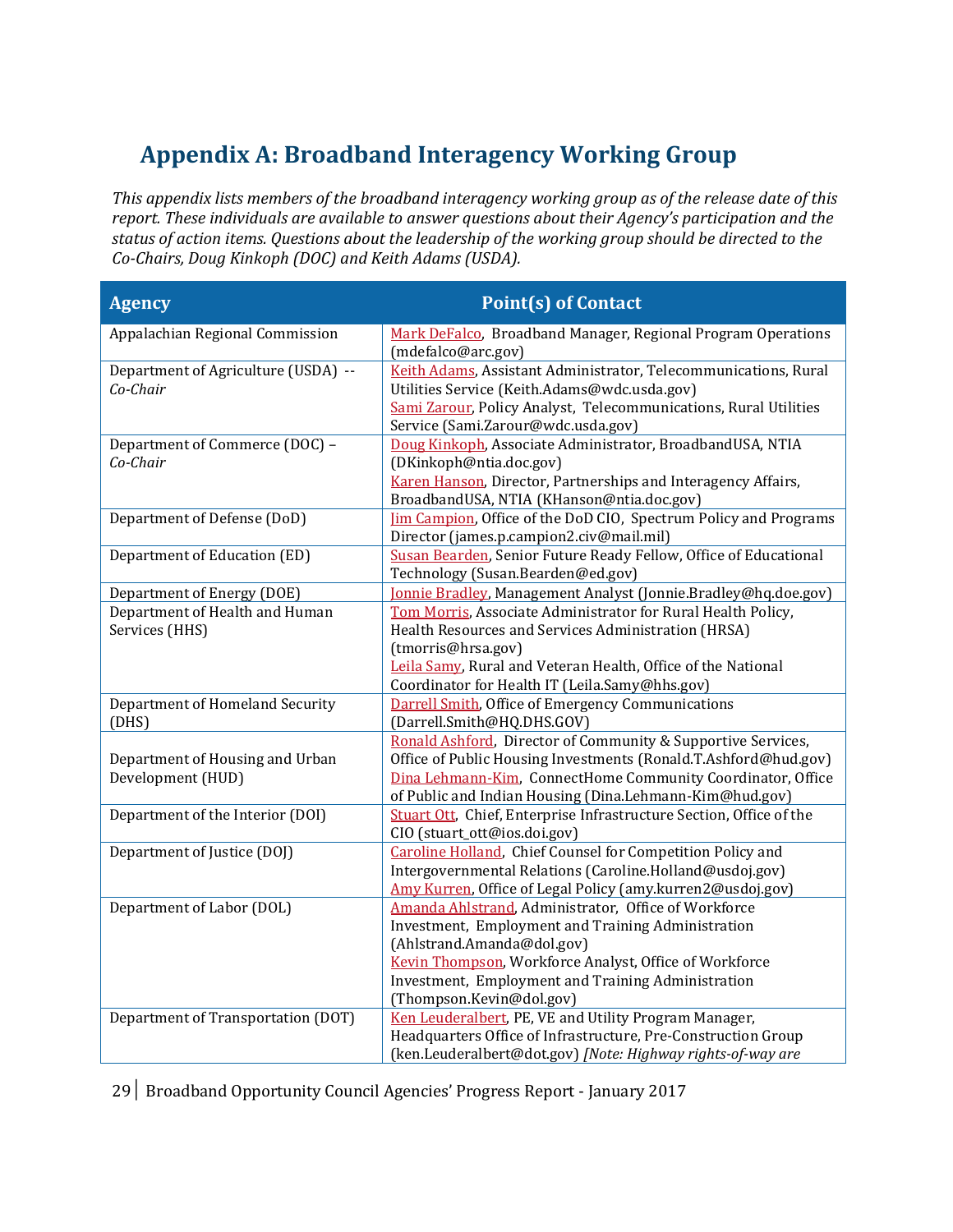|                                                    | owned and operated by state departments of transportation (DOT)<br>or the local municipality; therefore, broadband providers wishing to<br>occupy the highway should contact the state DOT or local<br>municipality. US DOT does not have the authority to direct such<br>installations.]                                                                                          |
|----------------------------------------------------|------------------------------------------------------------------------------------------------------------------------------------------------------------------------------------------------------------------------------------------------------------------------------------------------------------------------------------------------------------------------------------|
| Department of Veterans Affairs (VA)                | <b>TBD</b>                                                                                                                                                                                                                                                                                                                                                                         |
| <b>Environmental Protection Agency</b><br>(EPA)    | Dr. Steven Fine, Ph.D., Principal Deputy Assistant Administrator<br>and Deputy Chief Information Officer, Office of Environmental<br>Information (fine.steven@epa.gov)<br><b>Jeff Wells</b> , Director, Office of Customer Advocacy, Policy and<br>Portfolio Management, Chief Customer Experience Officer for OEI,<br>Office of Environmental Information (Wells.jeffrey@epa.gov) |
| <b>Federal Communications Commission</b><br>(FCC)  | Dana Zelman, Legal Advisor, Wireline Competition Bureau<br>(Dana.Zelman@fcc.gov)                                                                                                                                                                                                                                                                                                   |
| <b>General Services Administration (GSA)</b>       | Tony Costa, Senior Advisor, Office of the Associate Administrator<br>(tony.costa@gsa.gov)<br>Scott MacRae, Program Director, FedScape Project, Office of the<br>Associate Administrator (scott.macrae@gsa.gov)                                                                                                                                                                     |
| Institute of Museum and Library<br>Services (IMLS) | James Peter Neal, III, Senior Program Officer, Office of Library<br>Services (jneal@imls.gov)                                                                                                                                                                                                                                                                                      |
| National Science Foundation (NSF)                  | Erwin Gianchandani, Ph.D., Deputy Assistant Director, Directorate<br>for Computer and Information Science and Engineering (CISE)<br>(egiancha@nsf.gov)<br>Ken Calvert, Ph.D., Division Director, CISE Division of Computer<br>and Network Systems (CNS) (kcalvert@nsf.gov)                                                                                                         |
| Office of the Comptroller of the<br>Currency (OCC) | <b>Barry Wides, Deputy Comptroller, Community Affairs</b><br>(Barry.Wides@occ.treas.gov)                                                                                                                                                                                                                                                                                           |
| Office of Management and Budget<br>(OMB)           | George McArdle, Program Examiner<br>(George_H._McArdle@omb.eop.gov)<br>Nora Stein, Program Examiner (Nora_Stein@omb.eop.gov)                                                                                                                                                                                                                                                       |
| <b>Small Business Administration (SBA)</b>         | Star Wilbraham, Senior Advisor, Office of Intergovernmental<br>Affairs (star.wilbraham@sba.gov)<br>Matt Stevens, Manager, Office of Entrepreneurial Development -<br>Business and Community Initiatives (matthew.stevens@sba.gov)                                                                                                                                                  |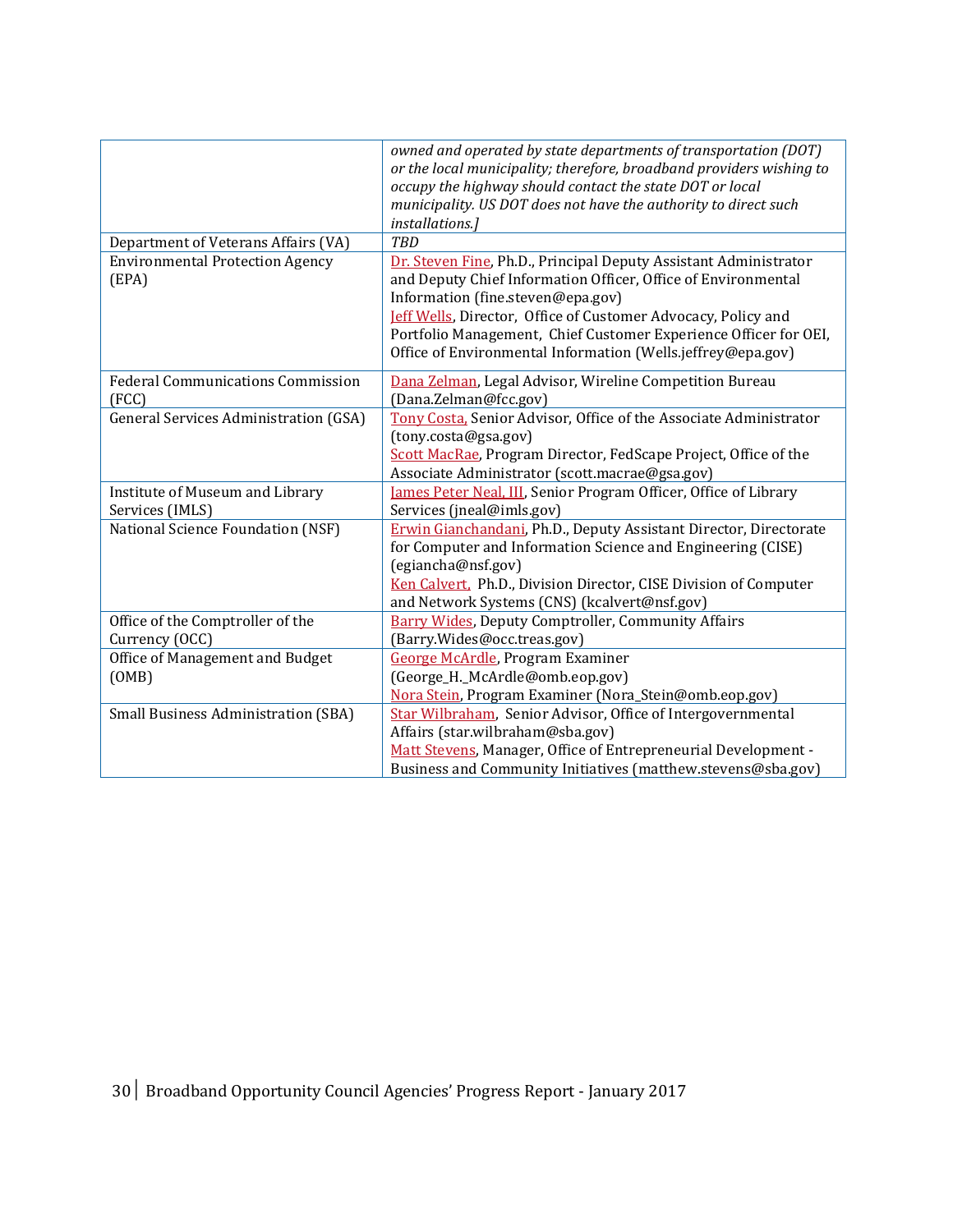# <span id="page-30-0"></span>**Appendix B: Guiding Principles**

Through the Council's extensive research into agency programs, analysis of the public comments, engagement with the private sector and discussions with trade associations, research institutions, advocacy groups, and other stakeholders, the Council has elaborated on the President's guidance to further inform agencies as they translate these prescriptions into actionable policies. The Council began this task with the overarching goal to encourage or support broadband deployment, adoption and competition in ways that promote the public interest. The Council was guided by several principles for doing so:

#### **Identify and address deployment barriers and promote interagency coordination**

- **Leverage federal assets**. Federal lands, buildings, and assets are important conduits for broadband deployment and should be accessible for the promotion of broadband competition and deployment.
- **Streamline processes.** The federal government should strive for common permitting and application processes to reduce the burden on local government, state government, non-profit, and private applicants applying for federal aid and resources.
- **Collaborate and strengthen coordination.** Agencies should expand interagency coordination to minimize redundancy and remove regulatory barriers and should continue to collaborate to meet the goals established for the Council. Additionally, where appropriate, Council members should increase collaboration and coordination with state, local, and tribal governments to support their initiatives to expand broadband access and adoption.
- **Lower barriers to competition.** While regulatory power generally rests with state, local, and tribal governments and independent regulatory agencies, the federal government should provide fair and open access to government assets and processes. Such open access is designed to stimulate increased deployment and competition by lowering barriers for new market entrants and for incumbent expansions.

#### **Encourage further public and private investment**

- **Specify broadband as an eligible expenditure in federal programs.** Broadband is a critical element of community and regional infrastructure and should be an eligible expenditure and, where possible, a priority for infrastructure funding and loan programs.
- **Encourage public-private partnerships.** The deployment of broadband almost always requires collaboration between the public and private sector and often cooperation across multiple levels of government. As federal agencies shape their broadband policies, they should work closely with the private sector and state, local, and tribal governments to ensure those policies maximize overall investment in, and adoption of, broadband services.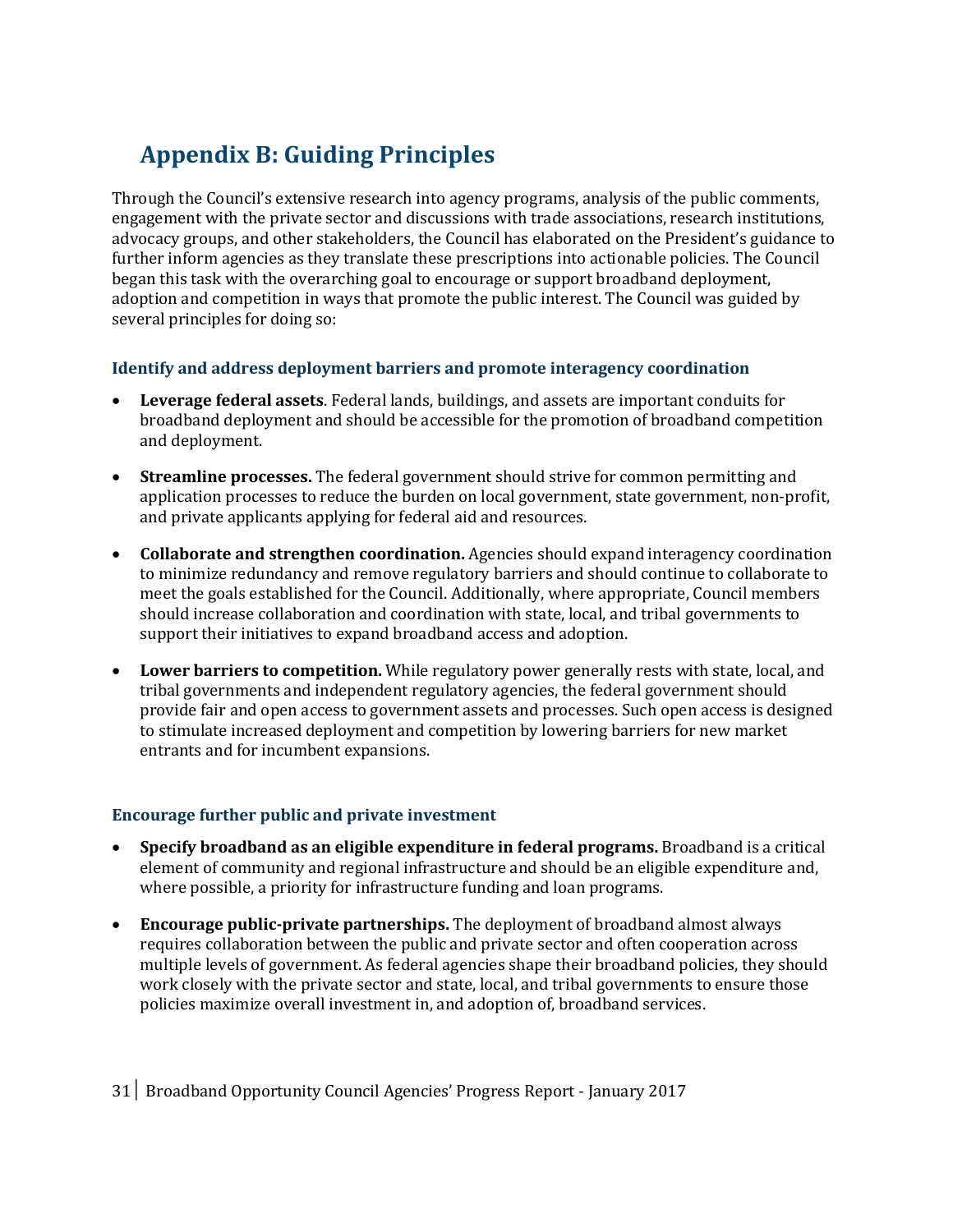#### **Promote adoption and meaningful use**

- **Expand outreach.** Access to affordable broadband is unevenly distributed and is impacted by both geography and income. Federal agencies should target resources toward high-need communities, e.g., communities with low connectivity or with few options for procuring highspeed broadband. For example, broadband adoption lags among seniors, low-income households, people with lower educational levels, people with disabilities, and those living in Indian country and in rural areas.
- **Increase digital literacy.** Digital literacy and fluency is increasingly integral to economic advancement and participation in American society. Agencies should incorporate increased digital literacy training and broadband adoption support into online platforms, training programs, and services.
- **Encourage meaningful use.** Access to broadband should increase access to government services, especially in rural communities or populations that may lack easy access to government resources. The federal government should be a leader in encouraging meaningful use of broadband by making services, data, and information readily accessible and regularly evaluating online accessibility and use.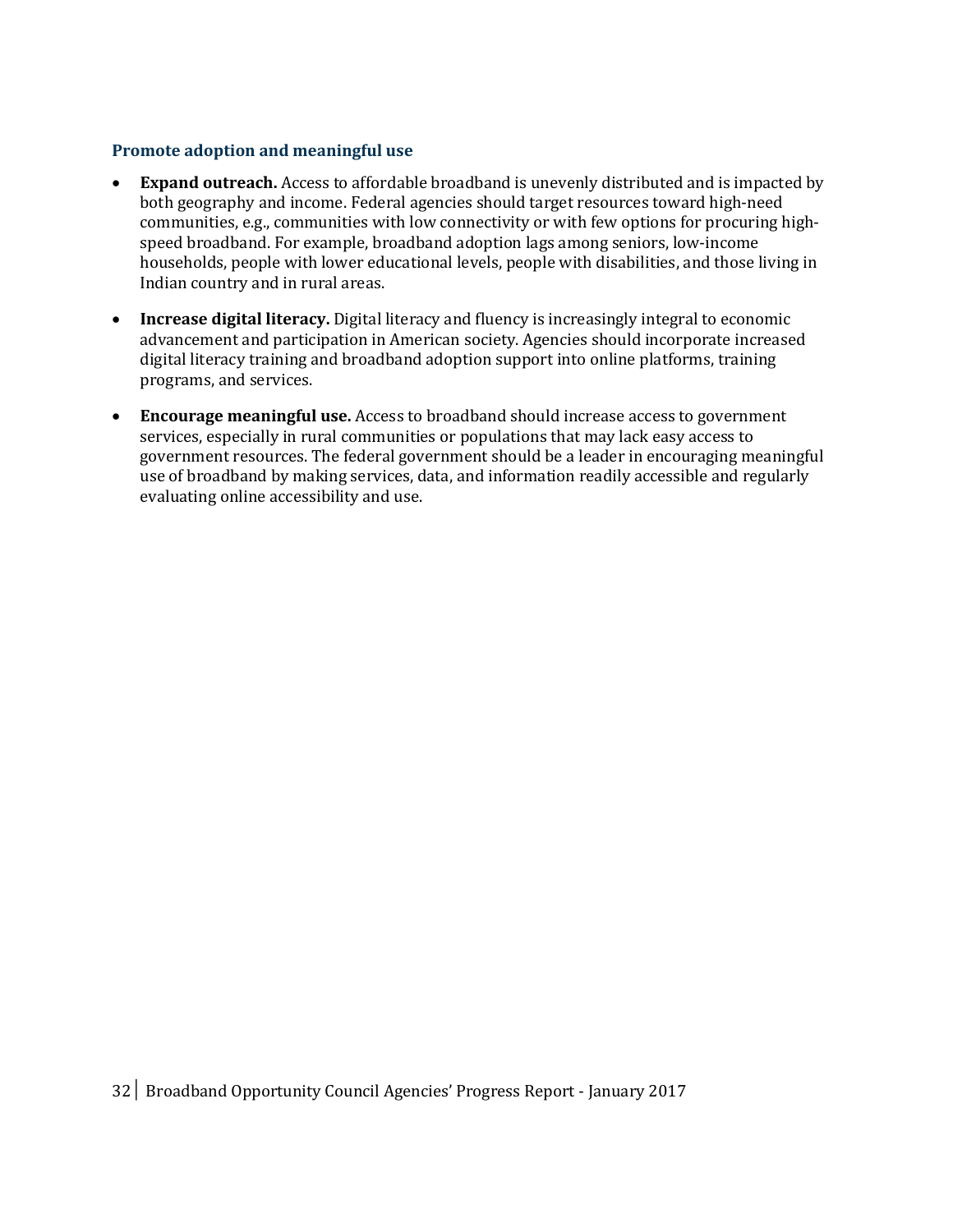### <span id="page-32-0"></span>**Appendix C: EPA "Dig Once" Guidance**



UNITED STATES ENVIRONMENTAL PROTECTION AGENCY WASHINGTON, D.C. 20460

#### FEB 22 2016

#### **MEMORANDUM**

SUBJECT: U.S. Environmental Protection Agency Support for Broadband Opportunity Council

**FROM:** A. Stanley Meiburg, Acting Deputy Administrator

TO: **General Counsel Assistant Administrators Associate Administrators** Regional Administrators Deputy General Counsels Deputy Assistant Administrators Deputy Regional Administrators **Associate Assistant Administrators** 

HL DL

About a year ago, President Obama announced his plan to promote "Broadband That Works," a publicprivate effort to help Americans around the nation get access to fast and affordable broadband. The following March he issued a memorandum putting in place additional policies to support this goal, and he created the Broadband Opportunity Council, focused on increasing broadband investment and adoption. That Council, on which EPA serves, issued a report last August and committed agencies to clarify policies that may affect broadband cost and access to communities. You can view the report at www.whitehouse.gov/sites/default/files/broadband\_opportunity\_council\_report\_final.pdf.

I ask for your support to implement this commitment. Better access to information, especially in underserved communities, supports our efforts to make a visible difference around the country. We want to ensure that our efforts at the EPA to protect the environment and human health work in tandem with public and private initiatives to lay fiber-optic cable or deploy wireless 4G access to citizens.

All National Program Managers should work to ensure that their program and guidance support intelligent and efficient planning around infrastructure investments. Such action includes allowing entities laying cable to take advantage of trenches opened for EPA-funded projects or projects under EPA oversight where feasible, appropriate, environmentally sound, and consistent with statutory, regulatory or court-ordered requirements.

I appreciate your efforts to ensure that agency employees, grantees, contractors and our state and tribal partners all understand that the EPA supports a "dig-once" approach to environmental and human-health infrastructure investments when projects can also support greater broadband access for the American public.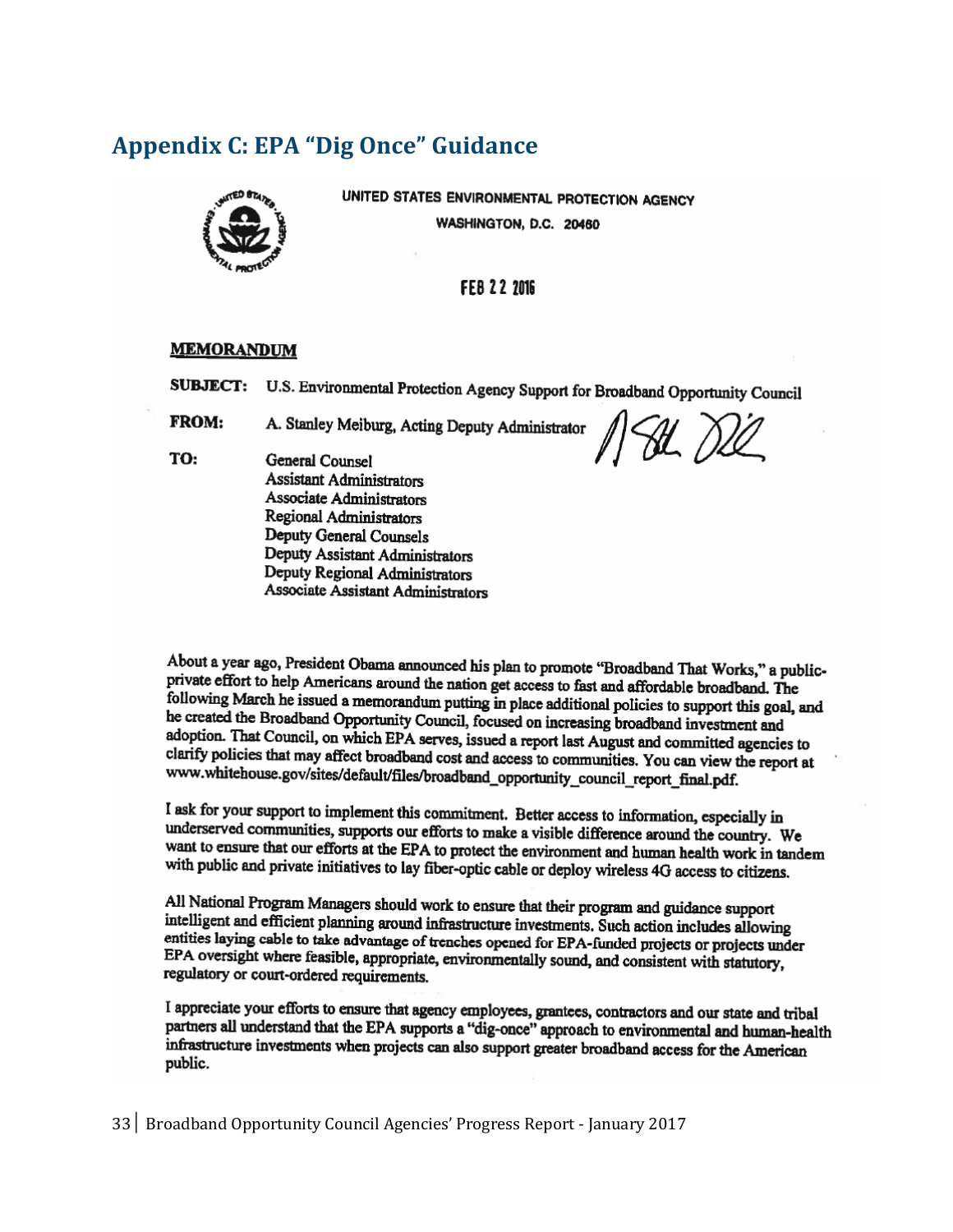# <span id="page-33-0"></span>**Appendix D: Public Announcements and Outreach Events**

*The below are events hosted by Council agencies related to their work to promote broadband.*

#### **Events held in Q1 FY2016 (10/1/15 to 12/31/15)**

#### **NTIA:**

- October 15, 2015: BroadbandUSA conducted a webinar, "Cities and Surveys: Using Data to Plan your Broadband and Digital Inclusion Initiatives."
- November 1, 2015: BroadbandUSA held the California Broadband Workshop in Mountain View, CA. The workshop was a regional forum for best practices in broadband network infrastructure build-outs and digital inclusion programs. Regional policymakers, federal funders, and industry providers led the discussions.
- November 12, 2015: BroadbandUSA conducted a follow-up webinar to "Using Data to Plan Your Broadband and Digital Inclusion Initiatives."

#### **Events held in Q2 FY2016 (1/1/16 to 3/30/16)**

#### **DHS and GSA:**

 March 15, 2016: The Accelerating Broadband Infrastructure Deployment Working Group hosted an Industry Day with telecommunications industry association representatives from Wireless Infrastructure Association (WIA), National Telecommunications Cooperative Association (NTCA), Cellular Telephone Industries Association (CTIA), Association of Communications Engineers (ACE), Competitive Carriers Association (CCA), American Cable Association (ACA), Telecommunications Industry Association (TIA) and the Rural Wireless Association (RWA). All these associations participated in this one day event, in which the participants discussed issues regarding telecommunications deployment permit applications, as they relate to historic preservation Section 106 reviews of said applications.

#### **HUD:**

- January 21, 2016: Hosted a Digital Inclusion Research Meeting to discuss methodologies and data collection opportunities and challenges associated with the Connect Home projects. Participants included HUD Deputy Assistant Secretary for Research, Evaluation, and Monitoring, Calvin Johnson, along with representatives of the NYC, Boston, Austin, San Antonio and Kansas City Connect Home Projects and other federal researchers.
- February 3, 2016: Secretary Castro and Google Fiber announced the first public housing units to be connected to high speed Internet. [http://portal.hud.gov/hudportal/HUD?src=/press/press\\_releases\\_media\\_advisories/2016/](http://portal.hud.gov/hudportal/HUD?src=/press/press_releases_media_advisories/2016/HUDNo_16-013) [HUDNo\\_16-013](http://portal.hud.gov/hudportal/HUD?src=/press/press_releases_media_advisories/2016/HUDNo_16-013)
- March 24, 2016: Comcast and HUD announced a pilot program to close the digital divide for public housing residents in Miami, Nashville, Philadelphia, and Seattle. [http://portal.hud.gov/hudportal/HUD?src=/press/press\\_releases\\_media\\_advisories/2016/](http://portal.hud.gov/hudportal/HUD?src=/press/press_releases_media_advisories/2016/HUDNo_16-037) [HUDNo\\_16-037](http://portal.hud.gov/hudportal/HUD?src=/press/press_releases_media_advisories/2016/HUDNo_16-037)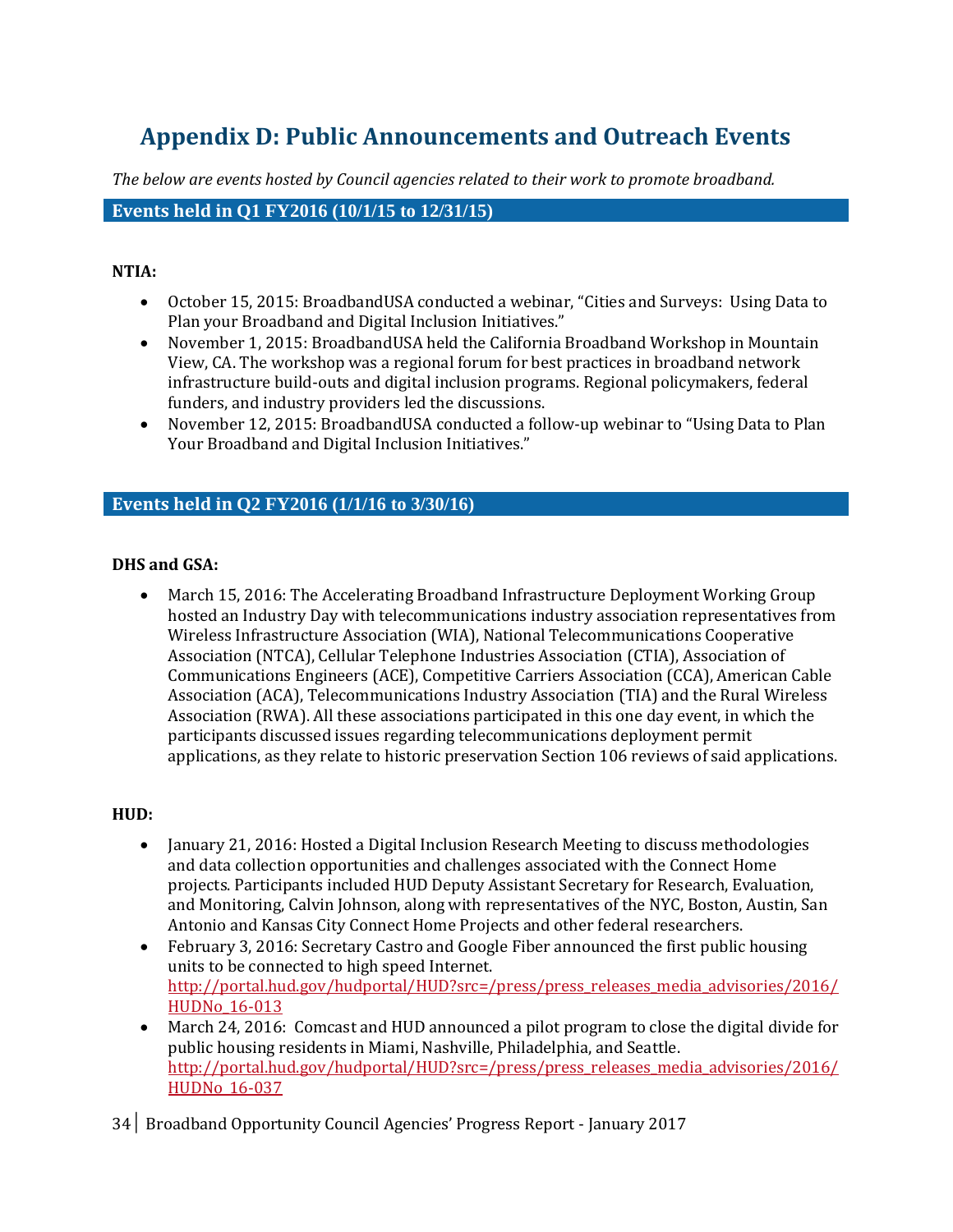#### **NTIA:**

- February 8, 2016: National Economic Council (NEC) and NTIA co-hosted a Connectivity Roundtable in Baltimore, in collaboration with the City of Baltimore and local civic/philanthropic leaders to help bring resources and expertise to the City regarding their broadband capacity and use.
- March 21, 2016: BroadbandUSA partnered with Next Century Cities to hold a regional broadband summit in Seattle, Washington, ''Digital Northwest: A Broadband Summit for Regional Broadband Leaders." Over 200 state, local and federal officials, industry representatives, community leaders and other key stakeholders shared real-world broadband success stories and lessons learned from across the region. USDA's RUS, HUD, FCC, and NTIA representatives discussed federal funding options for broadband and other actions taken by the Council.

#### **USDA:**

- February 2-3, 2016: The Oregon Rural Development Council, in partnership with RUS, held a rural broadband workshop in Bend, Oregon. The event offered information on how to build strong rural economies using broadband for educational opportunities; improve healthcare; job creation, retention, and growth; and other efforts. Updates included current initiatives and information on planning and deployment strategies, technical assistance, and funding opportunities for rural broadband projects. The event had about 120 participants. (USDA, FCC, NTIA)
- March 23, 2016: RUS held a Broadband Seminar and Workshop in Barnwell, South Carolina. The event was held in coordination with the Southern Carolina Regional Development Alliance in the designated South Carolina Promise Zone. The workshop focused on improving broadband services and opportunities, community economic development, and successes in broadband deployments.

### **Events held in Q3 FY2016 (4/1/16 to 6/30/16)**

#### **HUD:**

 April 14, 2016: Cox Communications announced that it is extending its Connect2Compete low-cost Internet offering to any HUD-assisted household with school-age children within Cox's 18-state service area.

#### **USDA:**

 May 30 –June 2, 2016: In collaboration with the FCC's Office of Native American Programs (ONAP), USDA conducted a tribal broadband workshop in Great Falls, MT.

#### **NSF:**

• June 16-17, 2016: NSF funded the Pennsylvania State University, Institute of Information Policy (IIP), to organize a visioning workshop with leading experts in academia, industry,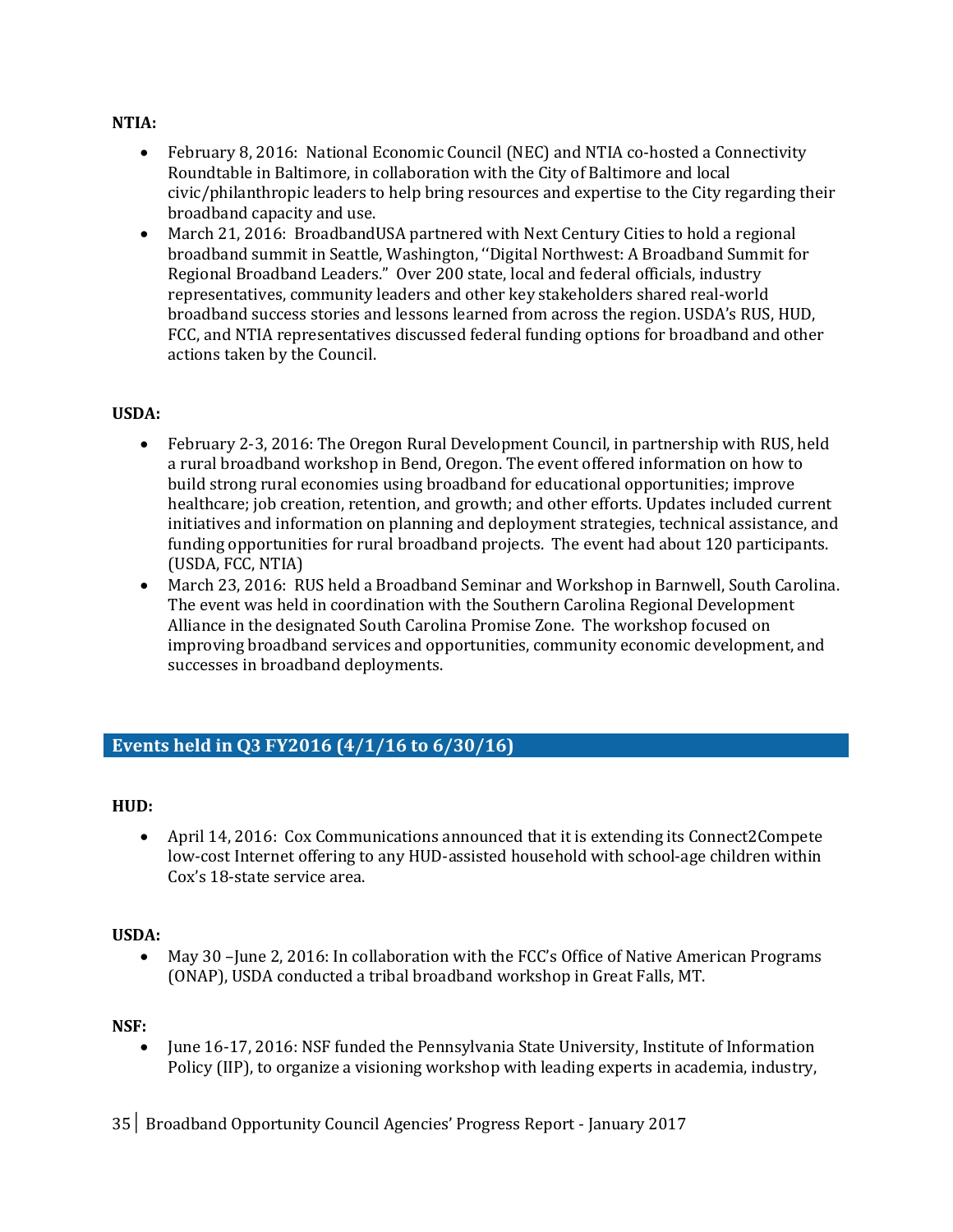and government in Arlington, Virginia. See the details of the "Broadband 2021" workshop at [https://broadband.ist.psu.edu/.](https://broadband.ist.psu.edu/)

#### **NTIA:**

- July 14, 2016: BroadbandUSA's Community Connect Initiative conducted its first monthly webinar to gather input from the field. The series is continuing monthly through Q2 2017.
- August 17, 2016: BroadbandUSA initiated its monthly webinar series, Practical Broadband Conversations. These webinars feature practitioners in the field sharing ideas and lessons learned. This webinar, "The Best Laid Plans," featured plans and implementation in North Carolina and New Mexico.
- September 21, 2016: BroadbandUSA Practical Broadband Conversations webinar on Stakeholder Outreach, featuring speakers from Alabama and Wisconsin state broadband programs.

### **Events held in Q4 FY2016 (7/1/16 to 9/30/16)**

#### **DHS and GSA:**

 September 19 - October 14, 2016: The Accelerating Broadband Infrastructure Deployment Working Group conducted nine webinars with state and tribal historic preservation officers, as well as representatives of the telecommunications industry. These webinars were utilized to facilitate informal discussions with the aforementioned representatives, and collect comments and feedback regarding the content of the draft historic preservation Section 106 Standard Treatment document.

#### **ED:**

- September 13, 2016: As part of an annual bus tour, Secretary King visited Vance Middle School, a rural school in Bristol City, TN, to highlight the educational possibilities afforded by broadband access. On that same day ED hosted a national digital event called ConnectED Day, during which coalition partners scheduled panels, webinars, blog posts, and Twitter chats around the theme of both school and home connectivity. See [http://futureready.org/connected/.](http://futureready.org/connected/)
- On September 28 2016, ED hosted a meeting with NACIE (National Advisory Council on Indian Education) at which ED shared several broadband and educational technology resources available for educators on tribal lands, including ConnectED; e-Rate and Lifeline modernization, Future Ready, the National Educational Technology Plan, and the Future Ready Schools Infrastructure guide.

#### **HUD:**

• July 15, 2016: Comcast announced that it is expanding eligibility to its low-cost Internet Essentials program to include HUD-assistance. As a result, an estimated total of up to 2 million HUD-assisted homes, including Public Housing, Housing Choice Voucher, and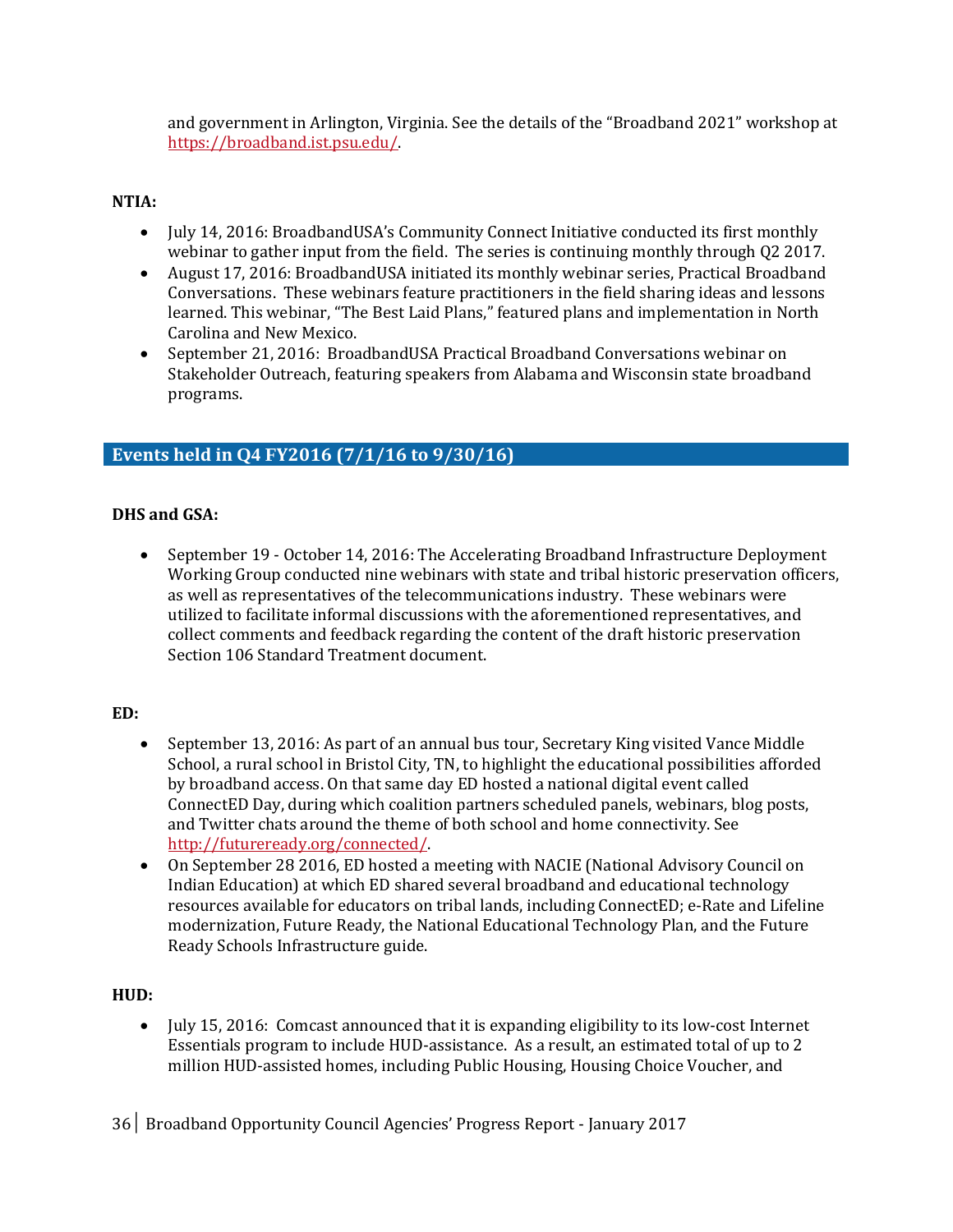Multifamily programs, are eligible for low-cost Internet service in Comcast's 41-state footprint.

• September 7, 2016: Secretary Castro and AT&T announced that AT&T will join ConnectHome as a national stakeholder with AT&T hosting 30 events across 15 ConnectHome pilot communities located within AT&T's 21-state wireline service area.

#### **NEC:**

 August 19, 2016: NEC, Aspen Institute and EveryoneOn co-hosted a stakeholder summit with philanthropic, local/regional government representatives, and community-based advocates to discuss strategies to achieve the goals of connecting 20 million more Americans to the Internet by 2020, a ConnectAll goal.

#### **NTIA:**

- August 31-September 1, 2016: BroadbandUSA partnered with the Montana Telecommunications Association to hold the Big Sky Broadband Workshop, including state, local, and federal officials; industry representatives, community leaders, and other key stakeholders. Discussions ranged from strategies to deploy advanced telecommunications infrastructure in rural communities to programs to reach all Americans with broadband access and skills needed to thrive in today's digital economy.
- September 21, 2016: BroadbandUSA Practical Broadband Conversations webinar on Stakeholder Outreach, featuring speakers from Alabama and Wisconsin's state broadband programs.

#### **USDA:**

- USDA: In collaboration with FCC's Office of Native American Programs (ONAP), USDA conducted tribal broadband workshops and additional coordinated outreach activities. Listed below are the dates of the workshops for the quarter:
	- o August 2-4, 2016 Kenesha, WI
	- $\circ$  August 15-17, 2016 Bothell, WA
		-
	- o September 20-22, 2016 Flagstaff, AZ

### **Events held in Q1 FY2017 (10/1/16 to 12/31/16)**

#### **NTIA:**

- October 19, 2016: BroadbandUSA hosted a "Practical Broadband Conversations" webinar on Digital Inclusion.
- November 16, 2016: BroadbandUSA hosted a "Practical Broadband Conversations" webinar on broadband's contributions to economic development.